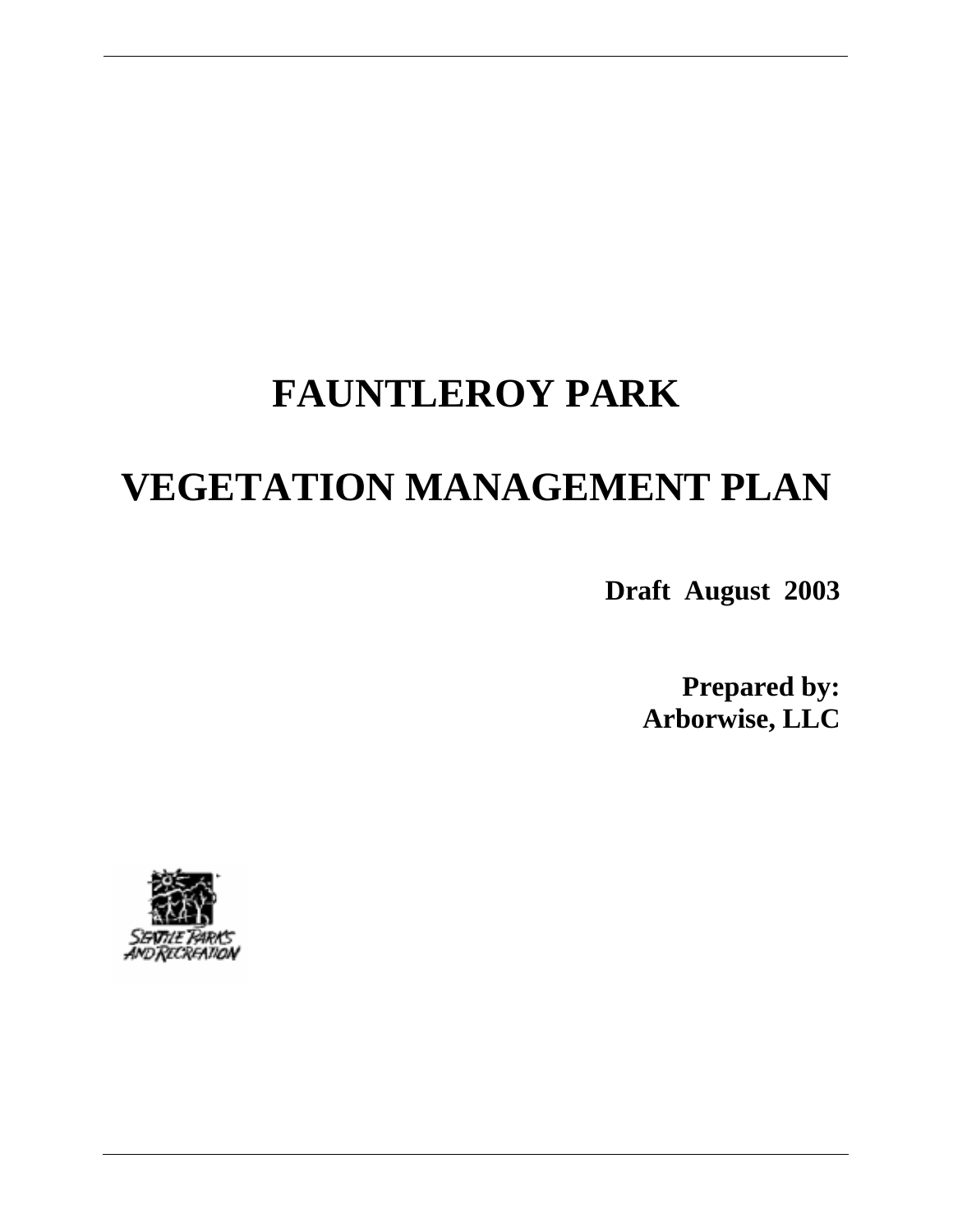| 2.0 GOALS, OBJECTIVES, AND POLICIES OF FAUNTLEROY PARK2-1                       |  |
|---------------------------------------------------------------------------------|--|
| 2.1 GOALS AND OBJECTIVES: FAUNTLEROY PARK VEGETATION MANAGEMENT PLAN            |  |
| 2.2 OVERVIEW: APPLICABLE DEPARTMENT OF PARKS AND RECREATION PLANS AND           |  |
|                                                                                 |  |
| 2.2.1 Seattle Department of Parks and Recreation Complan (2000) 2-1             |  |
| 2.2.2 Seattle Department of Parks and Recreation Urban Wildlife and Habitat     |  |
|                                                                                 |  |
|                                                                                 |  |
|                                                                                 |  |
| 2.3.1 Draft Fauntleroy Watershed Council - Goals and Objectives 2-3             |  |
|                                                                                 |  |
|                                                                                 |  |
| 2.3.4 Fauntleroy Park Trail Survey and Recommendation (2002) 2-4                |  |
|                                                                                 |  |
|                                                                                 |  |
|                                                                                 |  |
|                                                                                 |  |
| 3.0 INVENTORY AND ASSESSMENT OF HISTORIC AND EXISTING CONDITIONS                |  |
|                                                                                 |  |
|                                                                                 |  |
|                                                                                 |  |
|                                                                                 |  |
|                                                                                 |  |
| 3.2.2 Urban Wildlife and Habitat Management Plan (UWHMP) 2000 Update  3-2       |  |
| 3.2.4 An Assessment of the Vegetation of Fauntleroy Park (winter 2001-2002) 3-3 |  |
|                                                                                 |  |
|                                                                                 |  |
|                                                                                 |  |
|                                                                                 |  |
|                                                                                 |  |
| 4.0 MANAGEMENT AREA GOALS, OBJECTIVES, AND FOCUS AREAS 4-1                      |  |
|                                                                                 |  |
|                                                                                 |  |
|                                                                                 |  |
|                                                                                 |  |
|                                                                                 |  |
| 4.2 IDENTIFICATION OF FOCUS AREAS WITHIN MANAGEMENT AREAS  4-2                  |  |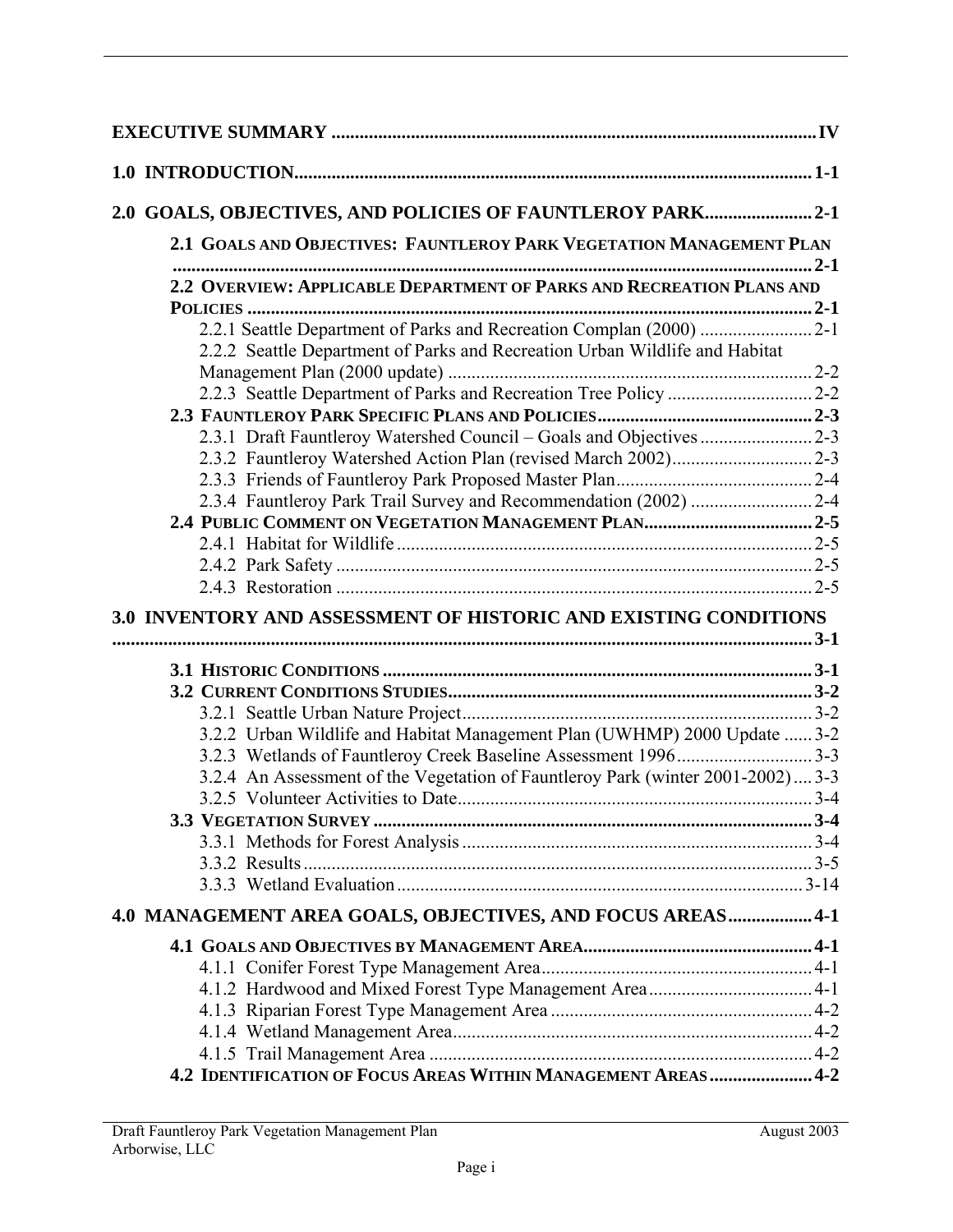| 5.3 FOCUS AREA WIND-THROW AREA NORTH CENTRAL REGION OF H/MMA5-2          |  |
|--------------------------------------------------------------------------|--|
| 5.4 FOCUS AREA SLIDE AREA IN NORTHEAST CORNER OF H/MMA5-2                |  |
| 5.5 FOCUS AREA INVASIVE WEEDS IN SOUTHEAST OF THE H/MMA5-3               |  |
| 5.6 FOCUS AREA LACK OF STRUCTURAL AND SPECIES DIVERSITY ON NORTH EDGE OF |  |
|                                                                          |  |
| 5.7 FOCUS AREA DENUDED SLOPE AT ROPE SWING AREA IN NORTHWEST CORNER OF   |  |
| 5.8 FOCUS AREA  BARTON STREET ENTRANCE LACK OF STRUCTURAL AND SPECIES    |  |
|                                                                          |  |
| 5.5 FOCUS AREA CAMBRIDGE STREET ENTRANCE DUMPING RMA 5-5                 |  |
| 5.10 FOCUS AREA FLETCHER STREET RIGHT-OF-WAY WEEDS IN UPLAND WETLAND     |  |
|                                                                          |  |
| 5.11 FOCUS AREA WETLAND / STREAM / TRAIL JUNCTIONS RFMA5-6               |  |
|                                                                          |  |
|                                                                          |  |
|                                                                          |  |
|                                                                          |  |
|                                                                          |  |
|                                                                          |  |
|                                                                          |  |
|                                                                          |  |
|                                                                          |  |
|                                                                          |  |
|                                                                          |  |
|                                                                          |  |
|                                                                          |  |
|                                                                          |  |
|                                                                          |  |
|                                                                          |  |
|                                                                          |  |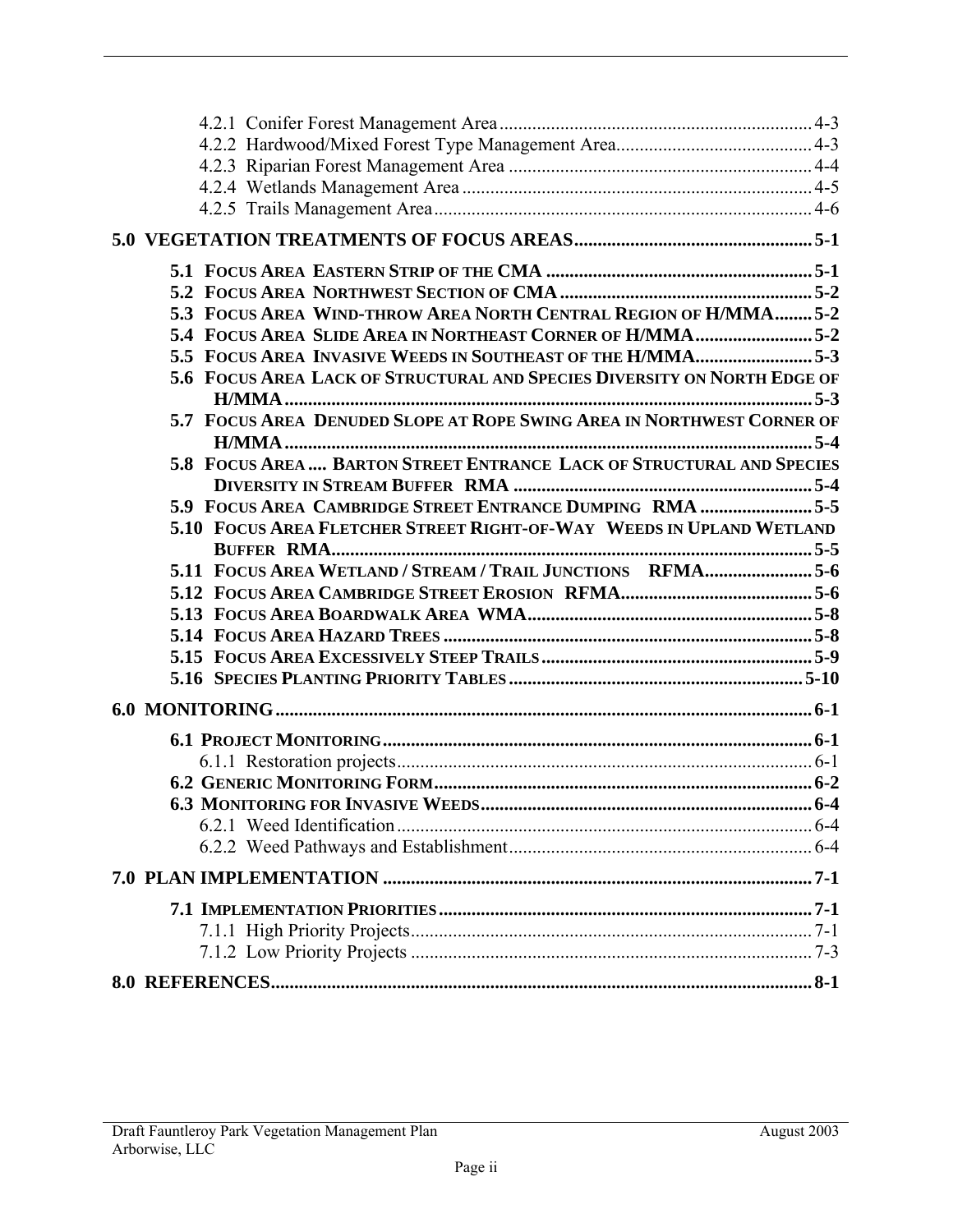## **APPENDICES**

Appendix A: Seattle Urban Nature Project Map Appendix B: Example Vegetation Data Sheet and Protocols Appendix C: Management and Maintenance Practices Appendix D: Plant List for Fauntleroy Park

#### **List of Tables**

#### **List of Figures**

#### **List of Maps**

- Map 1. Plot Locations
- Map 2. True Creek Location Based on LIDAR Data Compared to Originally Plotted Creek Location
- Map 3. Forest Types
- Map 4. Management Areas
- Map 5. Weed Intensity
- Map 6. Steep Slopes
- Map 7. Areas of Focus and Hazard Trees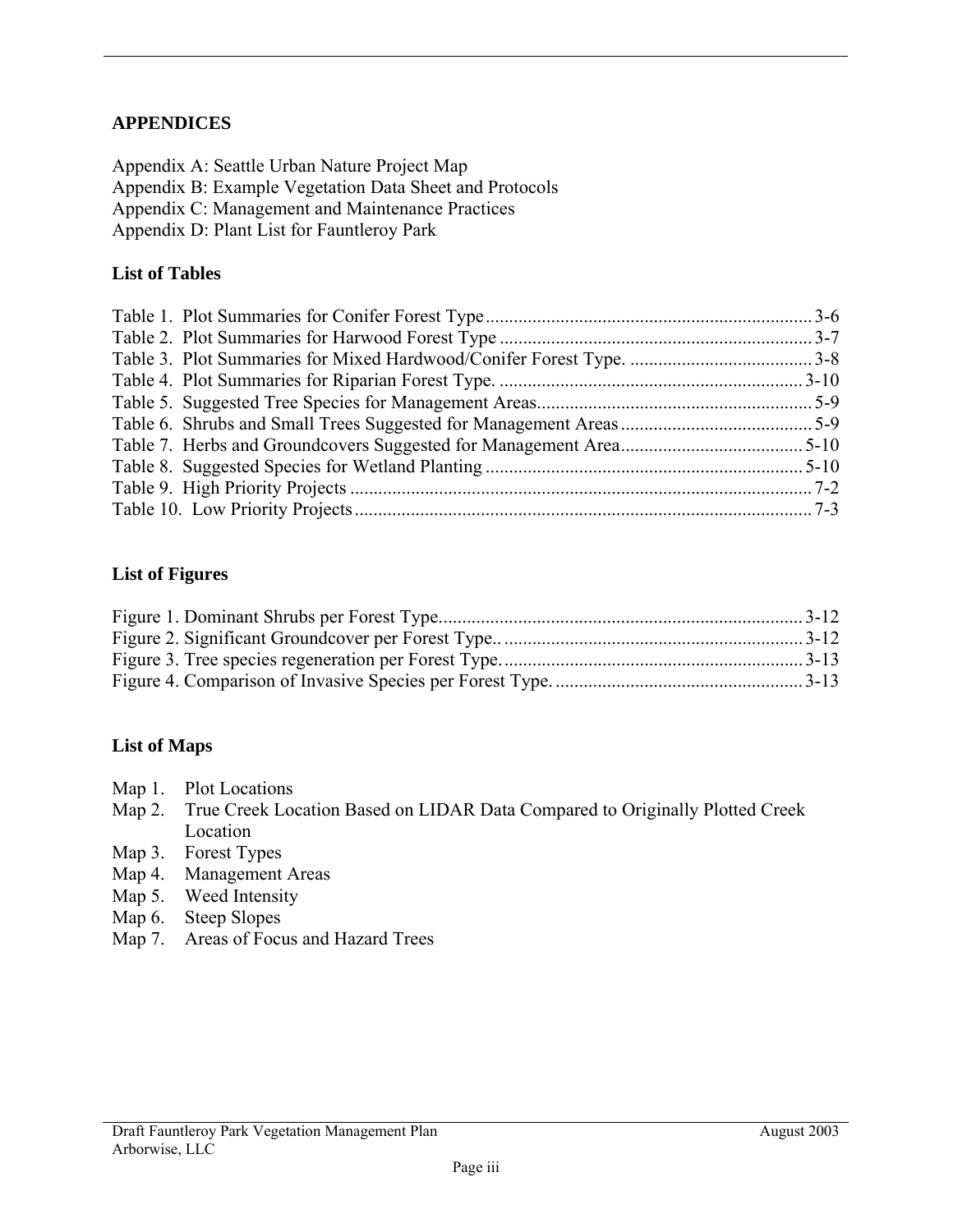## **EXECUTIVE SUMMARY**

Fauntleroy Park is a Puget Sound Lowland Remnant Forest of approximately 32.9 acres located in West Seattle. Over 30% of the park is considered steep-slope area, rendering it unbuildable, which ultimately preserved this property. The topography of the park prevents all but passive uses such as walking and observing nature. While some steep areas have been degraded due to human activities, and weeds are abundant in places, the habitat quality of the park remains high. Much of the park retains its native character and appears to be undergoing natural succession.

Fauntleroy Park can be separated into four forest types and wetlands. The majority of the park is classified as hardwood and riparian forest types of approximately 18 acres. Adjacent wetlands consist of approximately 5 acres and conifer and mixed forest types make up approximately 10 acres. The forest is generally healthy and regeneration is occurring at acceptable levels. Some trees along the trail are at or near the end of their lifespan with evidence of damage or disease. These trees should undergo a hazard evaluation by a certified arborist. Trees determined to be a hazard to people or property should be removed.

The greatest diversity of weeds are found in the hardwood and riparian forest type with ivy and blackberry reaching severe levels in places. The conifer and mixed forest types have trace to moderate amounts of ivy and holly, both shade tolerant species.

Volunteer efforts to remove weeds have been underway since 1996, however, some immediate, focused efforts should be implemented to control the spread of some weeds and eliminate weeds from high quality habitats. Habitat areas that are candidates for restoration are found mostly at trail/wetland junctions. Wetland areas are in need of buffer vegetation to aid in natural recovery and prevent access by off-trail users.

Education is a necessary step toward preservation of the character of Fauntleroy Park. The opportunities for education include alerting adjacent property owners of surface water drainage, proper disposal of yard debris, and invasive weed management. All park users should be made aware of the damage created when people and pets wander off trails causing vegetation damage, stream siltation, transport of invasive species, destruction of wildlife habitat, and slope destabilization.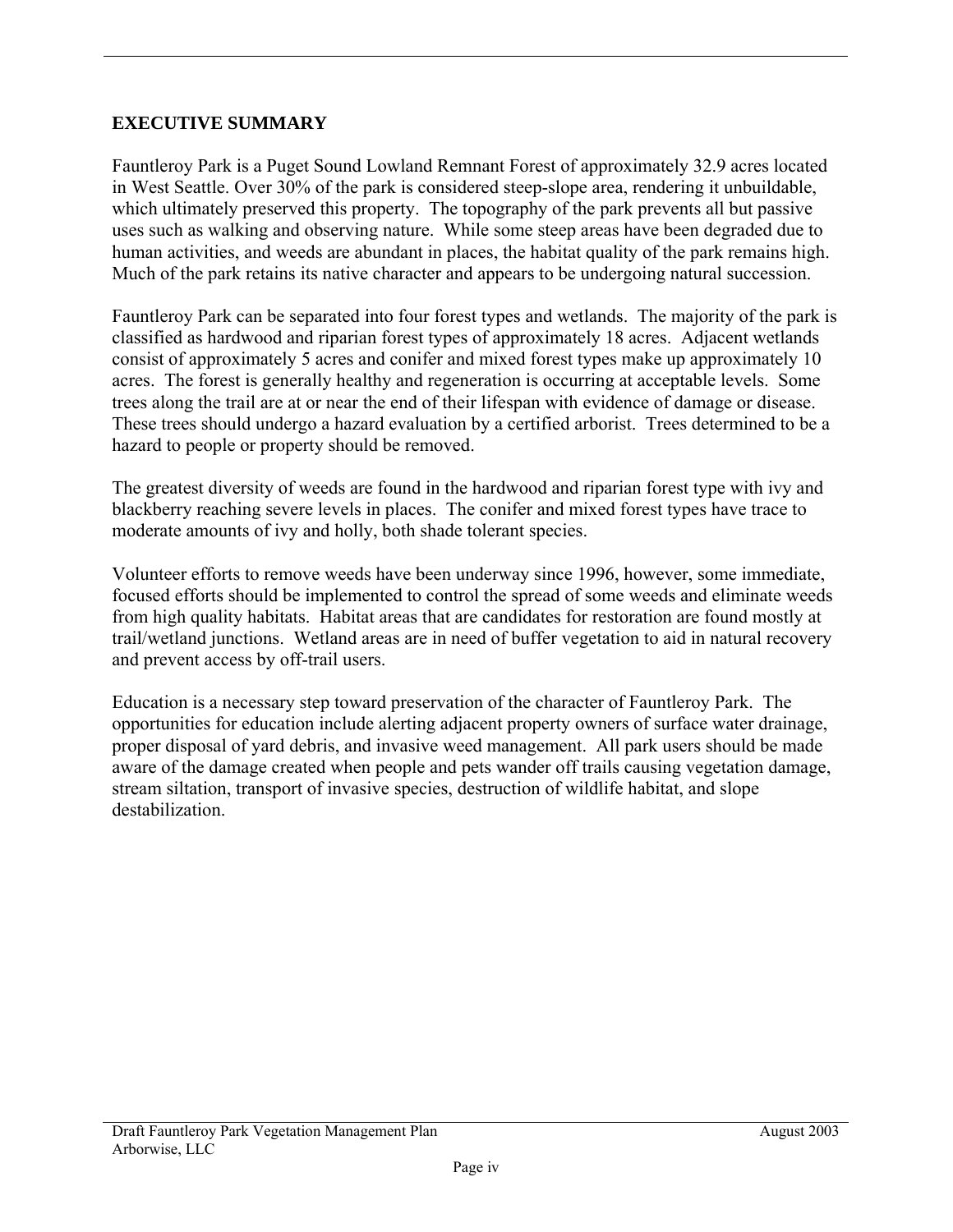# **1.0 INTRODUCTION**

This Vegetation Management Plan (VMP) has been written for Fauntleroy Park to help preserve the native character of the plant associations and guide focused restoration efforts in those areas that require specific intervention.

Fauntleroy Park is a park with opportunities for low impact recreation such as walking, bird watching and nature observing during daylight hours. The park is not suitable for activities such as mountain biking or other aggressive trail use. Nor does it does provide for active or organized sports. It serves an important function in the neighborhood and to the City as a natural green space to which people can go to reduce the stresses of urban living. As the headwaters of a historically fish-bearing stream, it also serves as an important habitat resource for terrestrial and aquatic wildlife, and is a significant portion of the Fauntleroy Creek watershed.

This plan reflects City-wide policies developed over years through significant public and staff input. It includes the sensibilities outlined in documents developed by neighborhood activists and community organizations and voiced by citizens who live nearby and use the park for relaxation, play, and as an educational tool for children. It also reflects some of the planning and incorporates the goals of various parks entities and other City agencies such as Seattle Public Utilities with regard to stream, wetland, and water quality issues. This VMP was designed using the Sand Point Magnuson Park VMP, created by Sheldon & Associates, Inc., for the Seattle Parks and Recreation Department, as a template. Some appropriate tasks, lists, and strategies have been reproduced in this document.

While one cannot discuss Fauntleroy Park completely without including water and fish-bearing stream issues, the focus of this plan is on the vegetation within the boundaries of the park. After an overview of City-wide parks planning and policies, and a discussion of issues and objectives developed through prior community literature and public meetings, there is an assessment of current conditions based on existing documents as well as ground-truthed plot data collected specifically for this plan. Based on current and anticipated future uses, the VMP addresses Fauntleroy Park as a single Vegetation Zone: a forest remnant. A forest remnant, defined by Agee (1995) is a piece of nature in a matrix of development consisting of natural vegetation that may be pristine or in some state of recovery after disturbance. Within this zone the VMP focuses on five Management Areas identified according to vegetative feature, or on a unifying use. Vegetation management prescriptions are developed and include prioritization, maintenance recommendations, and monitoring protocols.

Section 2 provides an overview, both generally of the Parks Department Planning framework, and specifically of planning within Fauntleroy Park. Section 3 provides a timeline of conditions within the Park, and a snapshot of specific current conditions within the Park. Section 4 defines specifically what the goals and objectives are for each Management Area and defines the areas of focus. Section 5 is the heart of the Management Plan. It defines specific tasks associated with Focus Areas. It should be used in conjunction with Appendix C, which describes in detail how to perform the tasks defined in Section 5. Section 6 provides monitoring protocols to help gauge success of management strategies. Section 7 provides an outline of where work should be done, how to prioritize it and who is most appropriate for performing the tasks.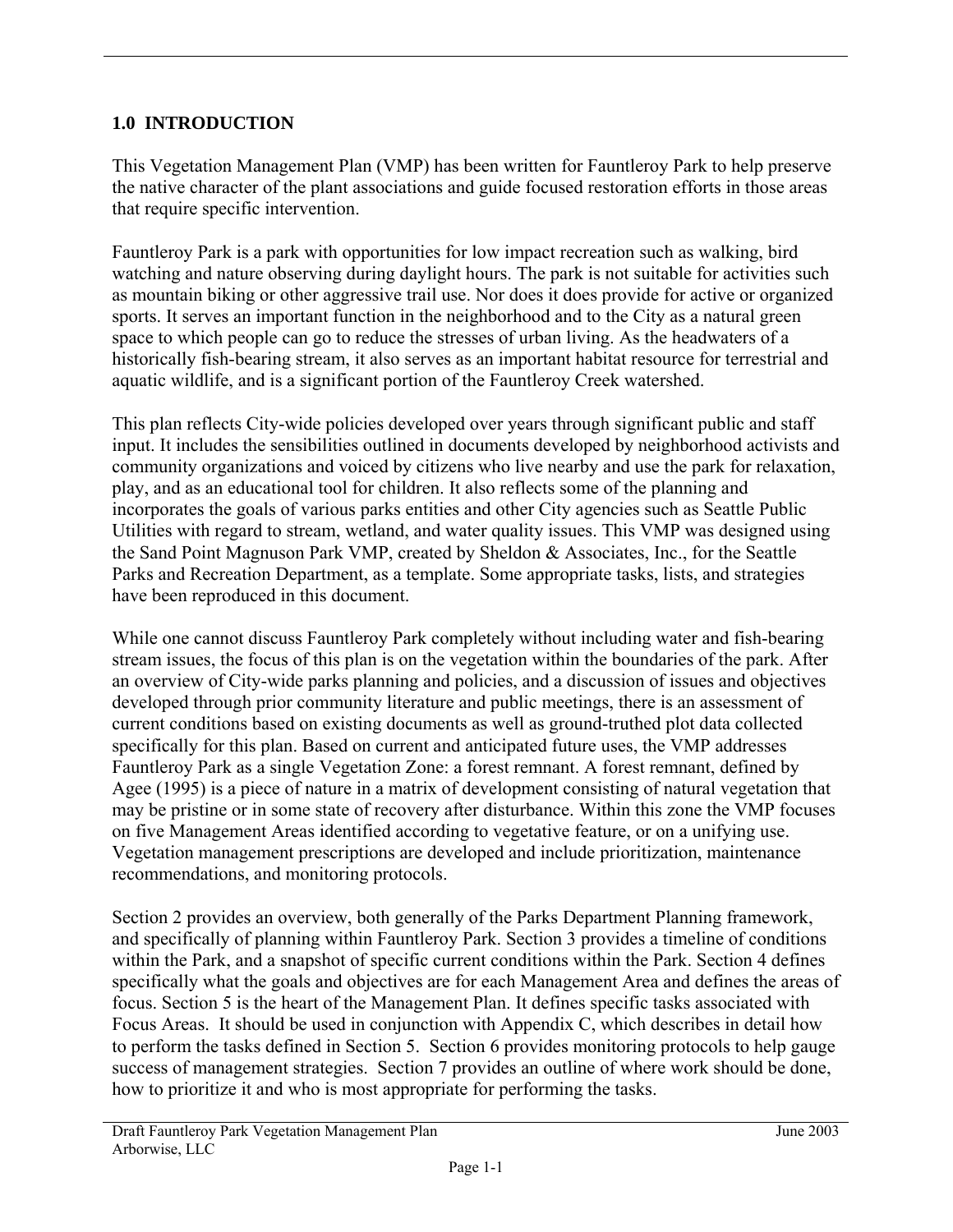# **2.0 GOALS, OBJECTIVES, AND POLICIES OF FAUNTLEROY PARK**

These goals and objectives for Fauntleroy Park were developed using existing park's policy and studies, citizen input, and direction from City staff. Several documents that precede this plan contain explicit statements of park management objectives as defined by the community and volunteer groups that are most involved with the park. A public meeting on May 15, 2003 was held to gather additional public input and specific neighborhood and community organization concerns. Staff of Arborwise, LLC attended three meetings of the Fauntleroy Watershed Council and was present during discussions of weed management, water quality, and trail work.

# **2.1 Goals and Objectives: Fauntleroy Park Vegetation Management Plan**

Goals were defined using existing applicable City-wide plans, specific Fauntleroy Park documents, interviews, a range of public comment from user groups and stewardship groups. The following eight goals have been identified to serve as the framework for this VMP.

- Retain and expand a diverse conifer forest habitat
- Create a self-sustaining forest community
- Retain native diversity and expand forest habitat
- Increase wildlife habitat while protecting existing wildlife habitat
- Regain and maintain health of riparian system
- Increase quality of wetland
- Discourage stream sedimentation
- Increase and maintain safety of people who use trails

## **2.2 Overview: Applicable Department of Parks and Recreation Plans and Policies**

The planning framework on which the Fauntleroy Park VMP is based is derived from the documents outlined below.

## 2.2.1 Seattle Department of Parks and Recreation Complan (2000)

The 1993 Seattle Parks and Recreation Comprehensive Plan (the COMPLAN) was updated in 2000, and is a general guide and framework for decisions and policy directions affecting Seattle Parks. It states that parks planning must:

- Be consistent with the City's overall growth strategy.
- Be focused on conservation of the natural environment.
- Reflect a vision consistent with goals and aspirations of the community.

The mission of the City of Seattle Department of Parks and Recreation (SDPR) is to work with all citizens to be good stewards of the environment, and to provide safe and welcoming opportunities to play, learn, contemplate and build community.

In support of the mission, the fundamental responsibilities of the Department of Parks and Recreation as they apply to Fauntleroy Park are to: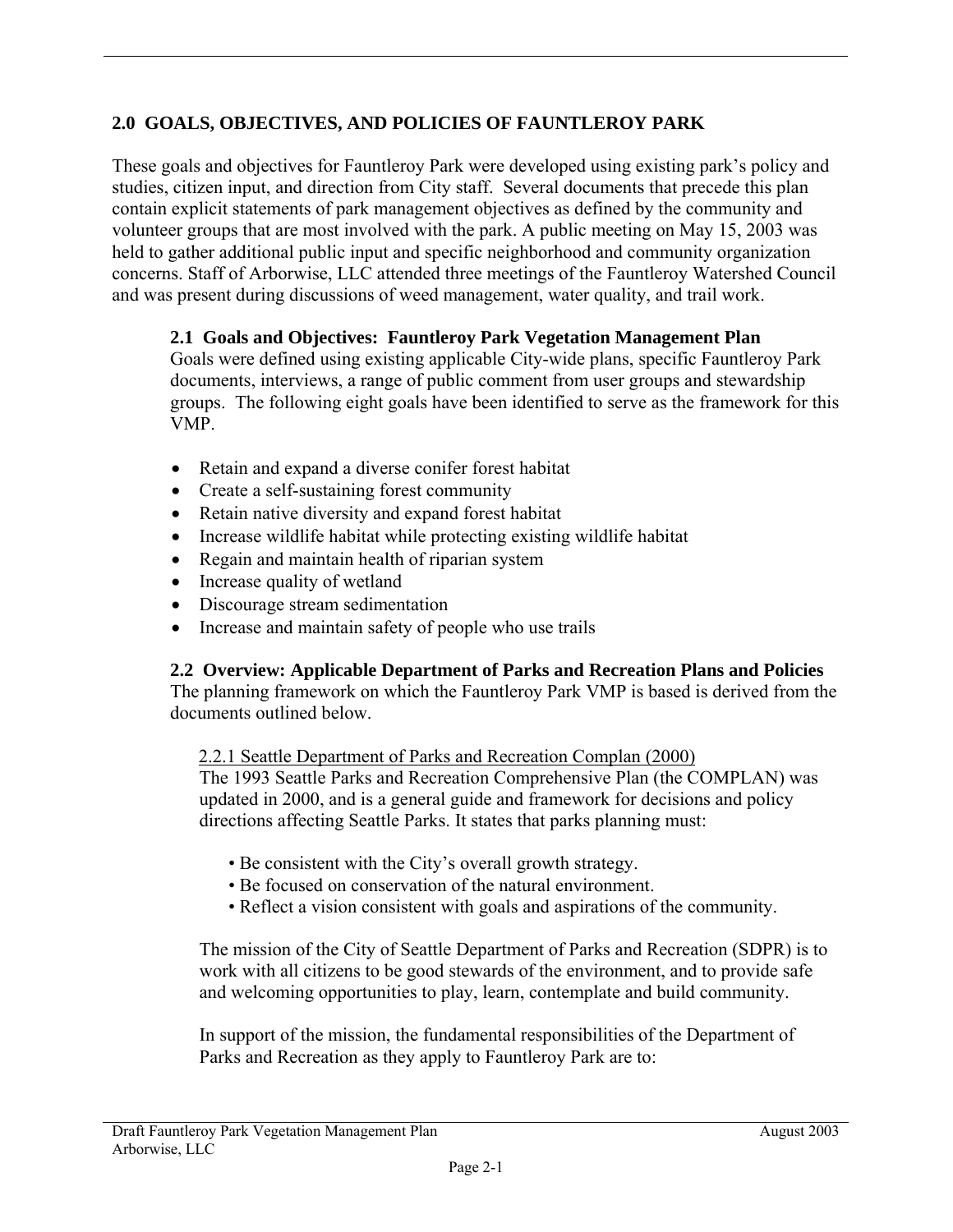- Listen to citizens of the City and involve them from the beginning, support community initiated efforts to improve the park system.
- Strengthen the City's relationship with the natural environment by demonstrating a strong conservation ethic.
- Strengthen Park's relationship with other agencies and community based organizations through joint planning and work with them to build a network of support and opportunity in neighborhoods.
- Manage the system to promote diversity and access to all and build a stronger sense of community ownership and individual responsibility.

## 2.2.2 Seattle Department of Parks and Recreation Urban Wildlife and Habitat Management Plan (2000 update)

The revised edition of the Habitat Management Plan is part of the Parks COMPLAN. The purpose is to provide the framework and guidelines for integrating natural and human systems in Seattle's parks and open spaces. The goal is to benefit both the people and the native wildlife that use parks lands. Specific goals and objectives for wildlife resources in Seattle parks as they apply to Fauntleroy Park follow.

- Continue and increase wildlife habitat protection and enhancement efforts through promotion and maintenance of habitat in critical areas, promotion of native species, and enforcement of rules for protecting and enhancing wildlife and habitats.
- Protect and enhance wildlife populations through reintroduction of native species and control of free-roaming domestic and non-native species that threaten wildlife.
- Promote volunteer involvement in wildlife and habitat protection and enhancement through involving and training volunteers and integrating environmental education with volunteer efforts.

# 2.2.3 Seattle Department of Parks and Recreation Tree Policy

The purpose of the Tree Policy is to maintain, preserve, and enhance the urban forest within parks; To increase the overall tree canopy, tree health and tree longevity within parks and to ensure that parks trees are managed in a manner that is consistent with other departmental and municipal policies. It outlines requirements for the content of Vegetation Management Plans. The policy requires specific detail regarding what work is to be performed, where in the park, and in what time frame. Items that are applicable to the scope of work at Fauntleroy Park are:

- The area considered for vegetation management shall consider site conditions and the adjacent landscape makeup so as to avoid fragmenting the ecological function of the overall landscape.
- Wholesale tree removal should be limited in area. Replacement of trees and other vegetation will be done concurrently with removal work to ensure timely reestablishment of vegetative canopy.
- The plan must not contain any element that is contrary to departmental policy, applicable laws or best management practices.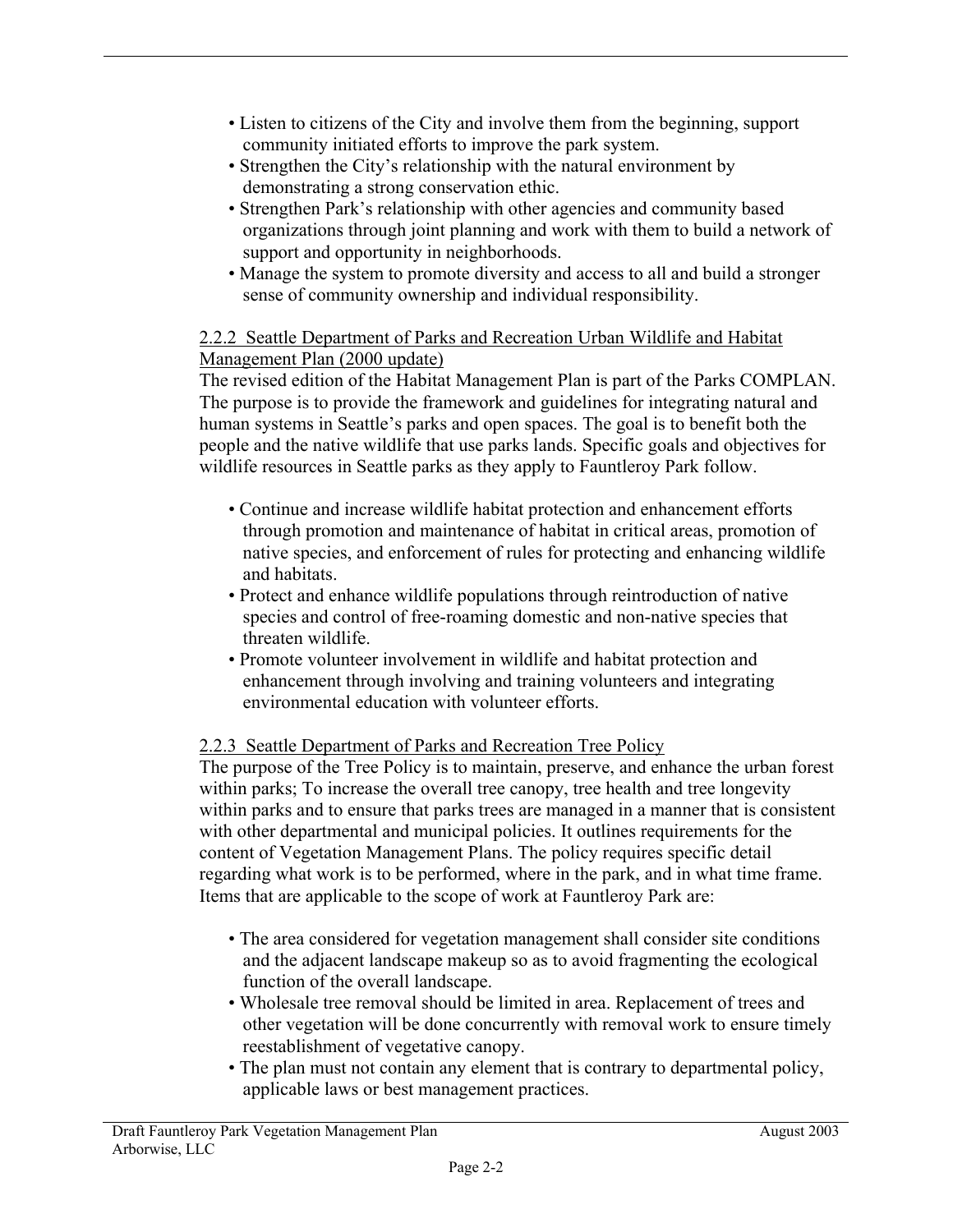- The plan must demonstrate that all steps of the planning and review process were followed thoroughly, including procedures required under the department's Public Involvement Policies and Procedures.
- Plans will describe the historical context of the site.
- Plans should improve wildlife habitat.
- Native vegetation, especially conifers, are considered preferable for undeveloped landscapes.
- Areas with significant amounts of invasive exotic vegetation should be aggressively managed to reduce or eliminate these populations.
- The landscape that ultimately results from the Vegetation Management Plan will be designed to minimize long-term maintenance requirements. A VMP will identify all maintenance resources needed to establish and maintain the landscape until it achieves the intended results.

# **2.3 Fauntleroy Park Specific Plans and Policies**

Several park specific planning documents have been produced that provide guidance on goals and objectives of Park users and activists. Many of the documents outline goals arising from a well-established public process.

# 2.3.1 Draft Fauntleroy Watershed Council – Goals and Objectives

The Fauntleroy Watershed Council was formed in July 2001 when a dozen watershed residents met to establish a venue for Fauntleroy Park volunteers, Fauntleroy Creek volunteers, other interested residents, and agencies to work toward common goals. The mission is to further restoration, stewardship, and responsible public enjoyment of the park and creek. The Council goals are to:

- Stimulate discussion and action
- Provide community input and perspective
- Serve as a focal point for information
- Speak with a common voice on the watershed

# 2.3.2 Fauntleroy Watershed Action Plan (revised March 2002)

This document is the result of a perceived need for more direction in restoration and enhancement of the stream, as well as a need for more direction in citizen involvement in stream and park issues. It is a merging of two planning efforts: one focused on the stream corridor and funded by Seattle Public Utilities, and the other focusing on the creation of a work plan for the Fauntleroy Park Adopt-a-Park group. The Action Plan provides background information on soils, vegetation and habitat, but focuses primarily on water quality in various reaches of the creek. Recommendations are provided on vegetation management; upland erosion; upland aquatic wildlife; trails and signage; in-stream erosion; wetland and riparian corridors and fish passage; maintenance and security; and stewardship and education. Core values that guided development of the goals and objectives are:

- Emphasizing natural habitat
- Respecting nature's innate ability to heal itself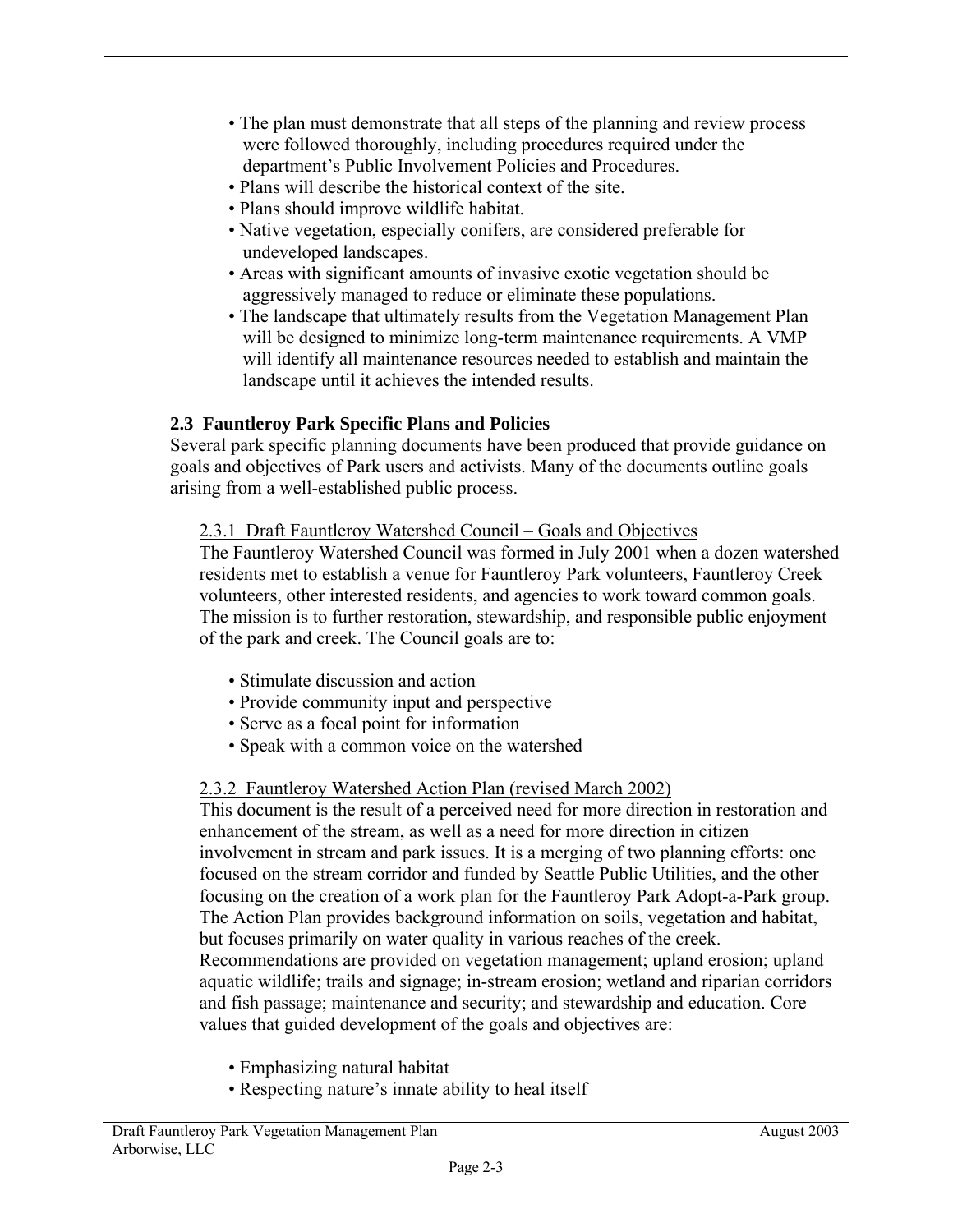- Cooperating as full partners in an environment of open, timely communication
- Encouraging broad citizen input and involvement
- Providing training, rehabilitation, and educational opportunities for young people
- Respecting the rights and concerns of residents adjacent to the park and creek
- Sharing experience and expertise to benefit other watersheds and inform public policy

The five goals arising from these values are defined within the Fauntleroy Watershed Action Plan as:

- Preservation, restoration, and enhancement of native vegetation for long-term sustainability of the natural ecosystem
- Preservation and enhancement of native aquatic resources for long-term sustainability
- Promoting safe, habitat-sensitive public enjoyment of the park
- Providing and encouraging opportunities for environmental education
- Establishing and facilitating long-term stewardship of the park and creek

# 2.3.3 Friends of Fauntleroy Park Proposed Master Plan

The Draft Park Plan was generated from Friends of Fauntleroy Park public meetings and planning sessions, a variety of documents including the University of Washington student's wetland assessment, the Fauntleroy Creek Watershed Plan, Ideas for a S.A.N.E. Park Plan, Friends of Fauntleroy Park Improvement Plan, and recommendations from students and other user groups in the park. It states that Friends of Fauntleroy Park is committed to the following values in assessing and prioritizing activities:

- Preservation and restoration of Fauntleroy Park as a natural area
- Public education and use
- Responsible stewardship

# 2.3.4 Fauntleroy Park Trail Survey and Recommendation (2002)

The Trail Survey and Recommendation provides guidance and recommendations for trails in Fauntleroy Park. Recommendations related to vegetation are discussed in small portions of this document. Upon the writing of the trail plan there had been no public participation or input. A meeting between the Fauntleroy Watershed Council and Department of Parks and Recreation staff on March 17, 2003 refined the total amount of trail work that is currently considered. Trail work will focus primarily on the trails in the Northwest corner of the park and will consist of remediation of excessively steep trails. Trail crews will make efforts to preserve existing vegetation, particularly large trees. Also discussed at the meeting on March 17, was Seattle Public Utilities' (SPU) water quality activities, and SPU's mission as it does, or does not, relate to trail work in the park. This discussion will be continued as stream corridor planning and stormwater run-off issues in the park are addressed by Sheldon & Associates, Inc., under contract with SPU.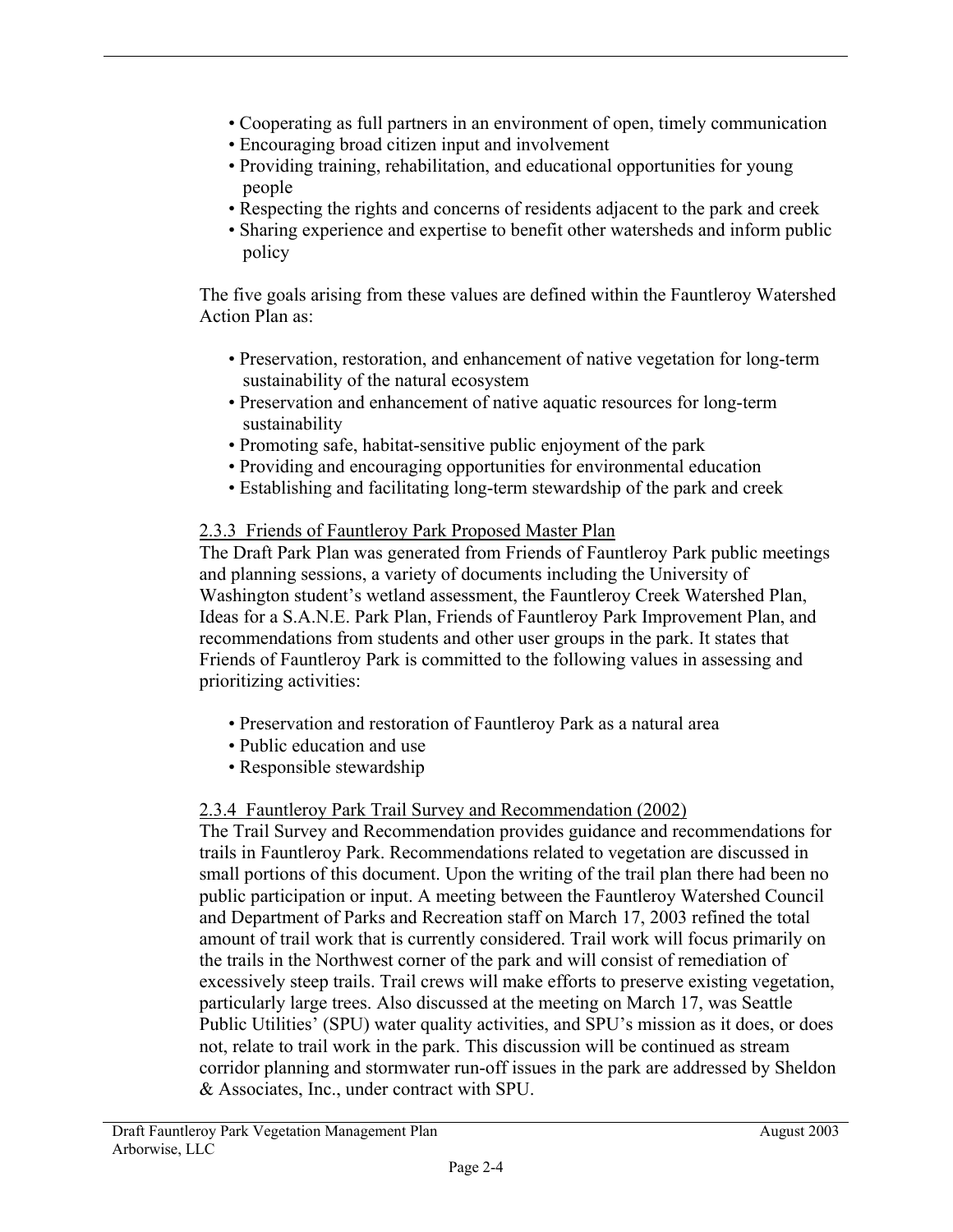# **2.4 Public Comment on Vegetation Management Plan**

The SDPR coordinated a public meeting on May 15, 2003 to solicit public input into the goals and objectives for Fauntleroy Park. Comments were taken at the meeting. Presented below is a summary of the main topic areas and perspectives presented by the public as well as written comments from Judy Pickens, Chair of the Fauntleroy Watershed Council.

# 2.4.1 Habitat for Wildlife

- The park is used for birdwatching
- Small mammals such as red fox and raccoons were noted in the past, but now seem infrequent
- Dog leash use needs to be encouraged *We suggest an educational opportunity by posting signs and distributing information regarding the consequences of free roaming dogs. See section 7.1.1*
- Despite the invasives, native species appear to be abundant in the park. offering food and protection to complement the creek as a water source. Until recently, however, the park was eerily quiet. Birds are more evident now but ground dwelling wildlife is not. We are unaware of a feral cat problem. Is this typical of natural parks in Seattle? Or could the vegetation be yet more supportive of wildlife? Residents of the neighborhood are interested in knowing what's here and would respond to improve the habitat for "safe" species.

*Additional native vegetation will support more wildlife. See Appendix D for the list of species currently in Fauntleroy Park and Table 5 – Table 8 for suggested species and planting priorities.* 

## 2.4.2 Park Safety

- Historical problem with encampments, parties, and neighborhood robberies
- Hazard trees provide food for other species (e.g. carpenter ants) *Any felled trees will remain in the park as snags, brush piles, or used in wetland restoration. See Section 5.14 Hazard Tree Treatment.*

## 2.4.3 Restoration

- Possible decline in the Trillium population
- Some nearby neighbors have plants that originated from the park and are available for reintroduction.
- Natural succession is very possible in this park and should be encouraged, even if groups wanting to plant trees must be directed to another more needy park.
- Despite selfless efforts, volunteers and teen crews cannot make headway fast enough against invasives in the park. They are necessarily limited to easily accessed areas and, in the case of teen projects, to large stands of invasives where the chance of error is reduced. If we are to maximize volunteer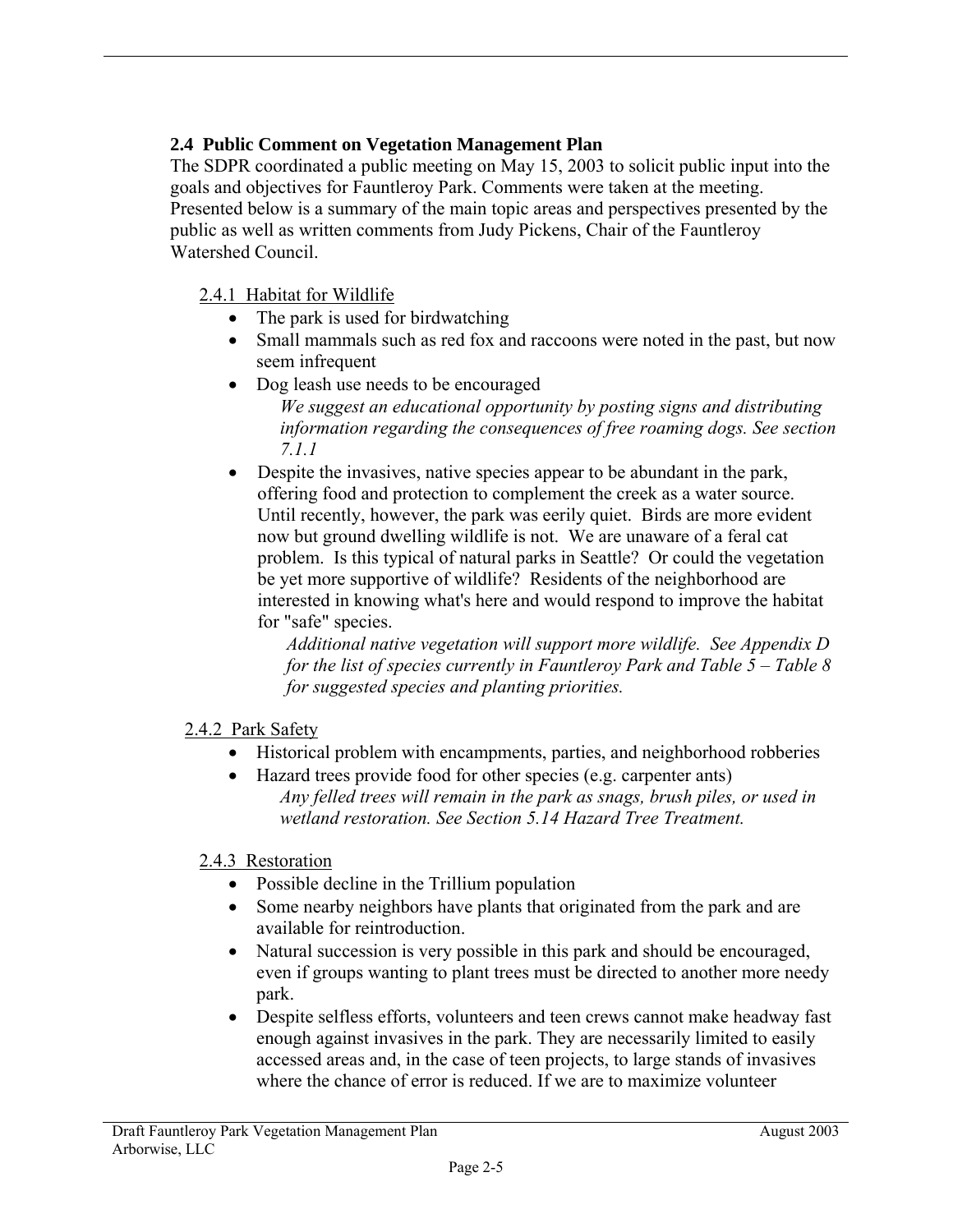contributions, the city must establish a continuing partnership with the community. It must include city support for addressing heavily infested areas and those not safe for volunteers. And it must include city support for all aspects of the task, including recruitment and retention of additional volunteers.

The plan should recognize the extensive erosion control work to be done this year by SPU in the park, as well as the expected separate contract to address Cambridge Street. Doing so would make the plan current and keep its focus on work not yet addressed.

*See Section 4.2.4 and Table 9* 

• Many facets of education are critical. Education that gets responsible users into the park will cultivate more responsible use. Education aimed at adjacent property owners will reduce intrusions of ornamental vegetation and harmful behaviors. The community can be an active partner in these activities. What we cannot effectively do is confront property owners when we see evidence of illegal dumping, for instance, or "landscaping" of park property. We need assurance that Parks will provide enforcement in a timely manner.

*Education is addressed as a high priority for implementation in Section 7.1.1.* 

- Many plants are not represented in the park that could be introduced *The lack of diversity in the wetlands is clearly a problem. Restoration in other habitats should focus on augmenting the existing species for the best possibility for success. Table 5 – Table 8 and Appendix C.*
- Past experience with salvaged plant installation yields slow growth or failure *Properly planned introduction projects should be coordinated by SDPR staff to determine species selection, timing of introductions, and appropriate locations. Table 5 – Table 8 and Appendix C.*
- Where is restoration of native communities planned? *Initial restoration should take place at trail and wetland junctions for the maximum benefit. The next restoration should occur at the slide area. Table 9*
- What species will be used?

*See Table 5 – Table 8 and Appendix D for a list of appropriate species. Obligate wetland species should be increased, buffers added to the wetlands, and upland restoration should focus on commonly occurring species.* 

• One goal is to eliminate invasive species. How does SDPR see that occurring?

*It will depend on community volunteer effort, available grant funding, and maximizing other work being done in the park by EarthCorps, SPU, the Starflower Foundation, and others . The three-person City Natural Areas Crew may be available for Fauntleroy Park in 2004. This VMP is the planning document that will provide direction and prioritization for park management, and details for granting agencies.*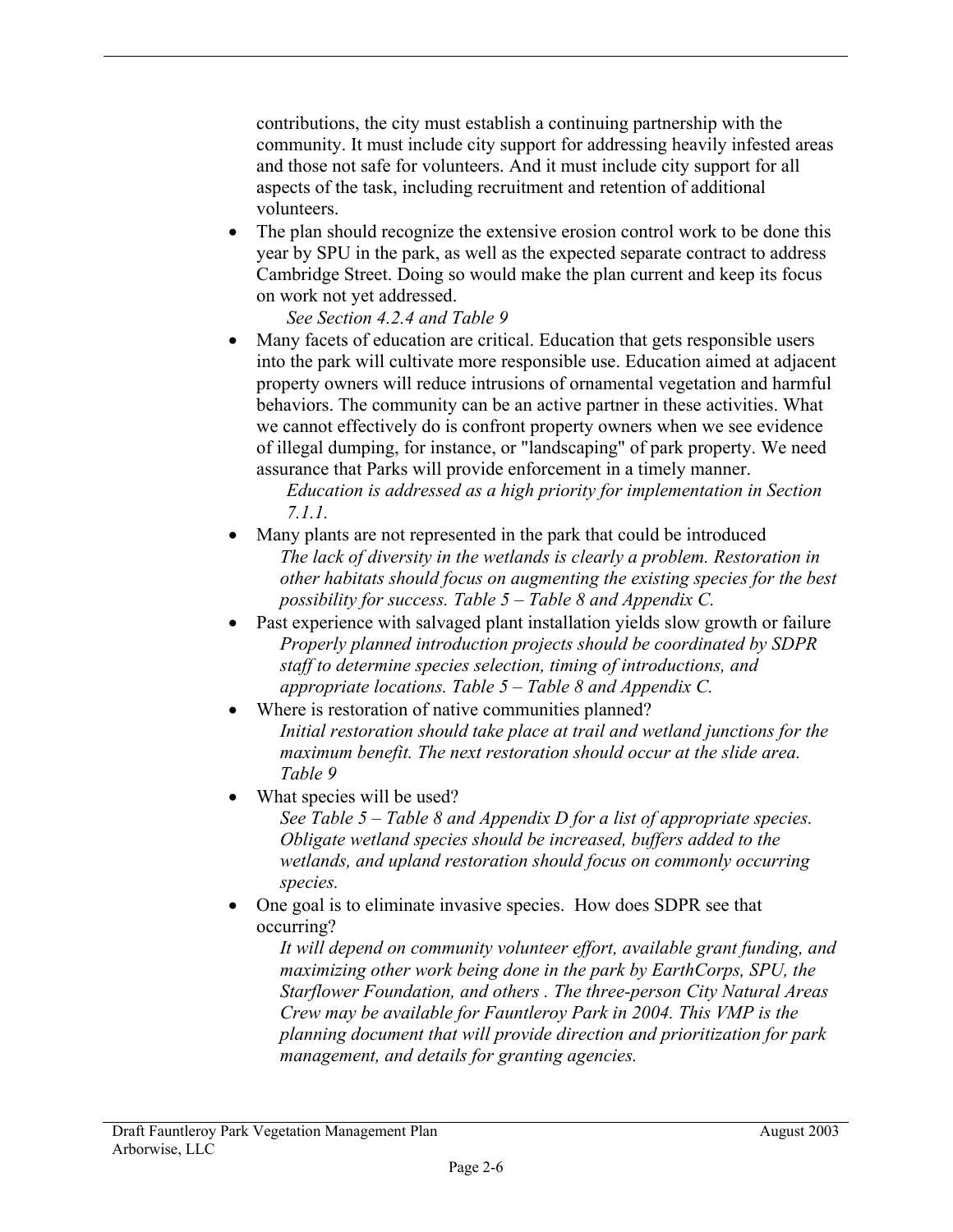• Can this plan address adjacent property owner issues regarding invasive species on their property?

*Yes. We suggest an educational campaign by distributing information to park neighbors to alert them to the effects their behavior and landscape choices have on the park.*

• Fauntleroy Church is the single largest property owner adjacent to the park and, with some attention, it could be a larger ally of the park. The Church is about to adopt an updated mission and set of goals that includes environmental stewardship. The church is in conversation with Parks about a maintenance easement for the property south of Fenton Glen, encompassing the bridge over the Forest Court tributary. It will relieve the church of a problem-maintenance area and bring it up to Parks' standards. The church, too, has problems with illegal disposal of yard debris by adjacent neighbors. The church also dumps leaves and clippings near the upper parking lot and probably exacerbates the problem; neighbors thinking dumping in the park is okay. What could advance a solution is a meeting with Parks and church representatives to devise workable alternatives.

Comments and questions beyond the scope of this Vegetation Management Plan included:

- Would money spent on this VMP be better used to hire staff and remove weeds?
- Who in SDPR helps with grants?
- Why is SDPR going outside for grants?
- Is SDPR too weak in labor services and too heavy in planning?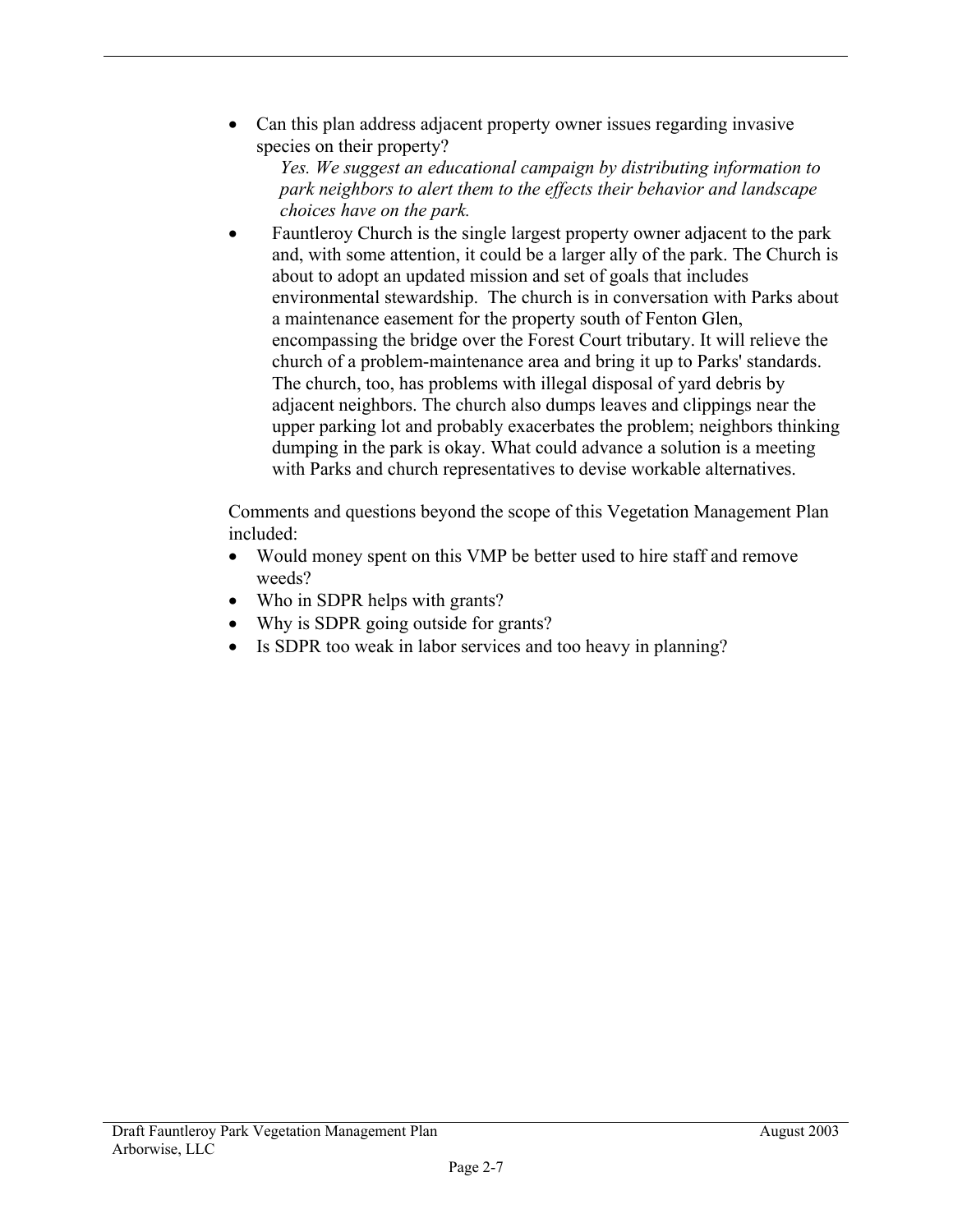# **3.0 INVENTORY AND ASSESSMENT OF HISTORIC AND EXISTING CONDITIONS**

The following section is a summary of activities and analysis that has taken place in the Fauntleroy Park area from European settlement to the present.

The forest of Fauntleroy Park is typical of seral-successional communities that developed in Puget Sound lowlands after logging operations on moist sites. Alder as the dominant hardwood species was not common except in recently disturbed sites or specialized habitats such as riparian zones, very much like Fauntleroy Creek. Forests in the Puget Sound lowland region were most likely in the western hemlock/sword fern association (Franklin and Dyrness, 1973). Douglas-fir, western hemlock, and western red cedar are the dominant tree species of the western hemlock zone with shrub species such as red huckleberry and vine maple. Sword fern represented the herbaceous layer in moister sites, though the understory species typically varied along a moisture gradient: Salal is often found in the drier end of the gradient and low Oregon grape is commonly found in the intermediate moisture sites.

'Forested swamps' as described by Franklin and Dyrness, (1973) are a specialized series of communities that can be found in the hemlock/sword fern association, particularly in portions of glacial drift adjacent to the Puget Sound. The primary habitat characteristic in the forested swamp is a high water table, or even standing surface water. The chief tree species in these communities is red alder or western red cedar. Red alder appears to be the climax species in many of these areas, though hemlock and spruce are commonly present. The shrub layer is often dominated by salmonberry. Red huckleberry, evergreen huckleberry, salal, and red elderberry are also commonly present. Fauntleroy Park contains the hydrological conditions and species matrix representing this type of community.

## **3.1 Historic Conditions**

General timeline for events in the Fauntleroy Park area:

1800's White settlement of region 1890 Logging in Puget region 1904 Area developed as a summer colony 1907 Permanent houses and Church built 1922 Lincoln Park established 1925 Ferry landing installed at mouth of Fauntleroy Creek 1930's Logging for home sites 1940's – 1950's Growth of area following WWII 1958 Fauntleroy ferry landing expanded 1960's Sewers installed for potential building sites, trails created as a result of casual movement through the area 1971 Property purchased by Seattle Department of Parks and Recreation 1989 Friends of Fauntleroy Creek established 1996 Friends of Fauntleroy Park established 2001 Fauntleroy Creek Watershed Council established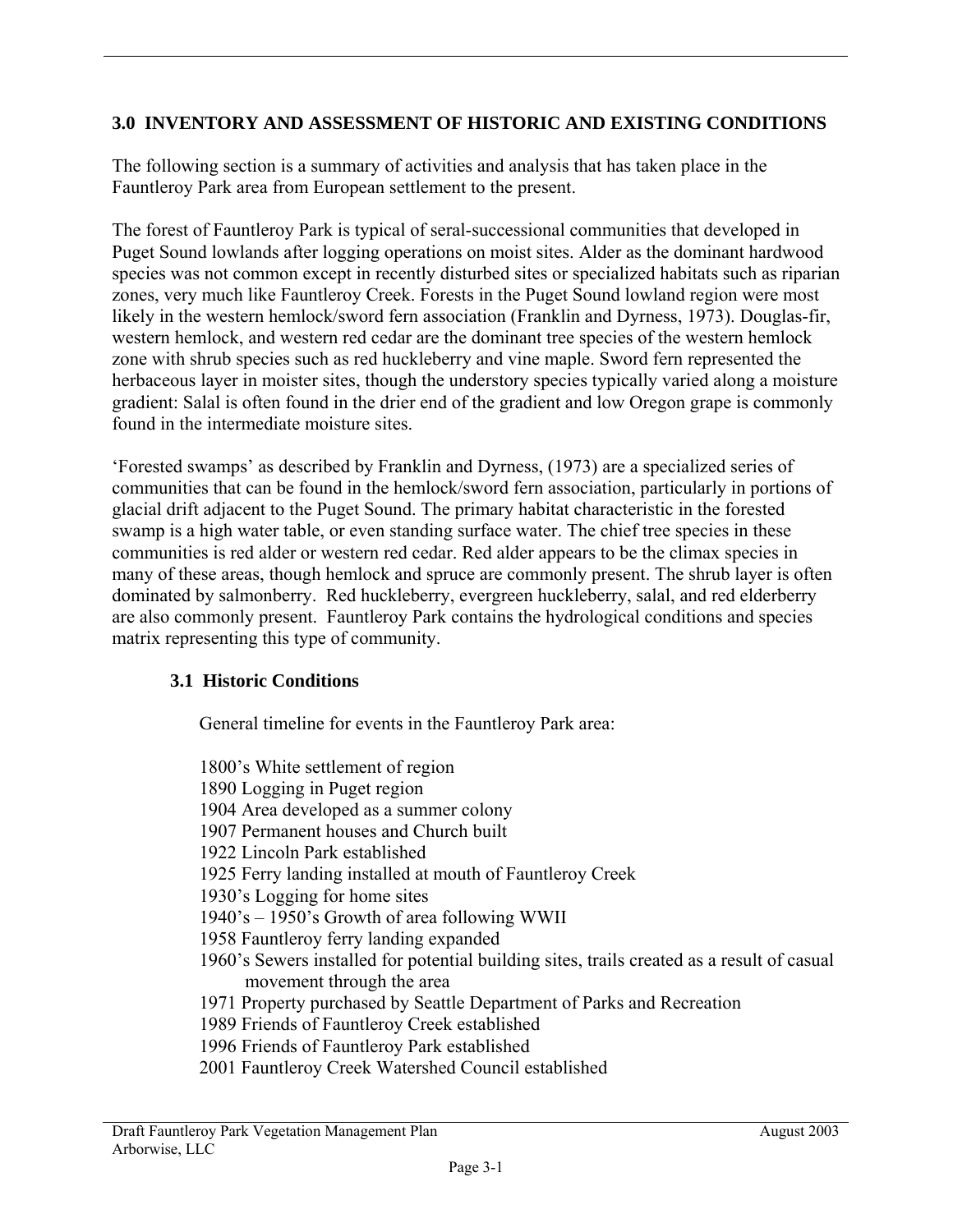# **3.2 Current Conditions Studies**

Prior to this Vegetation Management Plan, Fauntleroy Park had not been formally studied for wildlife habitat and vegetation. However, SDPR, the Seattle Urban Nature Project, the Friends of Fauntleroy Park, and University of Washington students have contributed to habitat status and planning for Fauntleroy Park. A summary of these studies follow.

## 3.2.1 Seattle Urban Nature Project

The Seattle Urban Nature Project (SUNPro), an independent non-profit organization, conducted vegetation mapping of Seattle's parks, greenbelts, and open space including Fauntleroy Park in 2000. The maps were created using aerial photographs and on-the-ground observation. The SUNPro map shows a graphical representation of the four major habitats including conifer, deciduous, mixed, and riparian forest types. Identification of wetlands did not include official delineation. SUNPro mapping also identified the percent cover of invasive species. The maps indicate coverage for cherry laurel, *Clematis* sp., Himalayan blackberry, holly, and ivy. The SUNPro maps are included as Appendix A.

3.2.2 Urban Wildlife and Habitat Management Plan (UWHMP) 2000 Update Prepared by the SDPR, the purpose of the UWHMP is to provide the framework and guidelines for integrating natural and human systems in Seattle's parks and open spaces. The original wildlife inventory took place in 1994 with an update in 2000. The inventory included terrestrial vertebrates, salt and fresh water fish, and aquatic and terrestrial invertebrates. The inventory of resources was derived from existing information, aerial photo interpretation, and limited field studies. This inventory revealed the need to collect baseline information to develop site specific plans, monitor for long-term changes, and develop protection measures for existing habitats.

Particular habitat types support typical wildlife species of the region. The forest types found in Fauntleroy Park are listed here with the species that are known to occur in those habitats per the UWHMP. Species with asterisks were observed during data collection for this VMP.

**Conifer Forests.** Conifer forests support year-round breeding and feeding habitat for bird species such as red-tailed hawk\*, American crow\*, varied thrush\*, black-capped chickadee\*, Steller's jay\*, northern flicker\*, winter wren\*, and Swainson's thrush. Mammals using coniferous forests include the deer mouse, mountain beaver, racoon, bats, and Townsend's chipmunk. Expected amphibian species include northwest salamander and Pacific tree frog.

**Deciduous Forest.** Deciduous forests lack a year-round canopy and thus fewer wildlife species are found there. Typical species of this habitat include the American robin\*, northern flicker\*, pileated woodpecker\*, downy woodpecker, deer mouse, and racoon.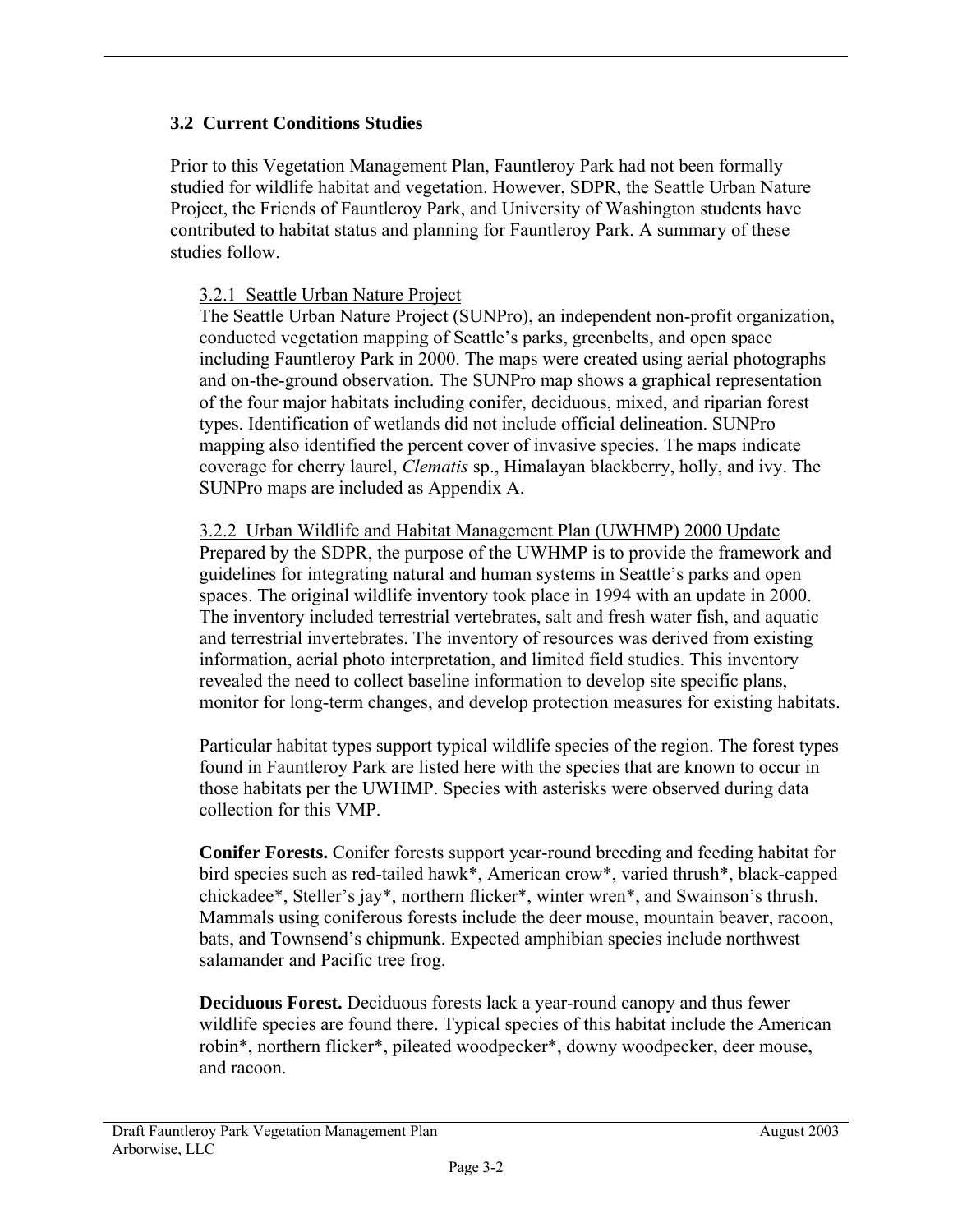**Hardwood Coniferous Mixed Forest.** The mixed forest type offers similar habitat to the coniferous forest type and is suspected to support similar wildlife species.

**Riparian Forest.** Riparian forests are generally more productive in plant and animal biomass than surrounding vegetative communities. This habitat provides a water source and movement corridors. Riparian areas are used by birds, mammals, and amphibians to move from habitat patch to habitat patch. Riparian and riverine habitat issues for Fauntleroy Park have been noted within the UWHMP. Specifically, Fauntleroy Creek was noted for having high nitrogen loads and barriers to upstream fish passage.

## 3.2.3 Wetlands of Fauntleroy Creek Baseline Assessment 1996

This report was developed by a team of students from the University of Washington as a course requirement. The report focused on the wet areas on the north side of the park near the boardwalk and viewing platform. Time and resource constraints limited this assessment to the most basic starting point for understanding the functions and conditions of the wetlands in the Park. The assessment looked at the site history and park ecology, and the hydrology, soils and vegetation at three plots.

The primary water source for Fauntleroy Creek is presumed to be groundwater seeping from east of the park. Two soil types were observed, Bellingham series and Indianola series soils. Indianola soils are well drained and typically not wetland soils. Vegetation was not remarkable in that plant associations were commonly found in alder-dominated swamps. However it was noted that there was significant bare ground in some wetland areas indicating a possible problem of foot traffic through wetlands. The assessment determined that two of the three plots were wetlands based on hydric soils and vegetation conposition.

3.2.4 An Assessment of the Vegetation of Fauntleroy Park (winter 2001-2002) This assessment was compiled to provide volunteer groups a documented record of the current status of the park so they can monitor changes as they occur. It provides an inventory of the items listed below. Maps are included for each.

- Native plants found in the park
- General canopy coverage
- Severity estimate of invasive plant species
- Areas that have been weeded by volunteer groups
- Areas of special interest with regard to vegetation damage

This report proved valuable for locations and abundance of both park-rare natives and invasive species. It also showed a level of skill and sense of commitment from a dedicated group of volunteers.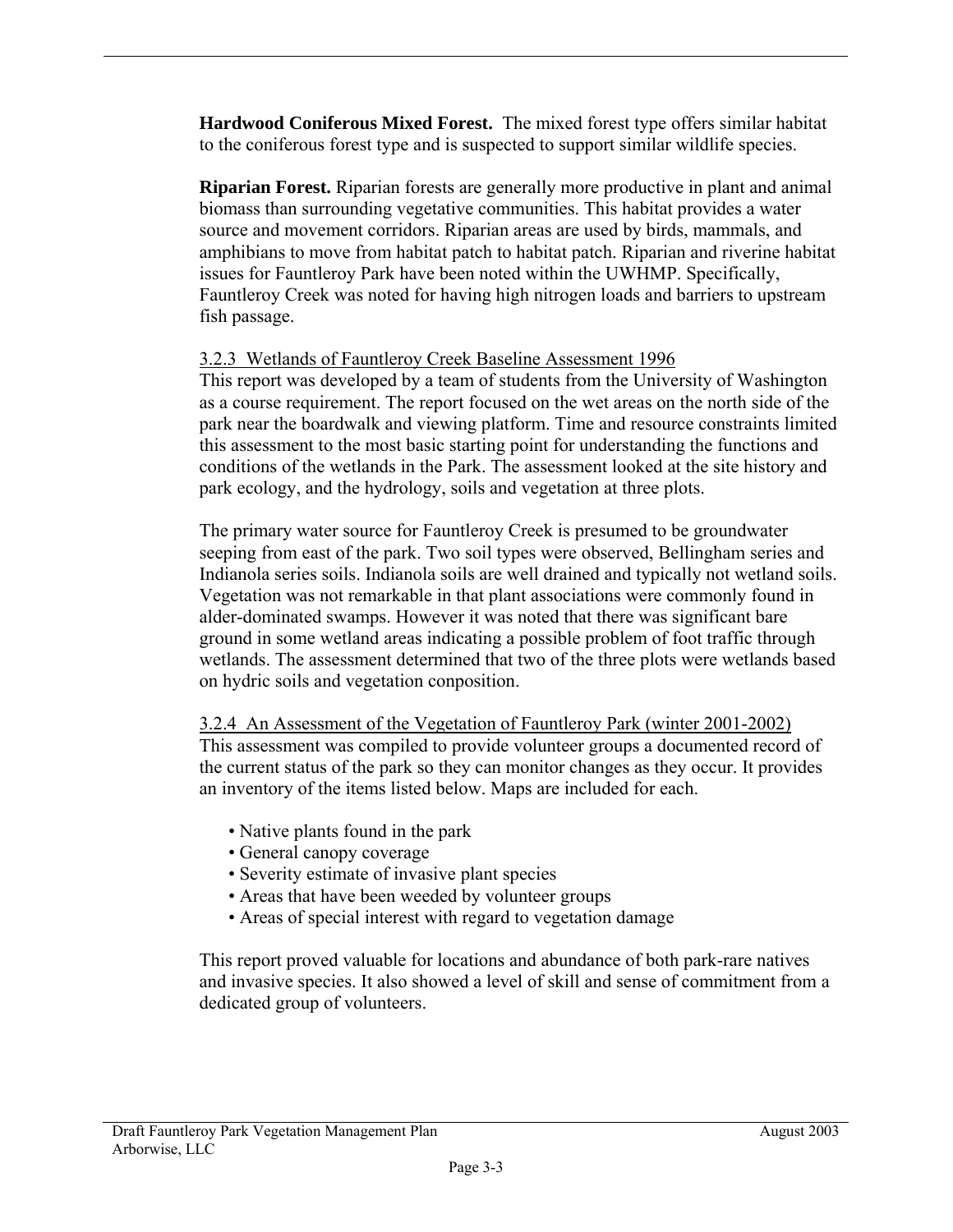# 3.2.5 Volunteer Activities to Date

Judy Pickens, neighborhood activist and Chair of the Fauntleroy Watershed Council provided the following information regarding vegetation activities in which volunteers were involved.

- Autumn 1991, tree planting with TREEmendous Seattle, trees installed throughout the park.
- 1993 Summer Youth Employment revegetation east of Fenton Glen. Crews installed shrubs on each side of the creek with marginal success.
- 1998 EarthCorps repair of the former bike-jump area and the slide area east of the big bridge (initially attempted by the Friends of Fauntleroy Park, however, their work was destroyed by vandals and the carelessness of park users).
- 1999 Kapka School installed trees and shrubs inside the Barton Street entrance. The Kapka School is returning in the spring and autumn of 2003 to plant and maintain more vegetation.
- 2000 EarthCorps revegetation of a slope damaged on the north end of the park at the church boundary.
- Spring 2001 Seattle Parks sponsored 100 teenagers for a day-long planting project throughout the park.

The Friends of Fauntleroy Park (FFP), primarily a group of neighbors involved in weed removal and vegetation installation in the park, are coordinated by Steve Bomkamp and Karen Farnsworth. The group was formed in 1996 under the Adopt-a-Park program, and had a few work parties. For two years, only Mr. Bomkamp continued to work in the park. In 1998 the group reformed and has continued to today. Work parties are scheduled for the second Saturday and Sunday of each month from 1:00 PM to 3:00 PM. The first area completed by the FFP was the drainage to the east of Forest Court. They are currently working on the area south of the Cambridge Street entrance. Several other volunteers are working independently in the southern portions of the park. Hours spent weeding by volunteers are estimated at over 500 for the year 2002.

# **3.3 Vegetation Survey**

In accordance with the goals and guidelines outlined in the Scope of Work provided by SDPR, Arborwise, LLC conducted a vegetation survey of Fauntleroy Park in January and February 2003. Wetland evaluation in Fauntleroy Park was performed on a separate contract by Sheldon & Associates, Inc. in March, 2003. The wetland evaluation follows as Section 3.3.3.

## 3.3.1 Methods for Forest Analysis

Plot locations were stratified based on the initial SUNPro indication of four forest types. Fifteen 1/10-acre circular plots were randomly selected representing a five percent sample of the forest type vegetation. In addition, three transects were surveyed along the upland to lowland gradient. The location of the survey plots and transects are shown in Map 1.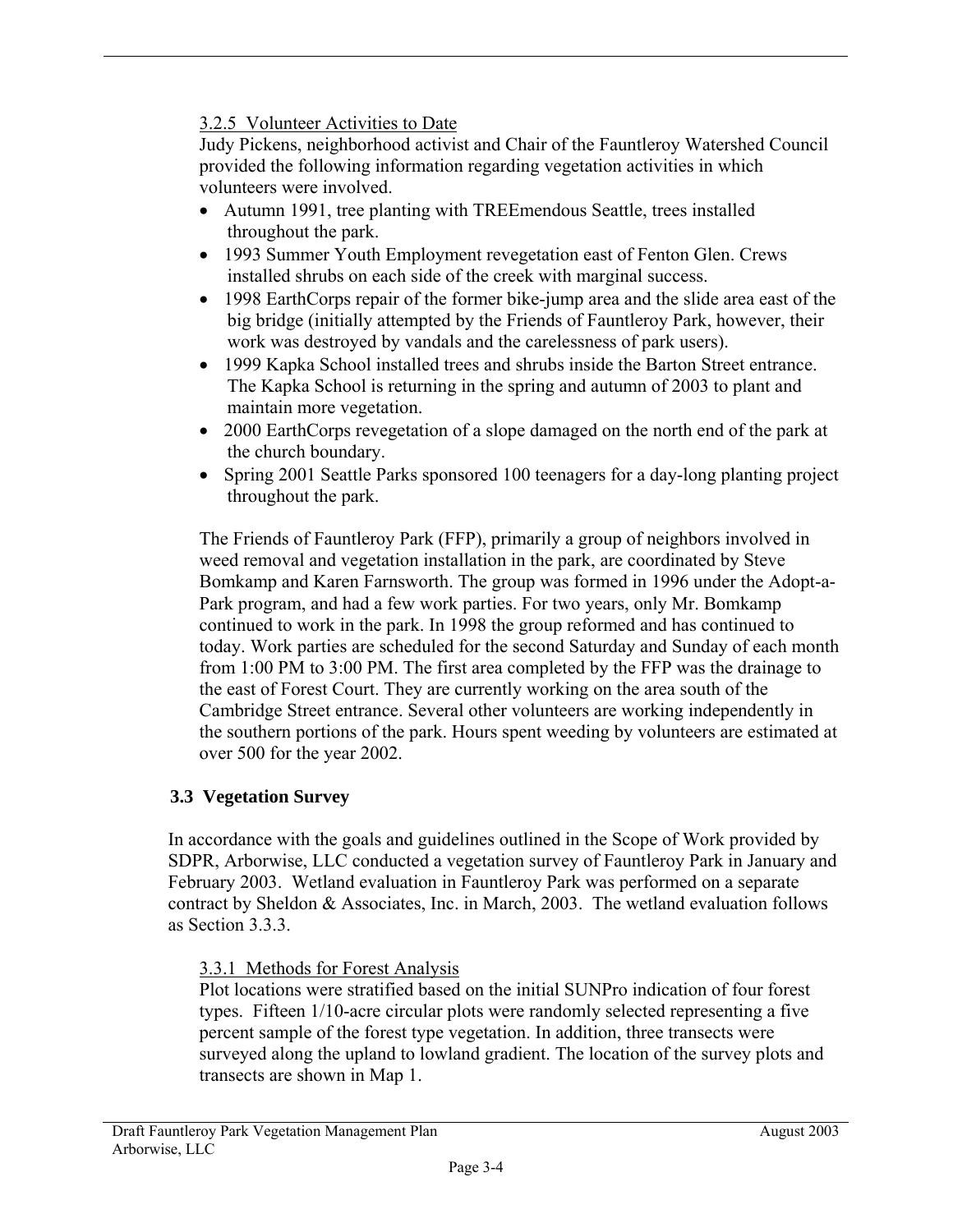Each plot was described by soil characteristic, slope, canopy closure, and aspect. Snags per plot were counted. Coarse woody debris was measured by length and diameter and classified from one to five based on decay level.

Plants per plot were recorded as tree (above 15 ft), shrub (2-15 ft), and groundcover (below 2 ft) species. Age, diameter at breast height, height, and health were recorded for each tree in the plot. Shrubs and groundcovers were identified by species and estimated by percent cover. Tree species measured in the shrub or groundcover class were calculated as regenerating forest tree species.

Transects between 150 and 450 feet long were established in three locations. Tenfoot radius plots were placed every 50 feet and data were collected the same as the forest plots. Example data sheets and protocol are attached in Appendix B.

During data collection it was noted that existing maps contained inaccurate stream locations. Using data from recent LIDAR technology, true stream locations were located on Map 2. True stream locations appear on all maps except Map 1.

#### 3.3.2 Results

On the basis of the SUNPro representation of Fauntleroy Park, and verification by the vegetation characterization data collected, Fauntleroy Park has been divided into four forest types for data analysis purposes. A map with the locations of forest types is shown as Map 3.

The four major invasive weed species (ivy, blackberry, holly, and cherry laurel) were classified as light, medium, and severe infestation levels. Light coverage is defined as up to five percent cover. Moderate is defined as 5 to 15% cover, and severe is over 15% cover.

Regenerating tree species were those measured below 15 feet in height. Regenerating trees include poles, saplings, and seedlings.

Coarse woody debris was measured to determine the historical regeneration and ecological health of the forest. Snags are considered to be any standing deadwood over five feet tall. Average snags per acre were calculated. A summary description of the forest types follows.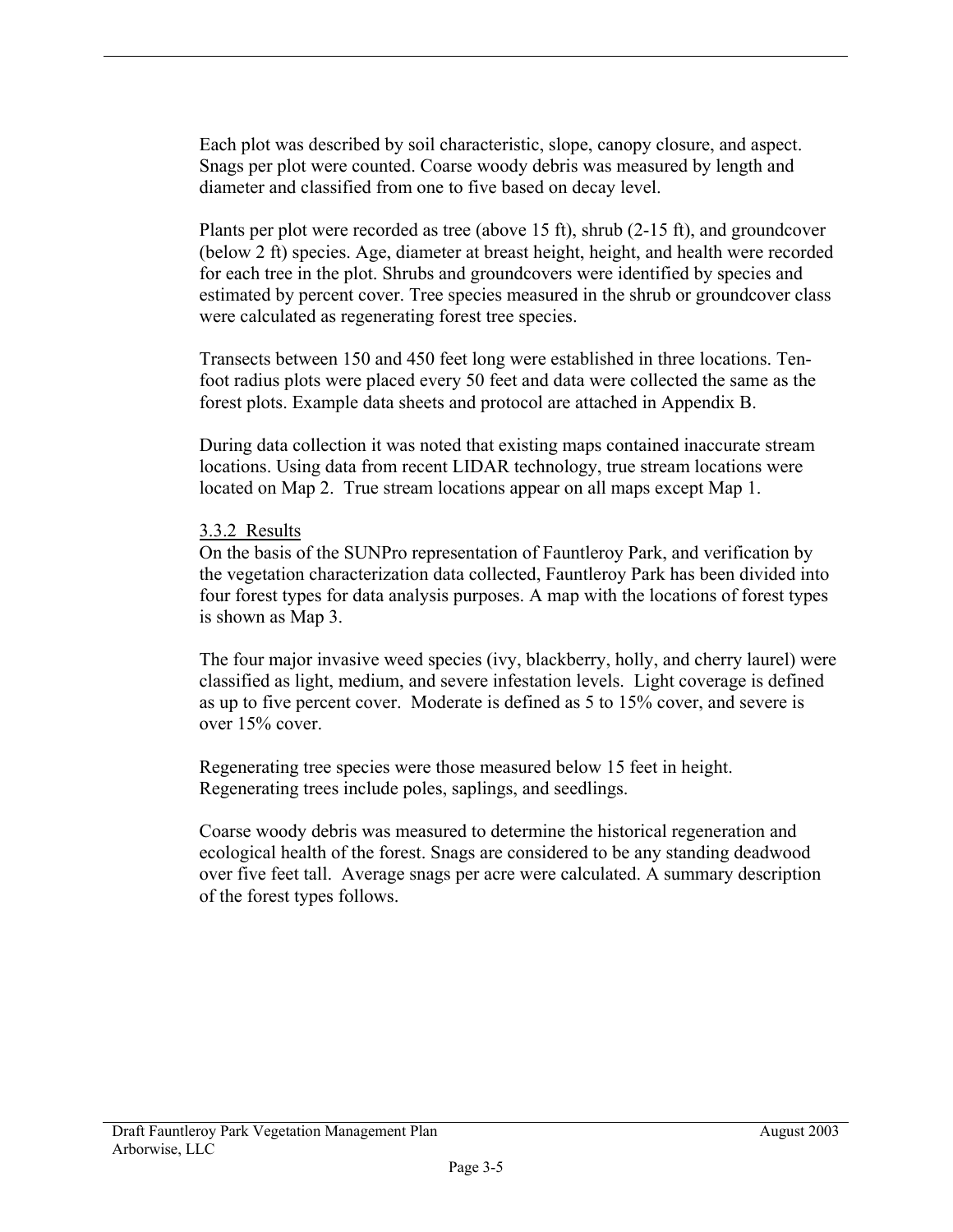Conifer Forest Type

| <b>Conifer Forest Type</b>       |                                                   |
|----------------------------------|---------------------------------------------------|
| Plots                            | 4, 7, 8, 10                                       |
| <b>Total Acres</b>               | 6                                                 |
| <b>Overall Tree Health</b>       | $68\%$ = Good $23\%$ = Fair $10\%$ = Poor         |
| Average Slope                    | 30%                                               |
| Soils                            | Typically thick duff over sandy loam              |
| Canopy Closure (avg)             | 80%                                               |
| <b>Dominant Trees</b>            | western red cedar, Douglas-fir                    |
| Avg. % Cover Dominant Shrubs     | western hazel 15%, evergreen huckleberry 12%,     |
|                                  | salmonberry 9% (Figure 1)                         |
| Avg. % Cover Significant         | sword fern 28%, Oregon grape 17%, salal 10%       |
| Groundcover                      | (Figure 2)                                        |
| Significant Invasive Coverage    | $ivy = trace to moderate$                         |
|                                  | blackberry $=$ absent to trace                    |
|                                  | $holly = trace to light$                          |
|                                  | cherry laurel = trace to light                    |
| <b>Regenerating Tree Species</b> | western red cedar, western hemlock, bigleaf maple |
|                                  | (Figure 3)                                        |
| Coarse Woody Debris (avg/acre)   |                                                   |
| Solid                            | 420 feet <sup>3</sup> /acre                       |
| Decayed                          | $1,430$ feet <sup>3</sup> /acre                   |
| Snags (avg/acre)                 | 30/acre                                           |

Table 1. Plot Summaries for Conifer Forest Type

Three areas of the park are defined as conifer forest: a large central portion, a narrow strip along the southeastern edge, and a small patch near the Forest Court entrance to the park (Map 3). All conifer forest type areas are upland and represent a mesic (medium moisture levels) forest type.

Soils are sandy loam and drainage is generally good. Slopes are between 11% and 53%. One part of the Conifer Forest Type is relatively flat with slopes of 11% or less. A large portion of the conifer forest has a completely closed canopy, preventing any but the most shade and drought tolerant species from becoming established. The edges of the conifer forest tend to have a diverse and healthy native shrub understory. Specific sites within the conifer forest are more affected by human use and compaction than others, but overall it is generally healthy and diverse. Erosion does not appear to be a problem.

## Canopy

Douglas-fir and western red cedar are the dominant overstory trees in the conifer forest. Several planted coast redwoods, scattered western yew and western dogwood are found in the lower canopy. Spruce (*Picea sitchensis*) and grand fir (*Abies grandis*) have been planted during restoration efforts. On the edges of the conifer forest, are alder and occasionally big leaf maple where the conifer forest type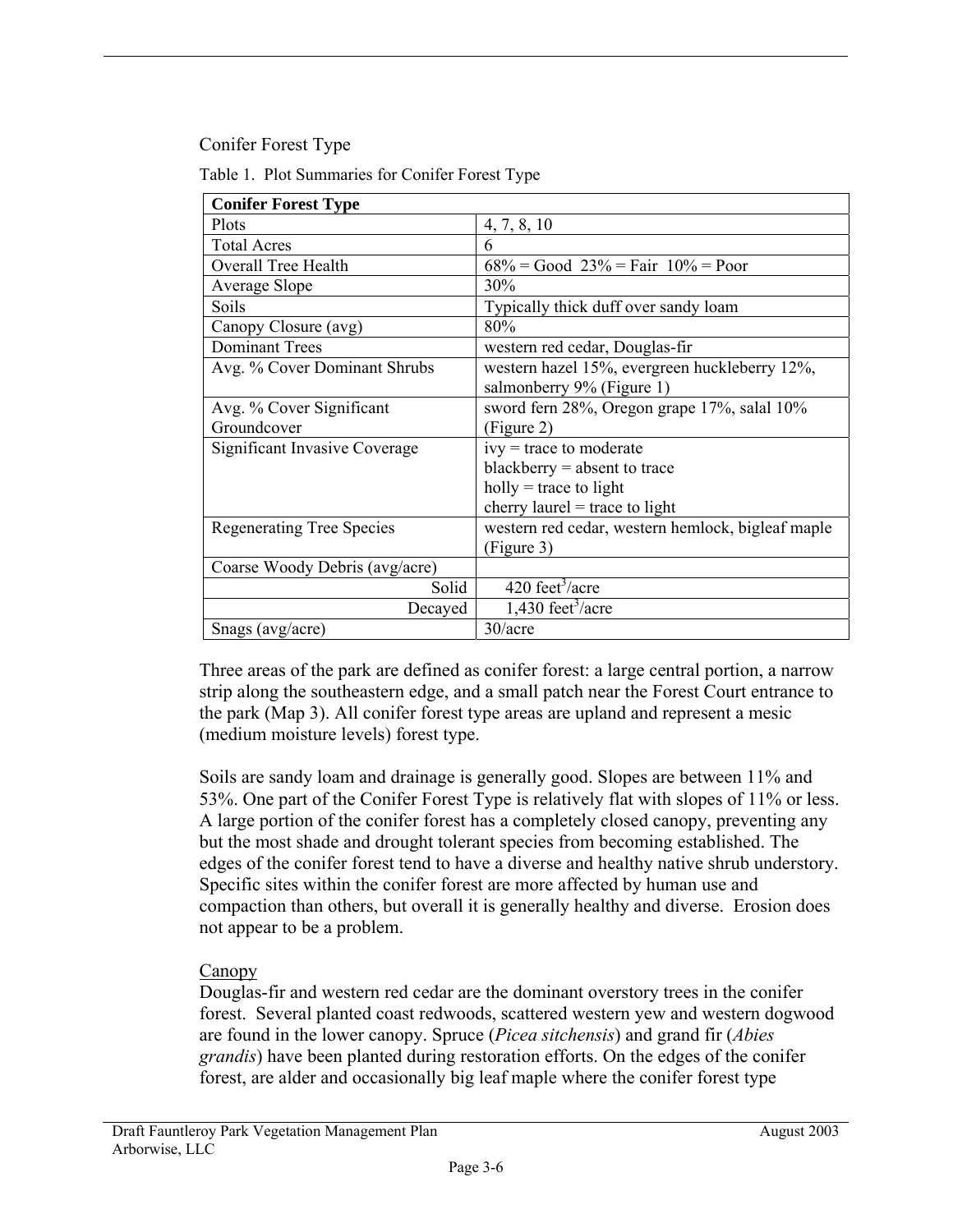transitions to a mixed hardwood/conifer or a hardwood forest type. The conifer forest has enough snags to support wildlife. According to the Seattle Department of Parks and Recreation Urban Wildlife and Habitat Management Plan, thirty snags per acre are considered ideal for wildlife habitat.

#### Understory

The understory, when present, is predominately sword fern, low Oregon grape, and salal. Shrubs of evergreen huckleberry and western hazel are scattered throughout and regeneration of hemlocks occurs in patches in the understory. One large area is entirely bereft of understory plants, a common occurrence in natural forest areas where healthy conifers have grown to form a closed canopy.

#### Invasive Plants

Invasives are present to varying extents in the conifer forest type. They have had as little success becoming established in the native understory areas of the closed canopy (Map 5). However, in the areas adjacent to the park boundary, the invasive coverage tends to increase. The most common weed species found are English ivy, cherry laurel, and holly. Average percent cover of weeds per forest type is found in Figure 4.

## **Hardwood Forest Type**

| <b>Hardwood Forest Type</b>          |                                             |
|--------------------------------------|---------------------------------------------|
| Plots                                | 2, 6, 12, 13, 15                            |
| <b>Total Acres</b>                   | 14                                          |
| <b>Overall Tree Health</b>           | $46\%$ = Good, $44\%$ = Fair, $12\%$ = Poor |
| Average Slope                        | 26%                                         |
| Soils                                | Sandy loam to wet silt                      |
| Canopy Closure (avg)                 | 83%                                         |
| <b>Dominant Trees</b>                | red alder, bigleaf maple                    |
| Avg % Cover Dominant Shrubs          | salmonberry 42%, western hazel 21%, red     |
|                                      | elderberry 7% (Figure 1)                    |
| Avg % Cover Significant              | sword fern 38%, Oregon grape 11%, salal 10% |
| Groundcover                          | (Figure 2)                                  |
| <b>Significant Invasive Presence</b> | $ivy$ = trace to severe                     |
|                                      | blackberry = trace to light                 |
|                                      | $holly = light to moderate$                 |
|                                      | cherry laurel $=$ trace to moderate         |
| <b>Regenerating Tree Species</b>     | red alder, bigleaf maple, western hemlock   |
|                                      | (Figure 3)                                  |
| Coarse Woody Debris (avg/acre)       |                                             |
| Solid                                | $256 \text{ feet}^3/\text{acre}$            |
| Decayed                              | 962 feet <sup>3</sup> /acre                 |
| Snags (avg/acre)                     | 14/acre                                     |

Table 2. Plot Summaries for Harwood Forest Type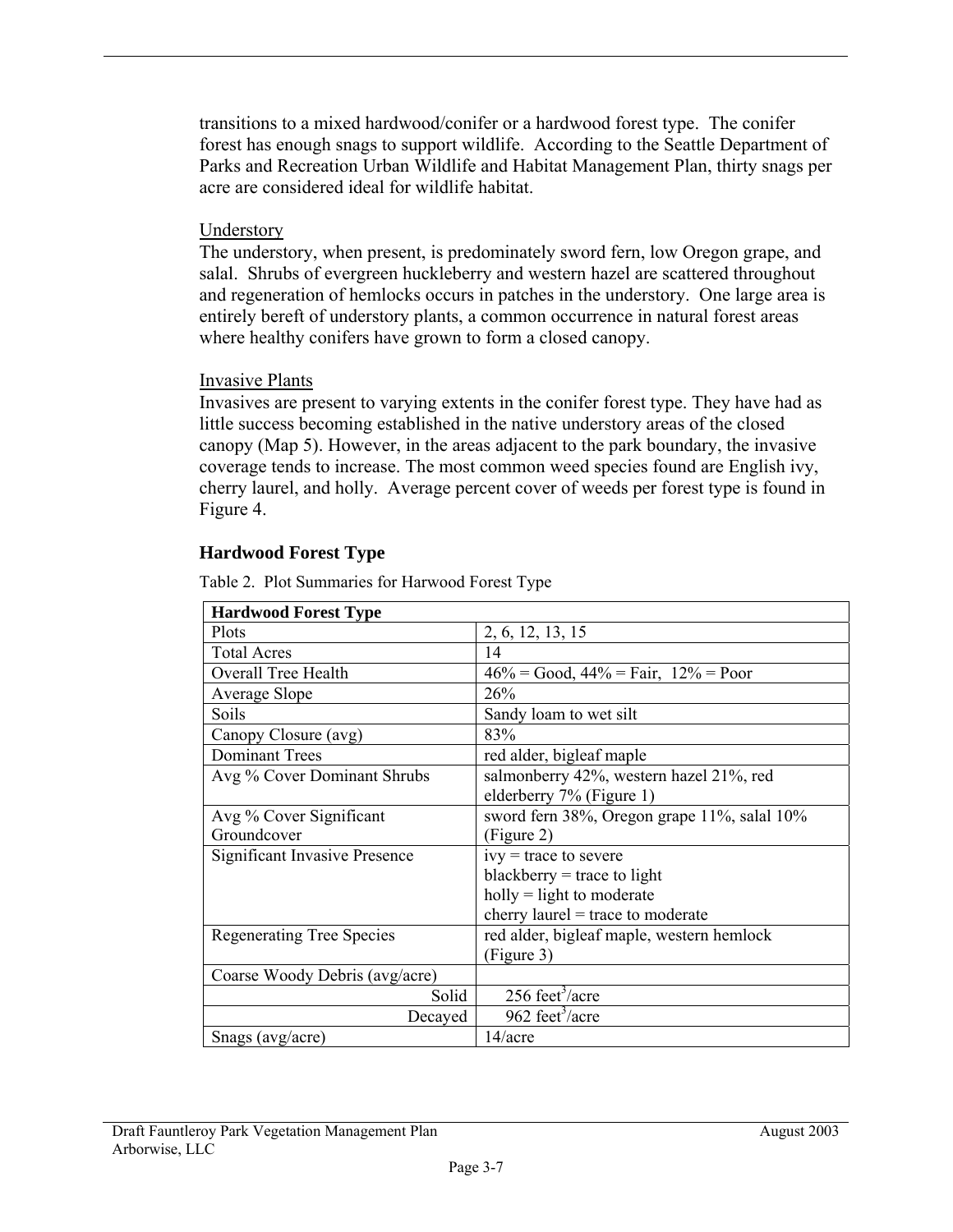The majority of Fauntleroy Park is defined as either hardwood or mixed hardwood/conifer forest types (Map 3). These forest types are contiguous, located primarily in the ravines and slopes that surround the upland conifer ridges.

Soils in the hardwood and mixed hardwood/conifer forest range from well-drained sandy loam to poorly-drained silty clay loam. Finer soils are associated with areas of streams or seeps at the bases of steep slopes. Steep slopes, defined as slopes greater than 40%, represent approximately 30% of the park. Twelve known areas of steep slopes are in the hardwood forest (Map 6). The slopes vary from 10% to nearly 90%.

## Canopy

Canopy closure ranges from 40% to 100% in the hardwood forest. The tree composition is predominately mature and declining red alder. However, one section of the hardwood forest type on the south side of the park is in the upland areas more commonly associated with the conifer forest type. As a consequence of the drier well-drained condition, this upland hardwood forest type contains a significant number of Pacific madronas.

## Understory

Native understory shrubs include Indian plum, hazelnut, red elderberry, and an occasional bitter cherry. Smaller shrubs and ground covers often include salmonberry, low Oregon grape, and sword fern. Western trillium (*Trillium ovatum*) is found in patches along the trail in sections of the hardwood forest.

## Invasives

The higher light conditions that provide for a diverse understory in this forest type also provide for an increase in invasive species numbers and diversity. Invasive species severity ranges from trace to severe in a patchy manner (Map 5). Invasive shrubs include cherry laurel and Spanish laurel (*Prunus laurocerasus* and *P. lusitanica*), daphne laurel (*Daphne laureola*), English holly (*Ilex aquifloium*), English ivy (*Hedera helix*), traveler's joy (*Clematis vitalba*), and Himalayan blackberry (*Rubus discolor*). The most severe invasive weed problems are adjacent to the boundaries of the park. Average percent cover of weeds per forest type is found in Figure 4.

## **Mixed Hardwood/Conifer Forest Type**

| <b>Mixed Hardwood Conifer Forest Type</b> |                                               |
|-------------------------------------------|-----------------------------------------------|
| Plots                                     | 9, 11, 14                                     |
| <b>Total Acres</b>                        |                                               |
| <b>Overall Tree Health</b>                | $39\% = Good$ , $36\% = Fair$ , $25\% = Poor$ |
| Average Slope                             | 44%                                           |
| Soils                                     | Variable thick duff over loam to clay         |
| Canopy closure (avg)                      | 70%                                           |
| <b>Dominant Trees</b>                     | red alder, western red cedar                  |

Table 3. Plot Summaries for Mixed Hardwood/Conifer Forest Type.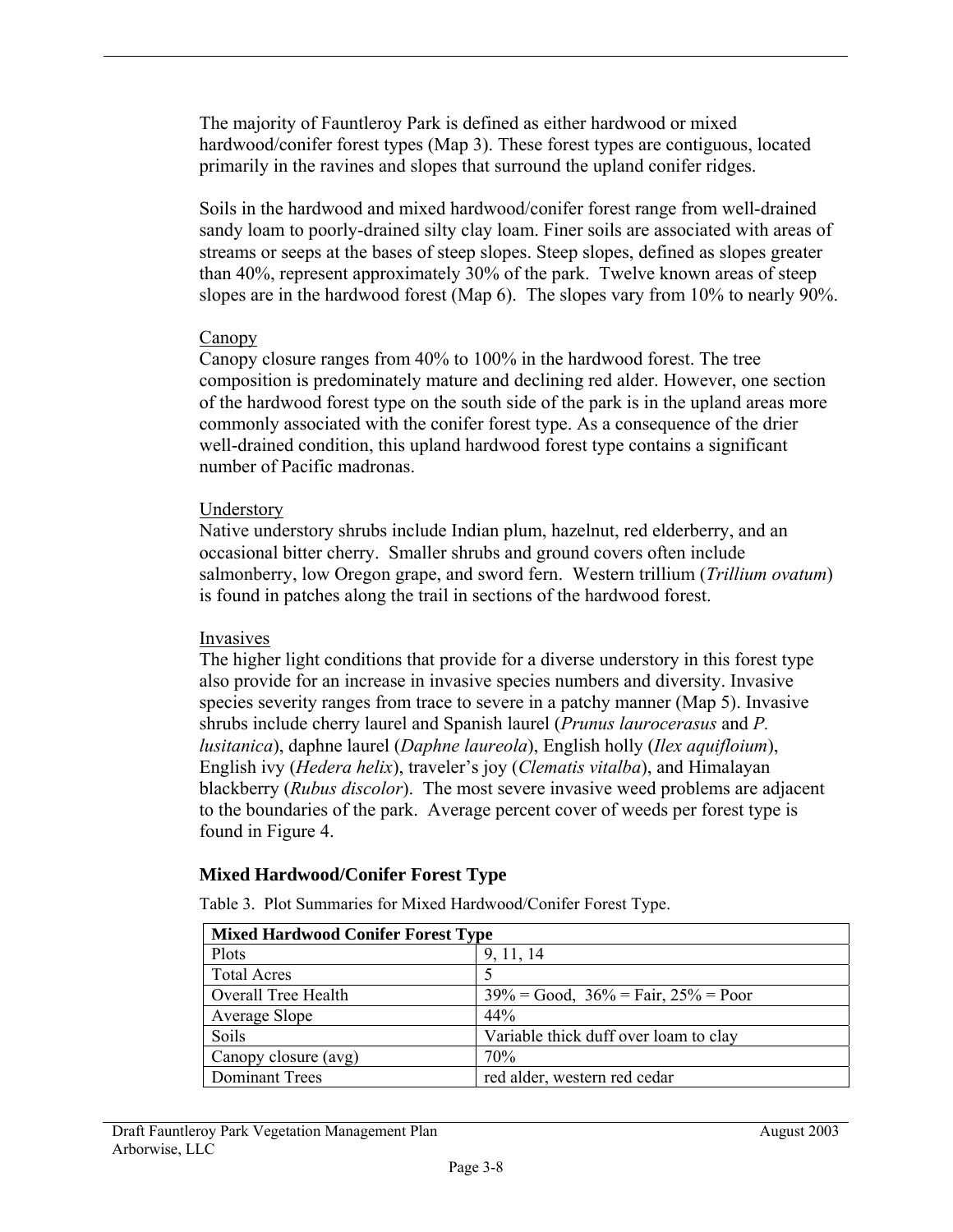| Avg % Cover Dominant Shrubs      | red elderberry 18%, vine maple 12%, evergreen     |
|----------------------------------|---------------------------------------------------|
|                                  | huckleberry 7% (Figure 1)                         |
| Avg % Cover Significant          | Oregon grape 11%, lady fern 9%, salal 6% (Figure  |
| Groundcover                      | 2)                                                |
| Significant Invasive Presence    | $ivy = trace to moderate$                         |
|                                  | blackberry = absent to trace                      |
|                                  | $holly = light to severe$                         |
|                                  | cherry laurel $=$ light to severe                 |
| <b>Regenerating Tree Species</b> | western hemlock, western red cedar, bigleaf maple |
|                                  | (Figure 3)                                        |
| Coarse Woody Debris (avg/acre)   |                                                   |
| Solid                            | 160 feet <sup>3</sup> /acre                       |
| Decayed                          | 1,690 feet <sup>3</sup> /acre                     |
| Snags ( $avg/acre$ )             | 16/acre                                           |

The mixed hardwood/conifer forest type has the highest percentage of trees in poor health (25%). Most of these trees are red alder at or near the end of their life-span. This forest type also has the steepest average slope, which also may be contributing to the health of the trees. Snag percentage is expected to increase given the declining trees.

Water and slope issues create less stable slopes in the mixed hardwood/conifer forest than are found in the conifer forest type. Typical of Northwest forest conditions, the base of many of the slopes within the park are saturated due to the rapid movement of ground water downhill abruptly slowing where the slope levels out. Additionally, several areas in the mixed forest have seeps daylighting midslope. These wet areas eventually seep to streams. Two issues arise from these conditions. Potentially largescale instability may be created where impermeable clay layers underlie upper sand layers. During times of high saturation, the upper sand layer may ride a slippery clay layer to slump in a manner similar to the Puget Sound Bluff Slides following the holiday 1996/97 storms (Gerstel et. al. 1997). Also, a significant portion of the park's steep slope bases may be classified as wetlands due to these conditions (Map 3).

## Canopy

Bigleaf maple is more common in the transitional mixed forest type than the hardwood forest type. Hemlock regeneration is fed by seeds from the adjoining conifer forest. Western red cedar appears to be regenerating primarily from the layering of mature trees creating tight patches of conifers surrounded by hardwood tree types. Douglas-fir in the mixed forest type is limited to those trees that became established immediately after logging or other disturbance occurred in the 1930's. Conifers represent up to 35% of the mixed hardwood/conifer overstory.

## Understory

Vine maple (*Acer circinatum*)occurs in patches in this forest type. Red elderberry (*Sambucus racemosa*) is associated with the alders, while evergreen huckleberry (*Vaccinium ovatum*) is associated with the conifers. Herbs include stinging nettle (*Urtica dioica*), youth-on-age (*Tolmiea menziesii*), fringe cup (*Tellima grandiflora*),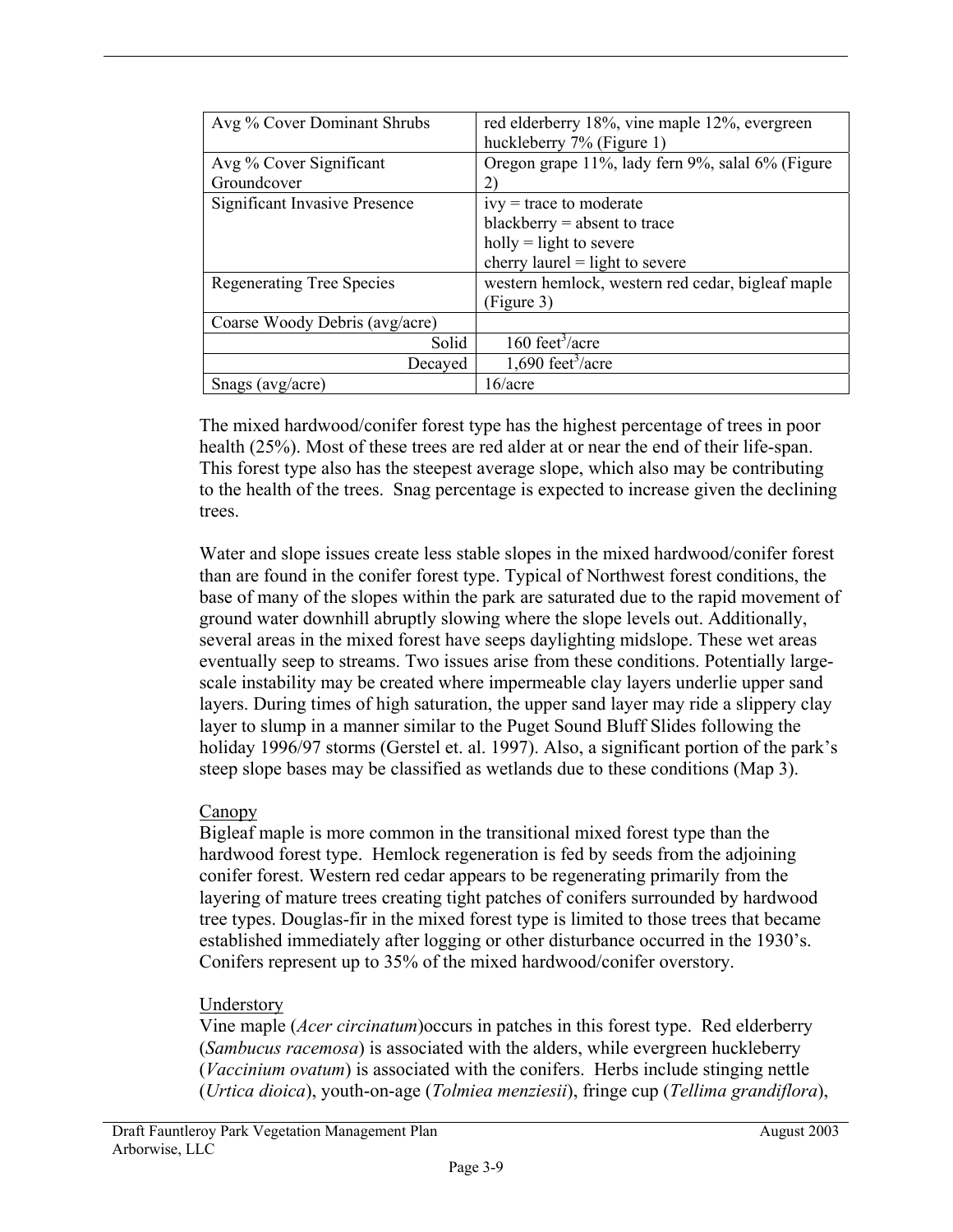and foam flower (*Tiarella trifoliata)*. Western trillium (*Trillium ovatum*) is found in patches along the trails.

## Invasives

The invasive composition is similar to what is found in the hardwood forest type. Average percent cover of weeds per forest type is found in Figure 4.

# **Riparian Forest Type**

Table 4. Plot Summaries for Riparian Forest Type.

| <b>Riparian Forest Type</b>          |                                                   |
|--------------------------------------|---------------------------------------------------|
| Plots                                | 1, 3, 5                                           |
| <b>Total Acres</b>                   | 3                                                 |
| <b>Overall Tree Health</b>           | $49\%$ = Good, 34 % = Fair, 17% = Poor            |
| Average Slope                        | 19%                                               |
| Soils                                | Clay loam to silty clay                           |
| Canopy Closure (avg)                 | 63%                                               |
| <b>Dominant Trees</b>                | red alder, western hemlock                        |
| Avg % Cover Dominant Shrubs          | salmonberry 47%, western hazel 14%, red           |
|                                      | elderberry 9% (Figure 1)                          |
| Avg % Cover Significant              | sword fern 11%, horsetail 4% (Figure 2)           |
| Groundcover                          |                                                   |
| <b>Significant Invasive Presence</b> | $ivy = trace to moderate$                         |
|                                      | blackberry $=$ absent to severe                   |
|                                      | $holly = trace to moderate$                       |
|                                      | cherry laurel $=$ light to severe                 |
| <b>Regenerating Tree Species</b>     | western hemlock, western red cedar, bigleaf maple |
|                                      | (Figure 3)                                        |
| Coarse Woody Debris (avg/acre)       |                                                   |
| Solid                                | $1,410$ feet <sup>3</sup> /acre                   |
| Decayed                              | $1,840$ feet <sup>3</sup> /acre                   |
| Snags (avg/acre)                     | 36/acre                                           |

The riparian forest reflects the surrounding forest types with regard to canopy cover. Riparian forests are those that are specifically integrated, influence, and are influenced by the stream and associated wetland areas (Map 4). The species composition is generally similar to the surrounding forest, with the exception of species adapted to wetland areas. Though much of this forest type may be associated with the stream, the stream is not necessarily associated exclusively with the riparian forest for its entire length within the park. In areas where the banks are steep or the ravine rises rapidly from the creek bed, the creek is moving through a mixed forest area. Occasionally the transition between these areas is not rapid or obvious. Soils in the riparian forest tend to be fine, and are occasionally saturated.

# Canopy

Canopy cover ranges from 40% to 80%. The overstory is predominately mature and declining alder, but like the mixed forest to which some of the riparian forest is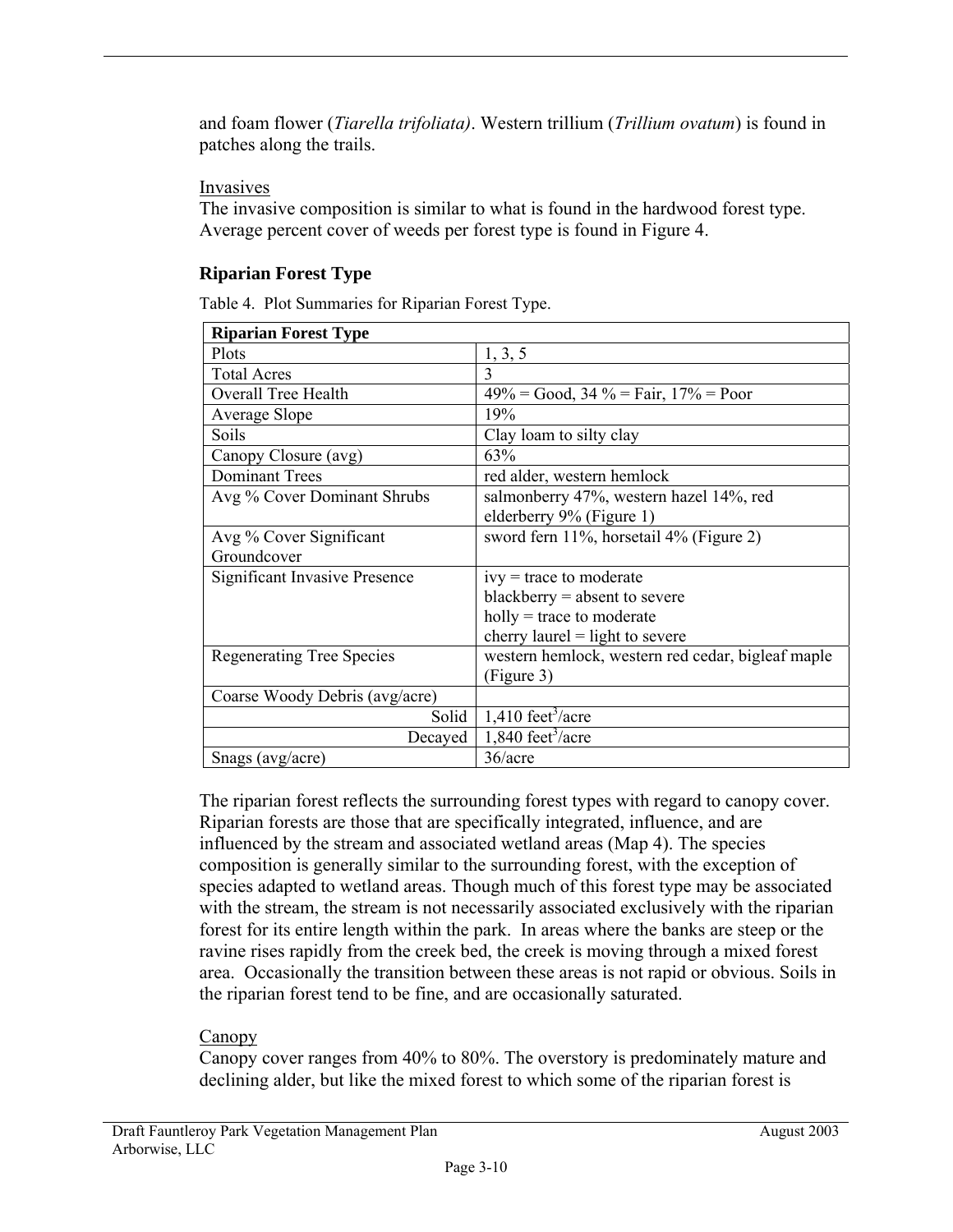adjacent, there are bigleaf maples, hemlocks and a few western red cedars mixed in. Few Douglas fir can be found in the riparian forest type. Many of the trees in this area are in decline or are snags.

#### **Understory**

The primary difference between the riparian and the mixed forest is the understory shrubs and plants. We observed the transition from hardwood/mixed forest to riparian forests in transects from upland hardwood forests to the riparian areas. Some areas of the riparian forest understory are exclusively salmonberry. From the flat, low elevation areas of the park to upslope a few vertical feet, the understory plant composition rapidly changes, reflecting coarser, better-drained soil conditions. Besides salmonberry, understory species in wetter areas include skunk cabbage, stinging nettle, and water parsley. Deer fern and lady fern are more likely to be found in the riparian forest type than in any other forest type in the park. On the betterdrained slopes, vine maple, hazel, and red elderberry rapidly gain in numbers.

#### Invasives

Invasives in the riparian forest type are patchy and generally reflect the higher light conditions due to the decreased canopy cover. Blackberry reaches severe levels in open areas. Japanese knotweed populations are low within the park, but in the creek ravine area in the Fletcher Street right-of-way in the northeast corner of the park, it is a significant problem. Cherry laurel and holly are also commonly found in the riparian forest. English ivy is less significant due to recent weeding activity. Average percent cover of weeds per forest type is found in Figure 4.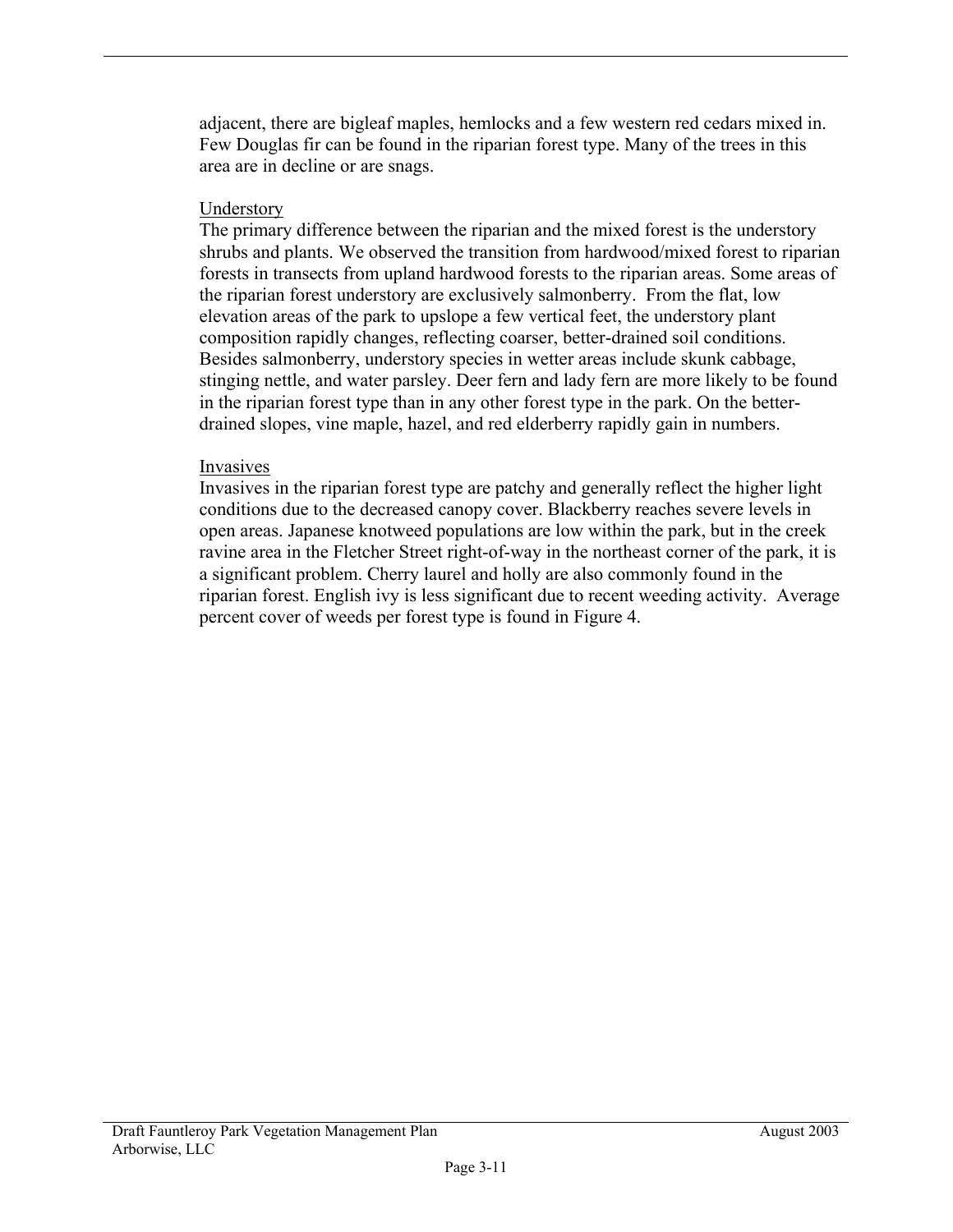

**Figure 1. Dominant Shrubs per forest type.** Percent coverage of dominant shrubs in the park is highest for salmonberry. Coverage increases dramatically in areas of higher moisture in the hardwood and riparian forest types, the forest types that represent the largest areas of the park. It is present to a lesser extent in the conifer forest type, and is insignificant in the mixed forest type. Red elderberry and hazel are the next most dominant species and are present consistently through most forest types. Evergreen huckleberry appears in forest types considered more mature, and in conjunction with conifer tree species.



**Figure 2. Significant Groundcover per forest type.** Based on data collected within the plots, sword fern appears in largest numbers relative to other ground covers in both moist and dry forest types while salal and Oregon grape are found in drier habitats exclusively.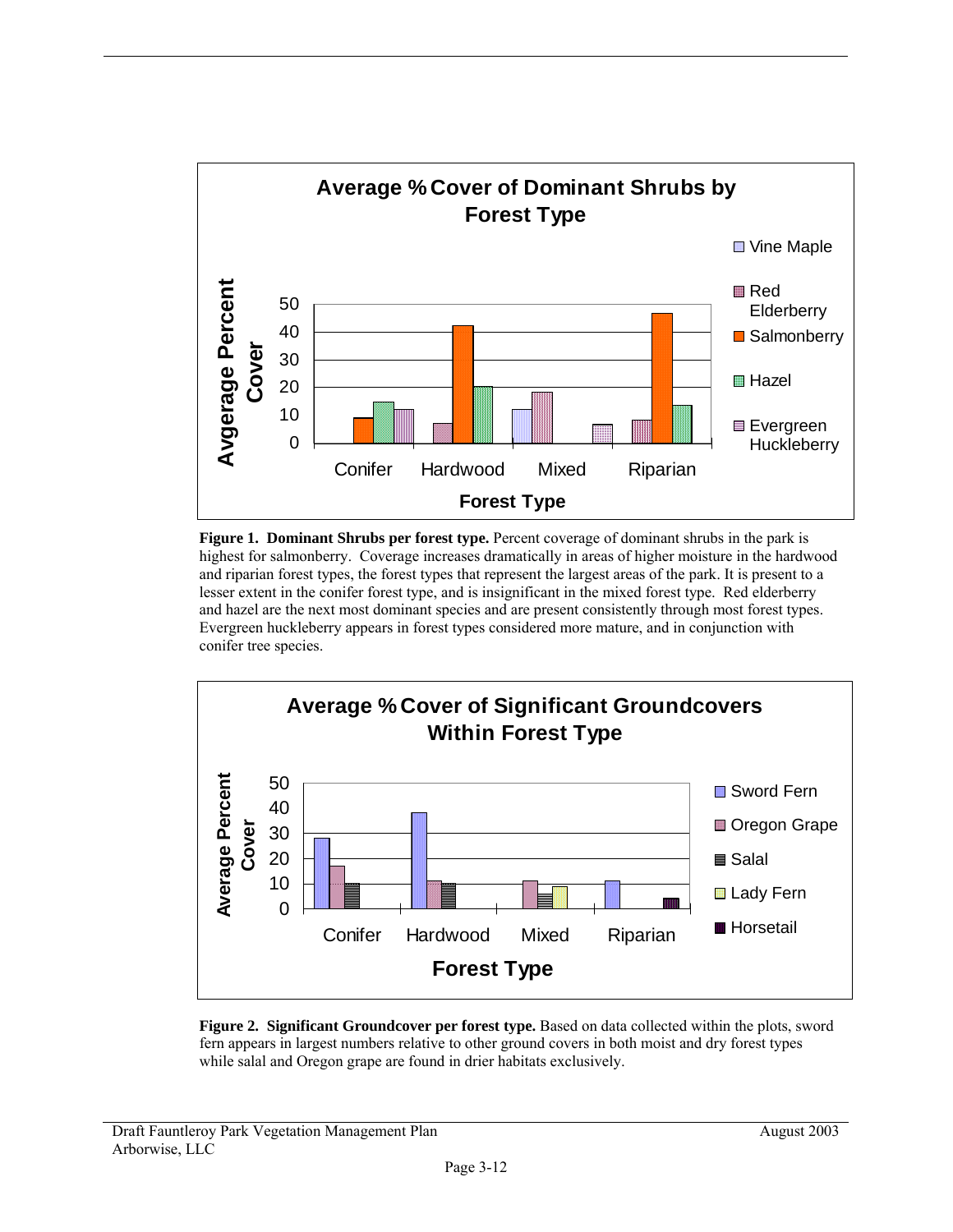

**Figure 3. Tree species regeneration per forest type.** Western hemlock is the most successful regenerating tree species in all but the hardwood forest type. It is capable of regenerating in lower light conditions of conifer and mixed forest types, and is tolerant of moister soils in the riparian forest type. Note that no cottonwood regeneration was found in the riparian forest type.



**Figure 4. Comparison of Invasive Species per Forest Type.** The dry, low light conditions of the conifer forest keep most weeds to a minimum. The diversity of weeds is greater in the hardwood and riparian forest types due to the moist conditions and open canopies. Ivy, while found in all forest types, was noted to have large infestations in several areas of the hardwood forest. This figure reflects data collected within plots. Significant ivy infestation was noted in the conifer forest type, but outside of established plots. Blackberry is the invasive weed with the most success establishing in the riparian forest area. It proliferates in higher light conditions in the sparse canopy of the riparian forest type.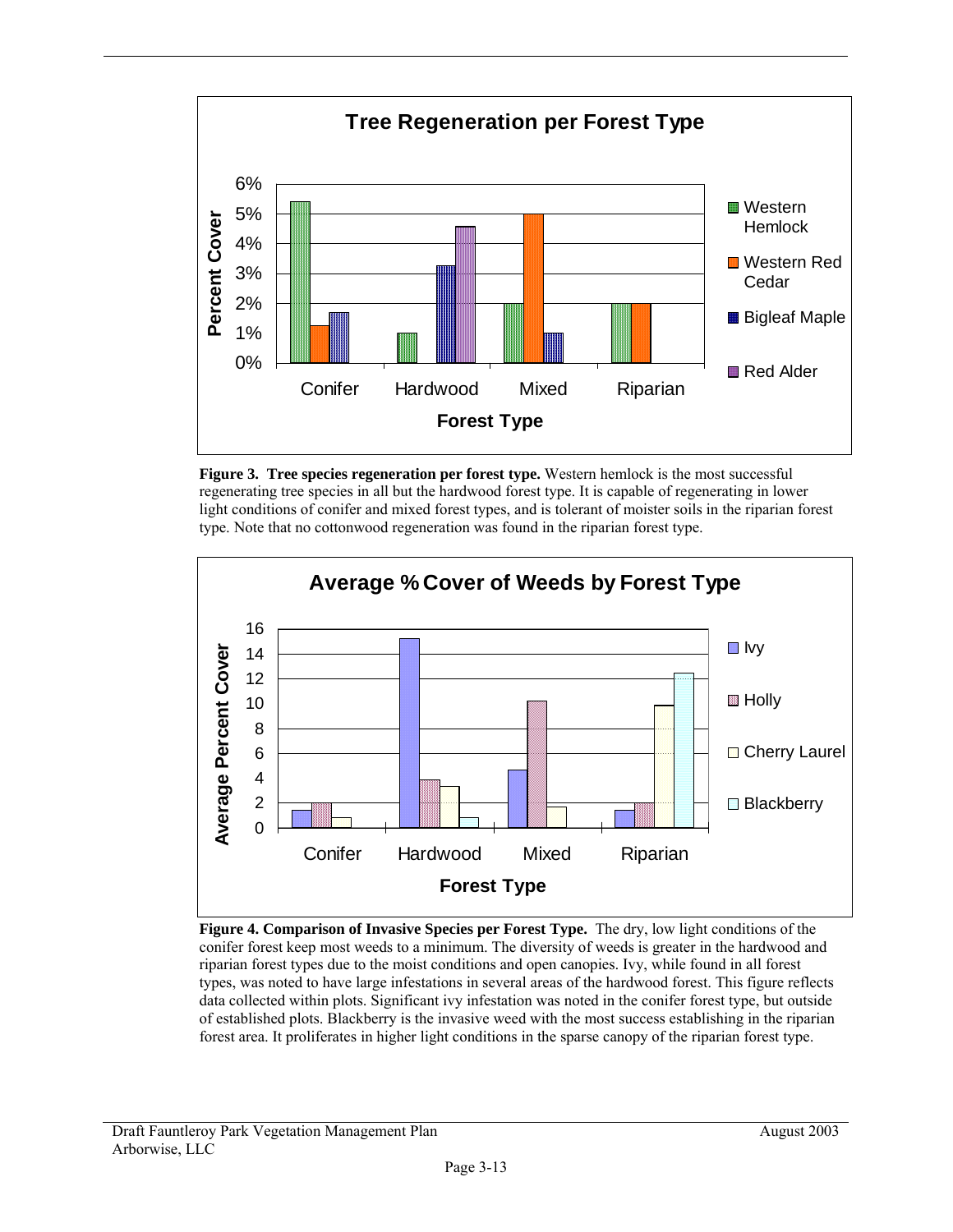#### 3.3.3 Wetland Evaluation

No formal delineation was performed for the wetland boundaries. The stream corridors and depressions were observed and soil moisture and vegetation were analyzed using the US Army Corps of Engineers Manual, 1987. Test pits were dug to determine hydric soils and obligate wetland vegetation was recorded. Four wetlands were observed in the park  $(Map 3)^1$ .

The wetlands are primarily associated with Fauntleroy Creek and its tributaries. Several of them also receive water from hillside seeps. All the wetlands drain to the stream system. The wetlands in the park are either riverine (receiving regular flooding from creeks), slope (on inclines that are generally fed by groundwater seeps), or a combination of riverine and slope wetlands.

Wetland A is located at the southwest corner of the western lobe of the park where it lies to the east of California Avenue SW. Wetland A is mostly slope wetland fed by hillside seeps. It is possible that this seep receives some flow from street or house drains, but this could not be confirmed due to the density of blackberry. The western edge of the wetland is defined by a tributary stream of Fauntleroy Creek. Wetland A is roughly 4,000 square feet in size. The soils are saturated at the surface throughout the wetland and consist of sandy loam. Dominant species in the wetland include salmonberry (*Rubus spectabilis*), Himalayan blackberry (*Rubus discolor*), lady fern (*Athyrium filix-femina*), and skunk cabbage (*Lysichiton americanum*). The wetland is scrub-shrub and is surrounded by a forest canopy dominated by red alder (*Alnus rubra*). The wetland extends outside of the park boundary. Within the wetland buffer is a park trail and a house.

Wetland B includes a complex of five small stream-side wetlands along Fauntleroy Creek in the area where the stream exits the northwest corner of the park. These are riverine wetlands that formed on the sediment that is deposited where the stream banks have sloughed or slumped. The wetland complex extends outside of the park to the point where the stream enters a large grate and goes subsurface behind the church on California Ave SW. This series of very small wetlands are similar in that they receive water from and drain directly to Fauntleroy Creek. They have gravelly sandy soils that remain saturated or flooded for most of the year. Dominant plants include salmonberry, skunk cabbage and water parsley (*Oenanthe sarmentosa*). Very little invasive coverage was observed in this wetland complex within the park, although the area that extends outside the park boundary to the west is dominated by a nonnative impatiens. Within the park, the total size of these small pockets of wetland is likely less than 1,000 square feet.

Wetland C is located near the headwaters of a tributary stream that parallels the west edge of the central portion of the park. It is a combination of riverine and slope

 $\overline{a}$ <sup>1</sup> The wetlands represented on this map were not delineated. Due to the initial use of maps based on incorrect topographic information and subsequent transfer of the wetland information to maps with accurate stream locations, the mapped wetland locations can only be considered an estimate of actual boundaries.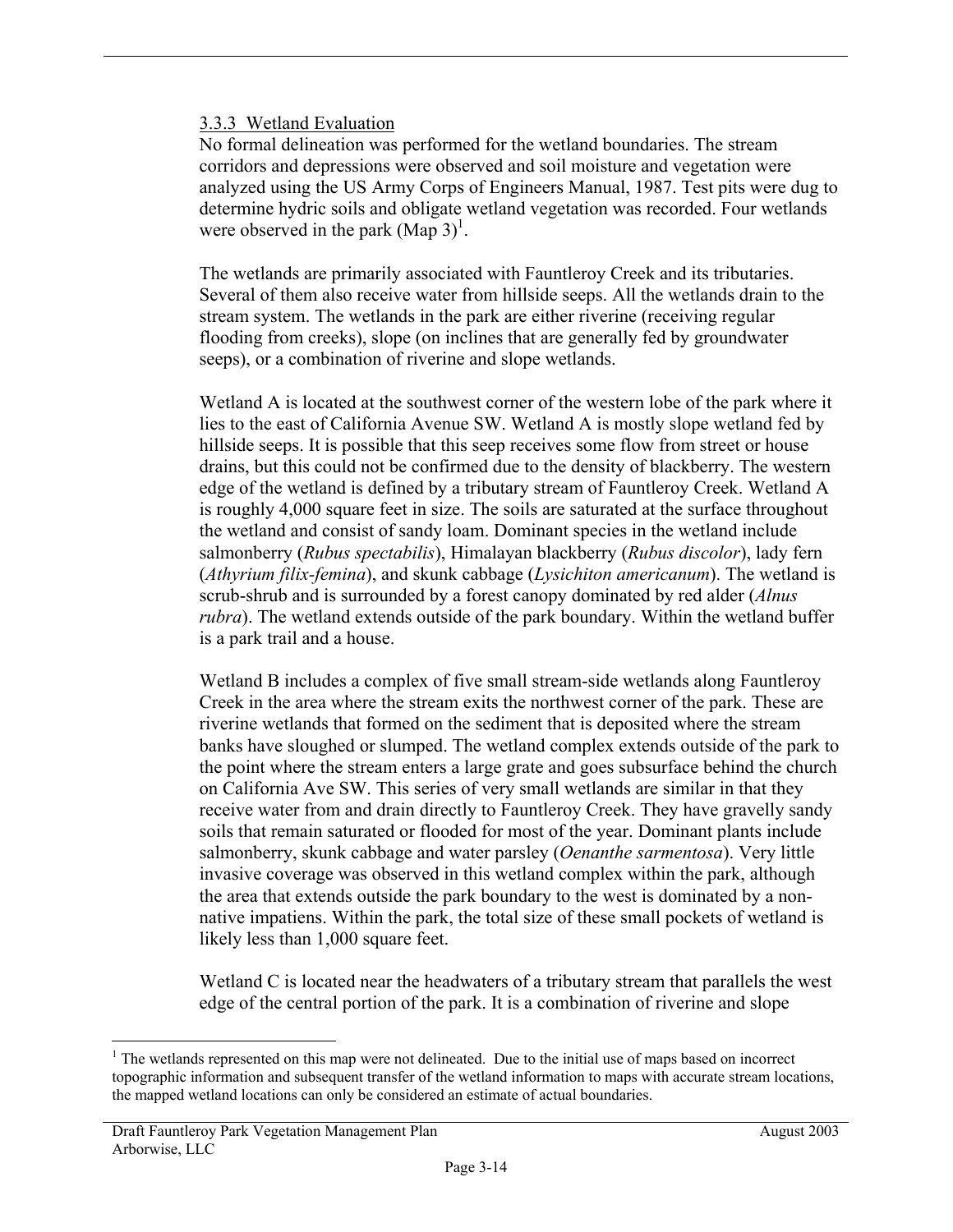wetland, receiving water from extensive hillside seeps and from seasonal flooding of the creek. The wetland drains to the creek. The soils in the wetland are highly decomposed organic mucks that are a deep black in color. The surface of the soil was saturated throughout the wetland and small areas of ponding were also noted. Wetland C is a forested/scrub-shrub wetland that is dominated by red alder, salmonberry, red elderberry (*Sambucus racemosa*), lady fern, water parsley, and patches of skunk cabbage. The wetland is in good condition and has little coverage of invasive species. Wetland C appears to be about one-half acre in size, although a small portion of the wetland lies outside of the park boundary.

Wetland D is the largest wetland in the park. It lies central in the northern portion of the park in the lower elevations near Fauntleroy Creek. Wetland D is a combination of riverine and slope wetland. It receives most of its water from numerous hillside seeps, but also from Fauntleroy Creek and three of its tributary streams. The primary outlet of the wetland is Fauntleroy Creek. The soils in the wetland vary. Near the stream channels, one finds gray sand and some silt. On the slopes, the soils tend to be black organic muck. The main vegetation class in the wetland is scrub-shrub, although some areas around the edges could be considered forested. The wetland is surrounded by a forest canopy in the buffer. Dominant plant species in the wetland include salmonberry, skunk cabbage, and lady fern. Patches of water parsley, stinging nettle (*Urtica dioica*), and small-fruited bulrush (*Scirpus microcarpus*) are common. The invasive species Himalayan blackberry has significant cover only in the northeast portions of the wetland where it flanks Fauntleroy Creek. English ivy (*Hedera helix*) is also common along some of the higher edges of the wetland on the slopes, particularly in the northeast portion of the wetland. Wetland D lies entirely within Fauntleroy Park and may total just over 5 acres in size.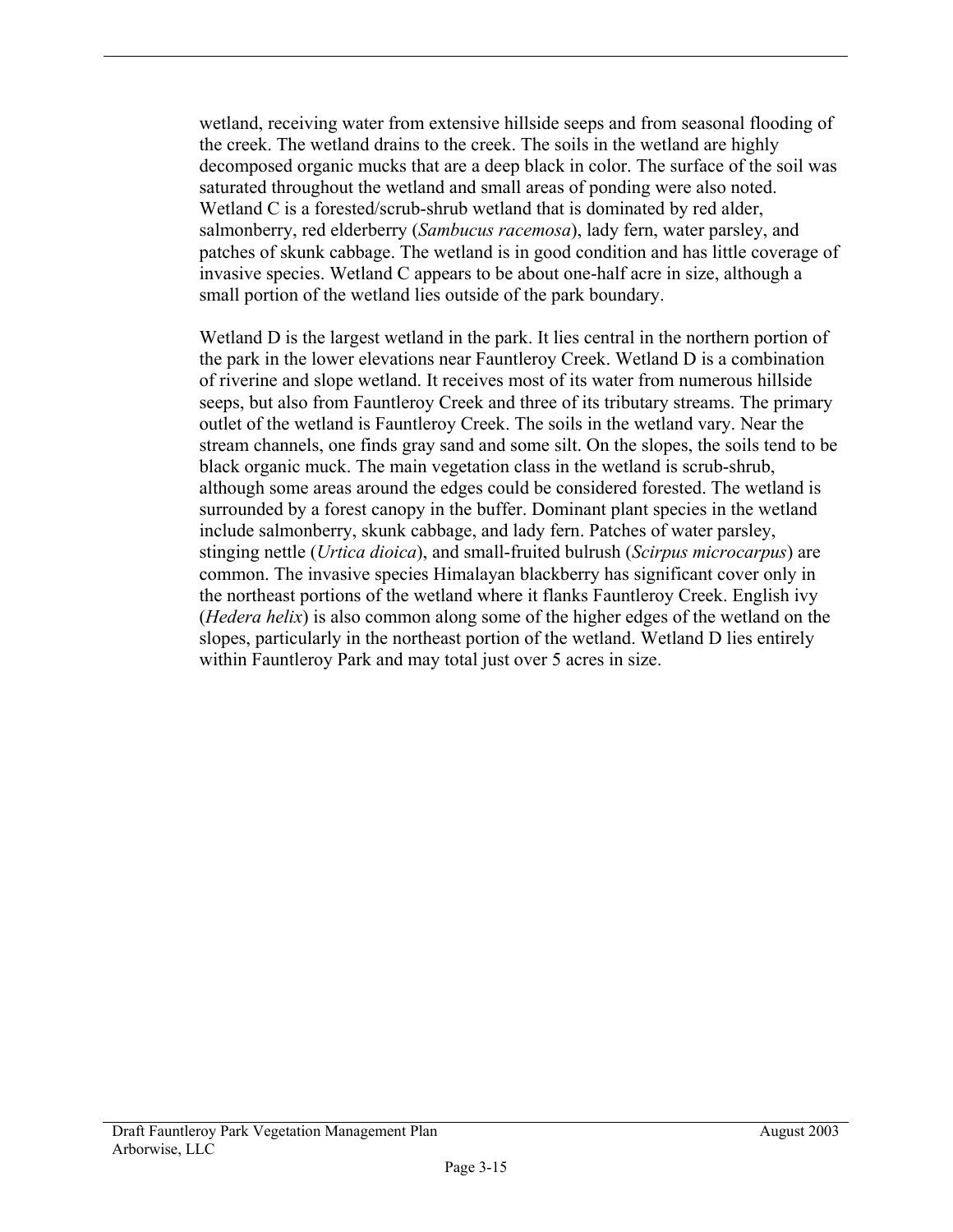# **4.0 MANAGEMENT AREA GOALS, OBJECTIVES, AND FOCUS AREAS**

While Fauntleroy Park is placed in the context of a single Vegetation Zone within the City of Seattle, a forest remnant, the park itself is broken into distinct Management Areas. Five Management Areas in Fauntleroy Park are based on the four forest types discussed in prior chapters, the wetland area defined by Sheldon & Associates, Inc., and the area of trails in the park. The Hardwood and Mixed hardwood-conifer forest types have been combined into one Management Area, the Hardwood and Mixed Forest Type Management Area (H/MMA), because of similar species composition and management requirements. The remaining four Management Areas are based on original forest type or ecosystem type designations: The Riparian Forest Type Management Area (RMA), the Conifer Forest Type Management Area (CMA), the Wetland Management Area (WMA) and the Trail Management Area (TMA) (Map 4).

## **4.1 Goals and Objectives by Management Area**

The goals identified in Section 2 and their objectives have been arranged by Management Area. Goals were defined using existing applicable City-wide plans, input from staff, specific Fauntleroy Park documents, interviews, and public comment from users and stewardship groups. The objectives are the result of data collection and field observation and are designed to help achieve the goals.

#### 4.1.1 Conifer Forest Type Management Area

## **Goal: Retain and expand a diverse conifer forest habitat Objectives:**

- Reduce and eliminate invasive plants
- Encourage regeneration of desirable species
- Establish understory

#### **Goal: Create a self-sustaining forest community Objectives:**

- Preserve condition of existing vegetation
- Increase diversity and abundance of understory species

#### 4.1.2 Hardwood and Mixed Forest Type Management Area **Goal: Retain native diversity Objectives:**

- Reduce and eliminate invasive plants
- Encourage regeneration of coniferous or other appropriate tree species
- Encourage growth of diverse understory species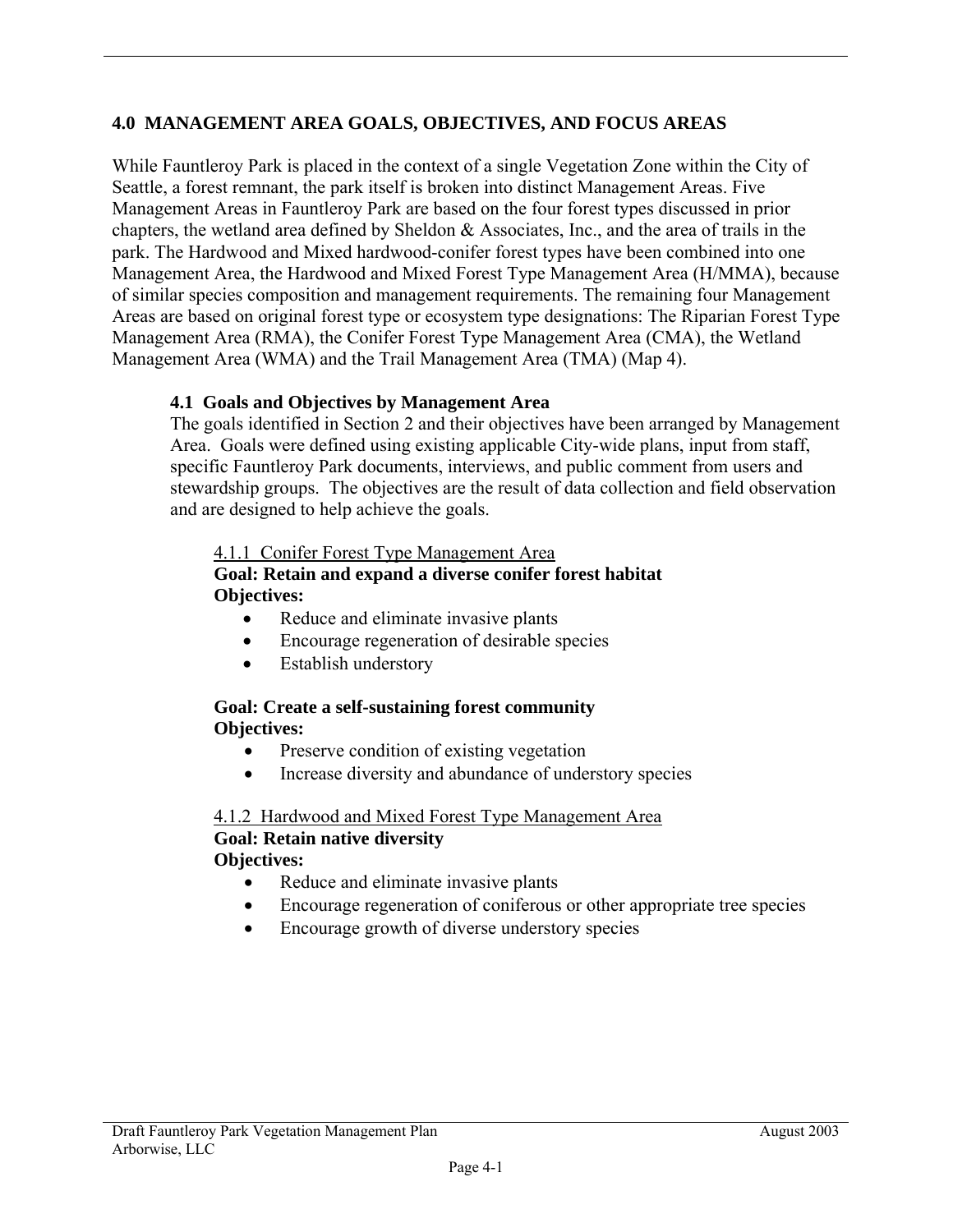**Goal: Increase wildlife habitat while protecting existing wildlife habitat Objectives:** 

- Reduce disruptions to habitat
- Discourage unnecessary human access to forest interior

## 4.1.3 Riparian Forest Type Management Area

#### **Goal: Regain and maintain health of riparian system Objectives:**

- Discourage human access to stream and buffer areas
	- Encourage canopy closure of appropriate tree and shrub species near stream
- Increase conifer coverage near stream where appropriate

# **Goal: Eliminate stream sedimentation**

# **Objectives:**

- Maintain slope stability
- Retain and increase CWD recruitment

# 4.1.4 Wetland Management Area

#### **Goal: Increase quality of wetland Objectives:**

- Increase diversity of vegetation
- Increase barrier vegetation at wetland/trail interface

#### **Goal: Eliminate stream sedimentation Objectives:**

## • Allow for recruitment of CWD, including addition by design, without waiting for natural occurrence

• Reduce access to steam and wetlands at bridges

## 4.1.5 Trail Management Area

## **Goal: Increase and maintain safety of people who use trails Objectives:**

- Mitigate tree hazards
- Close and revegetate excessively-steep trails
- Discourage inappropriate off-trail use

## **4.2 Identification of Focus Areas Within Management Areas**

Focus Areas are specific locations that have been identified as requiring maintenance to achieve the goals that have been defined within this VMP. Focus Areas are illustrated in Map 7. These areas are defined within the context of the overall Management Area because plant selection and maintenance activities will vary between Management Areas.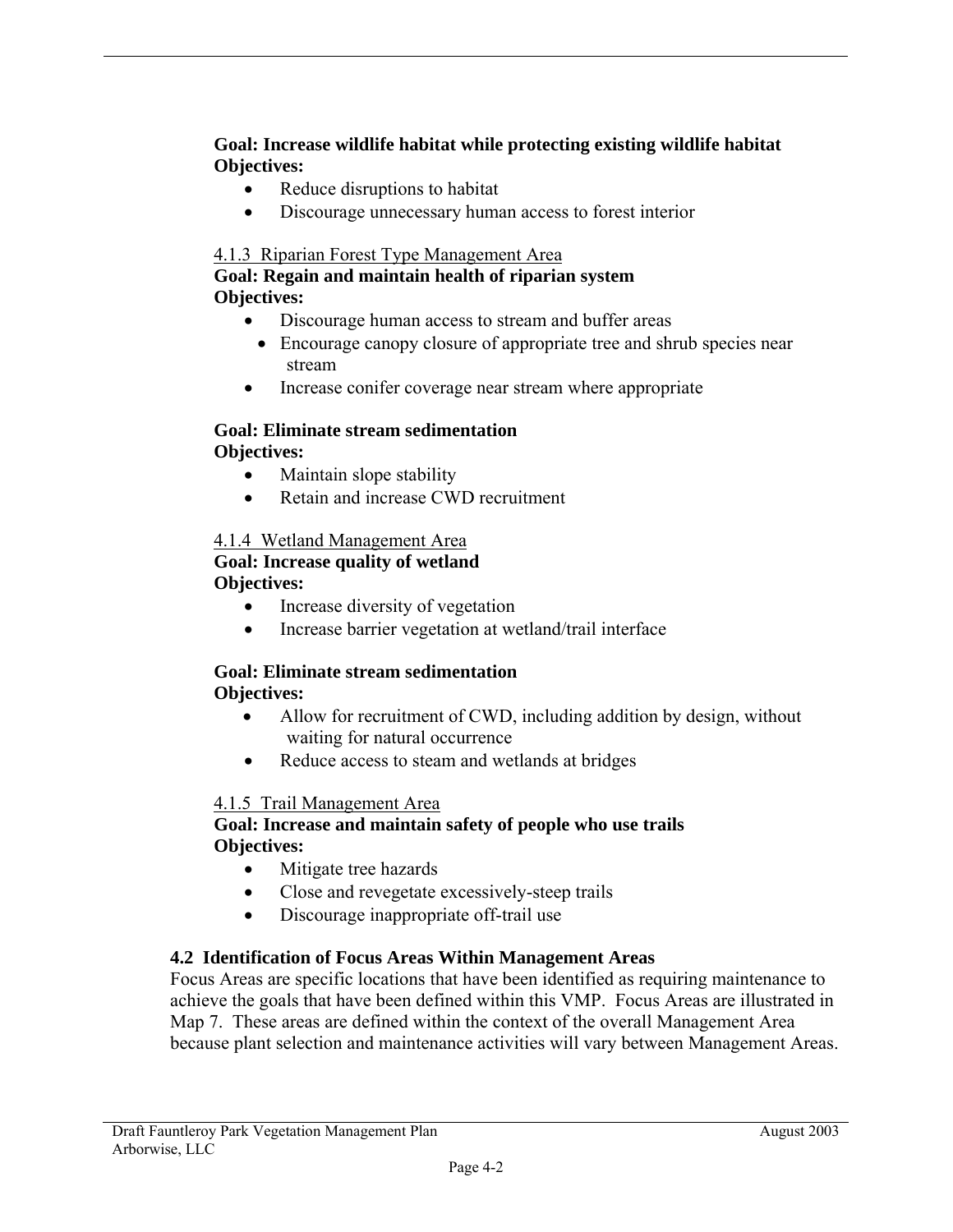## 4.2.1 Conifer Forest Management Area

The Conifer Forest Management Area consists of four discrete areas with an overstory of predominately coniferous species (Map 4). The Conifer Management Area (CMA) is the area of the park with the fewest vegetation issues.

## **Focus Areas Within the CMA**

## *Eastern strip of conifer forest*

A large portion of the CMA in the southeast corner of the park (Map 7) is heavily infested with English ivy. Ivy blankets the ground, and there are many trees that are covered with ivy. However, some ivy has recently been pulled. This area, which is divided on the north by the trail leading from the Cambridge Street entrance and continues to the south along the eastern border of the park, has been a recent area of focus for the Friends of Fauntleroy Park volunteer group. They have begun cutting ivy from the trees and grubbing it from the forest floor. At the southern edge of this area of CMA on the park boundary is a large patch of Himalayan blackberry.

## *Northwest section of conifer forest*

This portion of the park has recently been the focus of weeding projects by the Friends of Fauntleroy Park. Continued monitoring of this area will be necessary to prevent reestablishment of the invasive species. (See Map 7).

#### 4.2.2 Hardwood/Mixed Forest Type Management Area

The Hardwood/Mixed Forest Type Management Area (H/MMA) is the largest portion of the park. The area is contiguous, and consists of the combined area of the Hardwood Forest Type and Mixed Hardwood/ Conifer Forest Type (Map 4). Combined, these forest types represent approximately two-thirds of the entire park. Since much of the park is represented by the H/MMA, there is a wider range of diversity in slope and hydrologic conditions. The larger area, and the diversity of the environments, results in multiple vegetation issues and focus areas.

#### **Focus Areas Within the H/MMA**

#### *Wind-throw area on hillside in north central region*

An interesting feature of the (H/MMA) is the hillside where plot 13 is located (Map 7). The canopy on this hillside consists almost entirely of very large overmature red alder. The area shows signs of wind-throw from some event 70 to 80 years ago. Hummocks and pits characteristic of wind-throw events dominate the topography, and under the duff layer are significant amounts of alder in advance decay (appx. 900ft<sup>3</sup>/acre). Wind-throw in this location continues as evidenced by immature hemlocks that have been thrown in the last year. Susceptibility of trees to wind-throw on this slope is probably due to hardpan underlying shallow soils, a typical soil configuration associated with glacial deposits in the Puget Lowlands.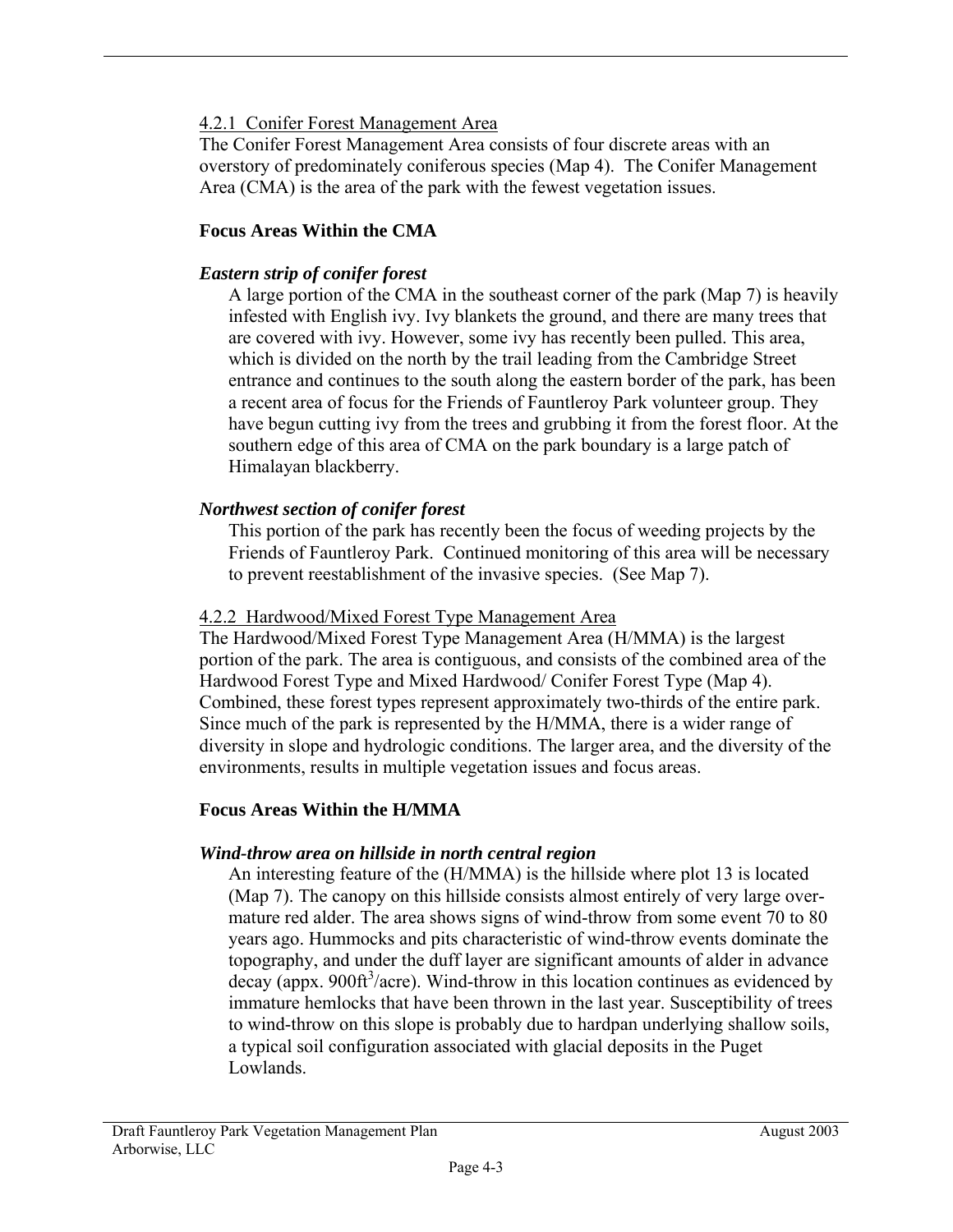#### *Northeast corner slide area*

Adjacent property owner activity has contributed to a large-scale slump in the northeast portion of the park (Map 7). Restoration efforts have occurred on and below the slumped area. Some plants used in the restoration were inappropriate for the light and water conditions at this location, and they have subsequently died, or are dying.

#### *Southeast invasive weeds - blackberry and ivy*

A significant English ivy problem exists in the southeast corner of the park (Map 7). At the area where the trail terminates in this portion of the park, ivy blankets the floor of the hardwood forest to the exclusion of many species. Ivy can also be found climbing the canopy of alders and madronas. Up the ravine from this location and outside of the park boundaries, the ivy is clearly a significant problem and will continue to provide a source of infestation.

Himalayan blackberry removal has been the focus along the trail and boundary of the park in this location during the last year. The area that has been weeded will require regular monitoring and cutting back of the new sprouts of blackberry over a period of several years. Higher light conditions in the hardwood forest to the north and east of the terminating trail has permitted the blackberry to become established over significant areas on the upland hillside as well. This area is classified as moderately invaded by weeds. Without intervention, the blackberry will continue to cover the shrub layer.

## *Northern edge - lack of structural and species diversity*

The north edge of the park between the Barton Street and the stream, and east of the Barton Street entrance is short of structural and species diversity in the canopy (Map 7). This area was once known as 'the bike jump' area. Canopy coverage is roughly 60% and predominately red alder and bigleaf maple.

#### *Northwest corner - denuded slope at rope swing area*

The primary area of intense human caused disturbance in the H/MMA is commonly called the 'rope swing area' (Map 7). This area is located between the Forest Court entrance and the creek, at the base of an extremely steep slope, on the boundary between a Conifer Forest Type, and a Mixed Forest Type. The slope of the rope swing area is also very steep and the soil has been compacted.

#### 4.2.3 Riparian Forest Management Area

The Riparian Forest Management Area (RFMA) is an area closely related to the wetlands. It consists of several discrete patches (Map 4). The section on the north side of the park is almost the entire length of the park and is dominated by a portion of the largest wetland.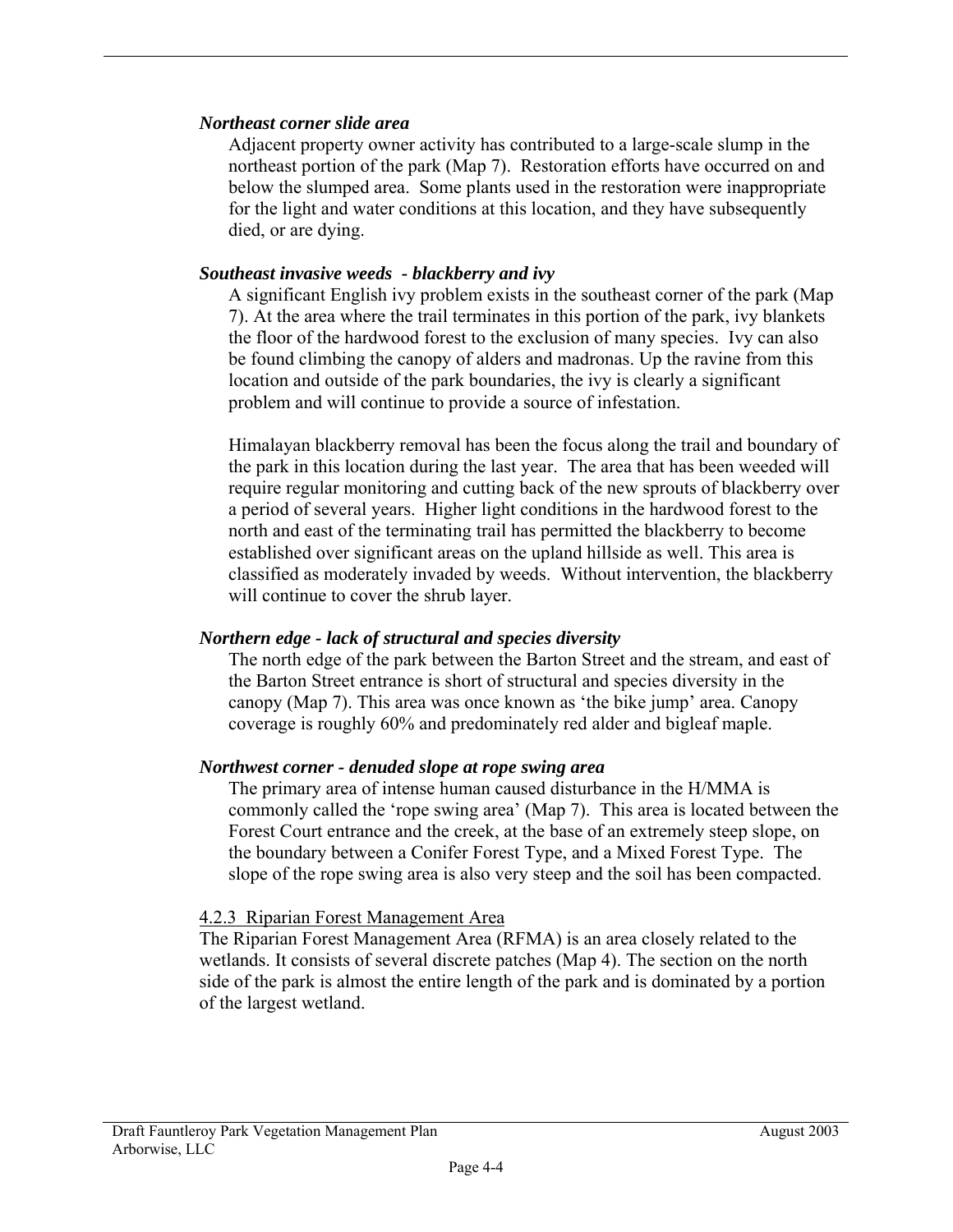#### **Focus Areas in the RFMA**

## *Barton Street entrance: lack of structural and species diversity in stream buffer*

This Focus Area is also a part of the Focus Area in the H/MMA referred to as 'the bike jump area', though the bike jump did not extend into the riparian area. Much of the area is bare ground.

#### *Cambridge Street entrance: adjacent neighbor dumping*

Several neighbors on the east side of the park have dumped yard waste and other solid waste onto the slopes adjacent to the park (Map 7). While technically the dumping may be on private property, it affects vegetation within the park and may influence slope stability by killing the underlying vegetation and by increasing weight on the slope soil surface.

#### *Fletcher Street right-of-way: weeds in upland wetland buffer*

The Fletcher Street right-of-way is one of the more heavily weed-infested areas in the park (Map 7). The stream buffer areas here have a higher percentage of invasive species coverage, as well as a larger diversity of invasive species than most other areas.

#### 4.2.4 Wetlands Management Area

Wetlands occupy a large portion of the park. The largest wetland corresponds roughly to the largest area of Riparian Forest Type. Several smaller wetlands are located adjacent to the Hardwood or Mixed Forest Types (Map 3). The majority of Focus Areas in the Wetland Management Area (WMA) are related to trail interfaces. Most wetland issues will be difficult to address without significant trail work. Until wetlands and trails are addressed as an integrated system, vegetation recommendations in the WMA are targeted at the reduction of wetland disturbance through barrier plantings at contact areas between wetlands and trails.

Seattle Public Utilities (SPU) is addressing several areas of trail erosion and runoff into wetlands. Specifically: The Cambridge Street entrance; a portion of trail south of the 'big bridge' that directs trail runoff into the wetland; and a reworking of the wetland access at the 'big bridge.'

## **Focus Areas in the WMA**

## *Wetland/Stream/Trail Junctions*

The main trail/wetland interface is located at the area referred to as the 'big bridge.' The big bridge is located at the first stream crossing after entering at Barton Street (Map 7). This location is often used by pet owners to allow their dogs access to the stream for drinking and occasionally for off-leash play. Vegetation is almost nonexistent. Stream siltation is increased at this area due to the lack of vegetation and trampling by people and dogs.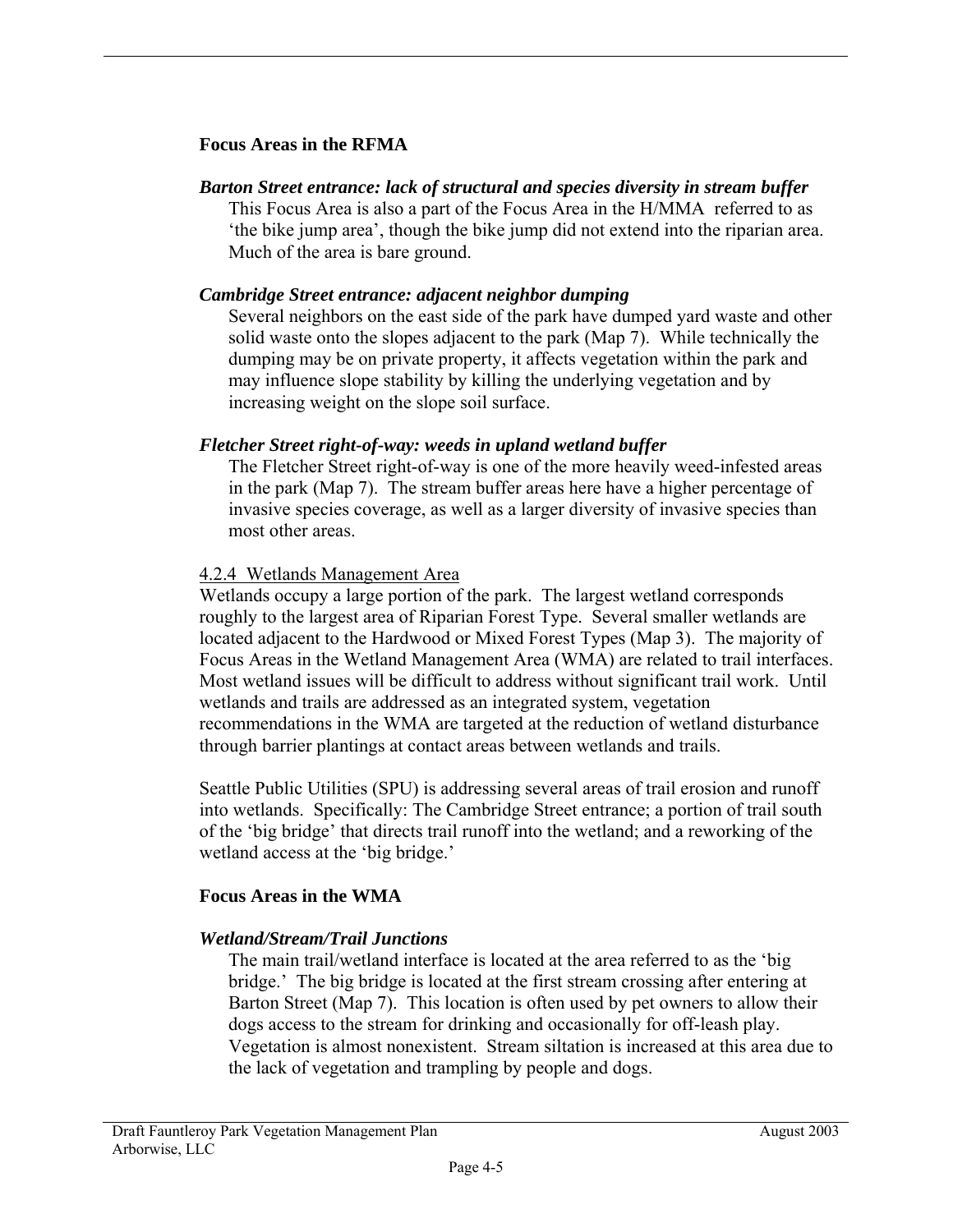Just upstream of this location is the area used for salmon fry release by school children and community groups. SPU will reconstruct the area around the bridge to improve stream conditions. Ideally, this rebuild will stop access to the stream, except at the point of salmon fry releases. The point of the releases will be improved and rebuilt specifically for that purpose as part of the in-stream wood placement to be installed here.

## *Cambridge Street Erosion*

Significant surface water runoff and erosion results in sedimentation of the wetland and stream at this location (Map 7). Seattle Public Utilities is working toward design solutions for the surface water runoff. The SDPR trails crew will be coordinating with SPU on trail design.

#### *Boardwalk area*

The boardwalk itself may be causing damming of the seeps and stream at this location (Map 7). Off trail use of this area is unlikely due to the mucky nature of the soils, so barrier plantings are not necessary. If vegetation work occurs in this area, the focus should be to increase the diversity of wetland species. Future work on the boardwalk or trails may change the hydrology and will most likely impact the nature of the vegetation. Species selection for vegetation projects should reflect these changing conditions.

#### 4.2.5 Trails Management Area

The Trails Management Area (TMA) is the area within five feet of any trail throughout the park. The focus of recommended vegetation work is for the safety of park users. Excessively steep trails are discussed because vegetation work will be required either as barrier plantings to close trails or as a way to mediate the compaction and erosion damage caused by the trail gradient.

## **Focus Areas in the TMA**

## *Hazard trees adjacent to trail*

Eight potentially hazardous trees were located adjacent to the main trails (Map 7). Hazard trees are determined based on the size of the part most likely to fail, the likelihood of failure, and the chance that it would hit a target such as a structure or a person when it fell. All trees determined to be potentially hazardous had signs of carpenter ant damage, a hollow portion of the trunk, or were already destabilized and leaning over the trail. A hazard tree assessment should be performed by a qualified certified arborist, and appropriate action should be taken.

## *Excessively steep trails*

The SDPR trail crews have been performing trail work in the park for the last year. Most trail work has focused on the main trail between the Barton Street entrance, the Forest Court entrance, and the SW  $97<sup>th</sup>$  Street entrance. The remaining trail work to be performed will be predominately on the west end of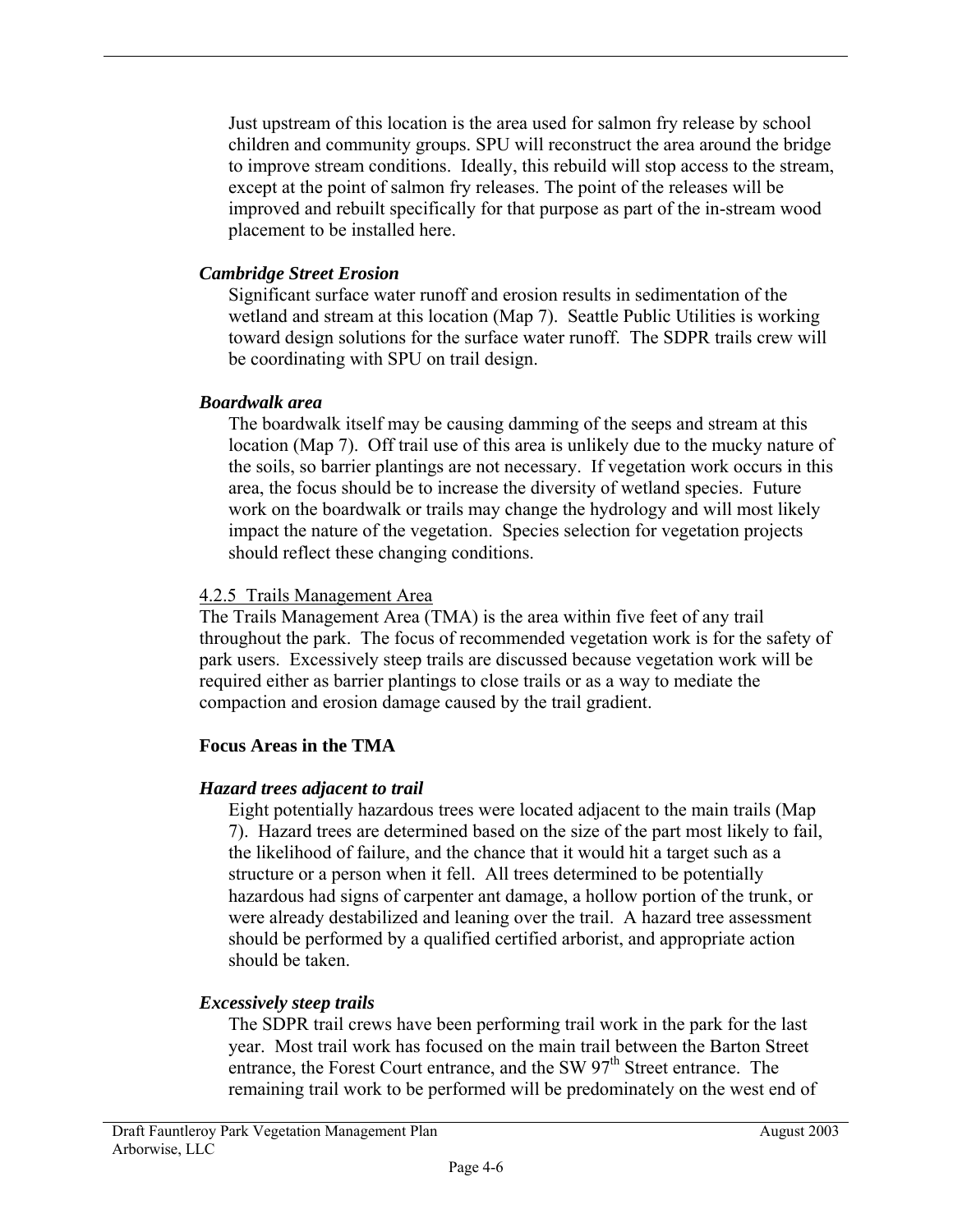the park, near the Church parking lot, and at the Cambridge Street entrance in conjunction with work being performed by SPU to reduce surface water runoff into the park. As of this writing there has been little to no public discussion of the ultimate trail configuration in the park. The list of excessively steep trails that follows is simply a list of trails that have been commented on in other park documents such as the *Vegetation Assessment for Fauntleroy Park*, or are trails noted by Arborwise, LLC as excessively steep. The consequences of these steep trails include the creation of rogue trails, or an unintentional rerouting of foot traffic off of those trails resulting in nearby vegetation being affected by trampling.

- *▪ Large central portion of conifer forest type*
- *▪ Between stream and Barton Street entrance*
- *▪ Eroding trails at northwest corner*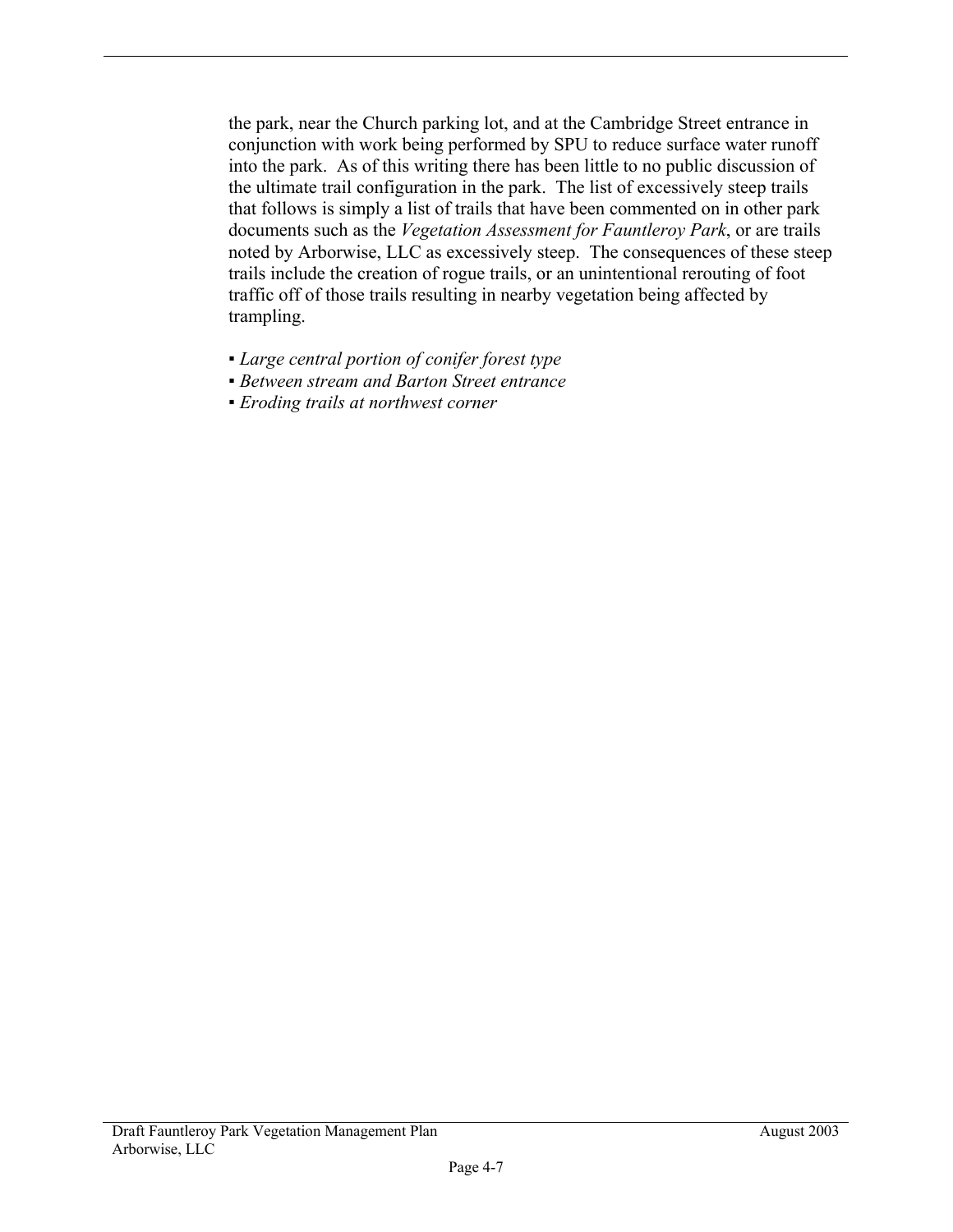# **5.0 VEGETATION TREATMENTS OF FOCUS AREAS**

This section outlines the goals and treatments of each Focus Area. See Appendix C for guidance on timing, strategy, and maintenance and management practices. Suggested species appropriate for management areas follow the Focus Area treatments.

## **5.1 Focus Area Eastern Strip of the CMA**

The predominant problem in this Focus Area is invasive weed control. Ivy is the most significant weed in this strip of the CMA. On the north end near the trail that begins at the Cambridge Street entrance, it blankets the ground and climbs the trees. Some of the ivy covers private property and climbs private trees. Friends of Fauntleroy Park is working with adjacent property owners to gain permission to remove it from these locations.

Blackberry has invaded an area on the south end of this strip in the Roxbury right-ofway where the Douglas-fir canopy has opened permitting more light to the understory. This patch of blackberry should be prevented from expanding farther into the more open forest area.

| <b>Estimated Area:</b> | One acre                                                                                       |
|------------------------|------------------------------------------------------------------------------------------------|
| Goal:                  | Retain and expand diverse conifer habitat                                                      |
| Objective:             | Contain the spread of ivy and blackberry and reduce coverage<br>as resources become available. |
| <b>Treatment:</b>      | Manually remove weeds                                                                          |
| <b>Monitoring:</b>     | Monitor two times yearly in May and August                                                     |
| <b>Performance</b>     | Minimum: Weed boundaries stabilized                                                            |
| Standard:              |                                                                                                |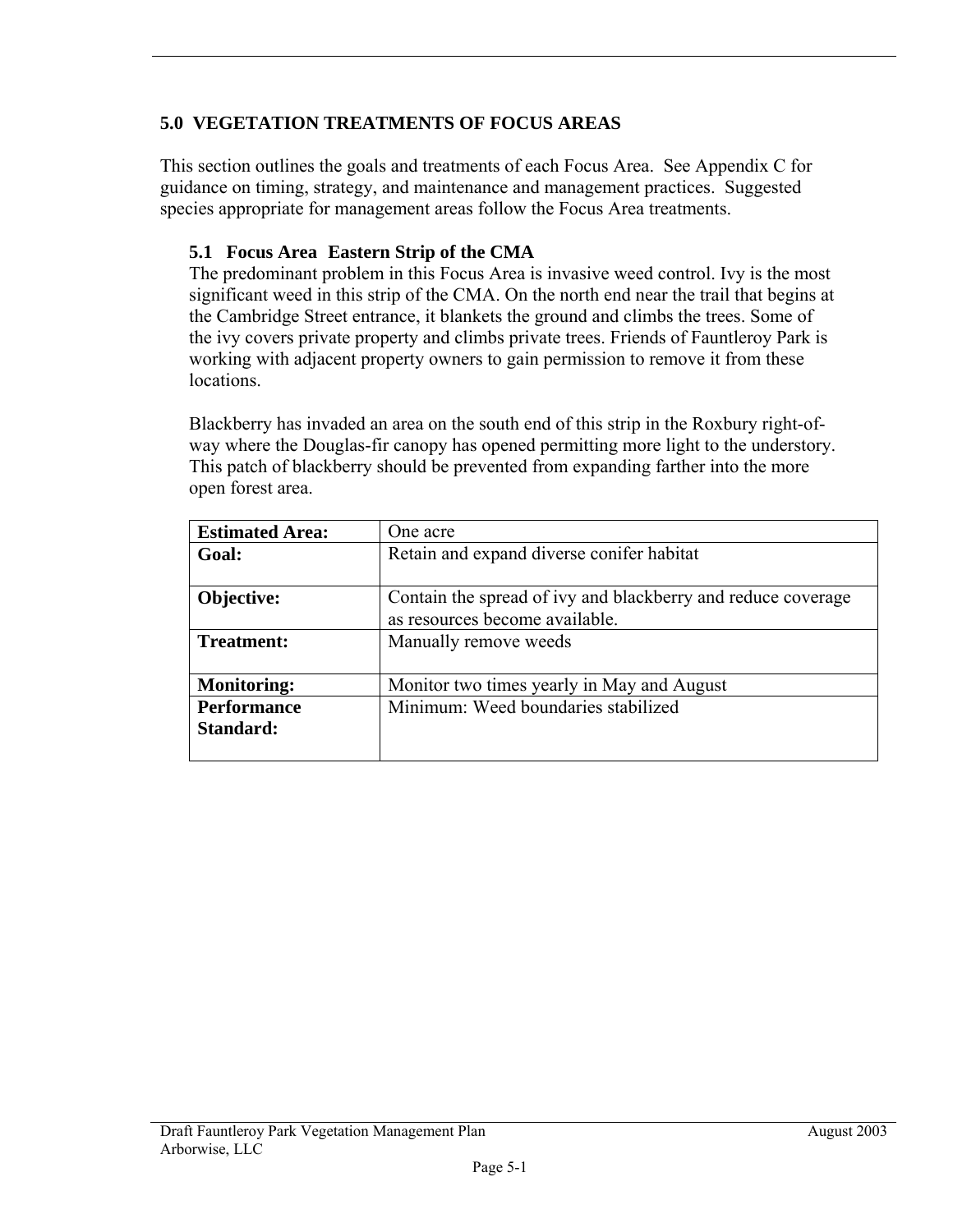# **5.2 Focus Area Northwest Section of CMA**

This focus area is at the entrance to Forest Court. The Friends of Fauntleroy Park have weeded this area and reduced the weed coverage considerably. However, it will be necessary to monitor this site regularly to prevent another infestation.

| <b>Estimated Area:</b> | One acre                                                              |
|------------------------|-----------------------------------------------------------------------|
| Goal:                  | Retain and expand diverse conifer habitat                             |
| Objective:             | Eliminate invasive weeds. Encourage regeneration of native<br>species |
| <b>Treatment:</b>      | Remove weeds as needed                                                |
| <b>Monitoring:</b>     | Monitor two times yearly in May and August                            |
| <b>Performance</b>     | Percent cover of weeds equals less than 5%                            |
| Standard:              |                                                                       |

## **5.3 Focus Area Wind-throw Area North Central Region of H/MMA**

The wind-throw area is due west of the Boardwalk. Evidence of past events lead us to believe that mature trees will continue to be subject to wind-throw. Natural regeneration should be adequate to replace mature trees as they die or drop out. We suggest monitoring this area for weeds as gaps in the canopy occur. If future efforts to plant are made in this location, areas for planting conifers such as Douglas-fir should be carefully selected based on light and soil conditions. Hemlocks might normally be considered an appropriate species based on the amount of available rotting CWD, but they currently appear to be more subject to wind-throw than the hardwood species at this location. Due to difficulties in site conditions for coniferous species, selection should include highly adaptable native hardwoods such as bigleaf maple.

| <b>Estimated Area:</b>          | $10,000 \text{ ft}^2$                                                                                                                          |
|---------------------------------|------------------------------------------------------------------------------------------------------------------------------------------------|
| Goal:                           | Retain native diversity and expand conifer forest habitat                                                                                      |
| Objective:                      | Encourage regeneration of coniferous and other appropriate tree<br>species by allowing natural regeneration and limiting access to<br>the site |
| <b>Treatment:</b>               | See monitoring                                                                                                                                 |
| <b>Monitoring:</b>              | Once a year in June to assess or weed invasion                                                                                                 |
| <b>Performance</b><br>Standard: | Percent cover of weeds equal less than 5%                                                                                                      |

# **5.4 Focus Area Slide Area in Northeast Corner of H/MMA**

The slide area is along the northern boundary of the park. Restoration efforts in this slide area have been moderately successful thus far. This area needs to be monitored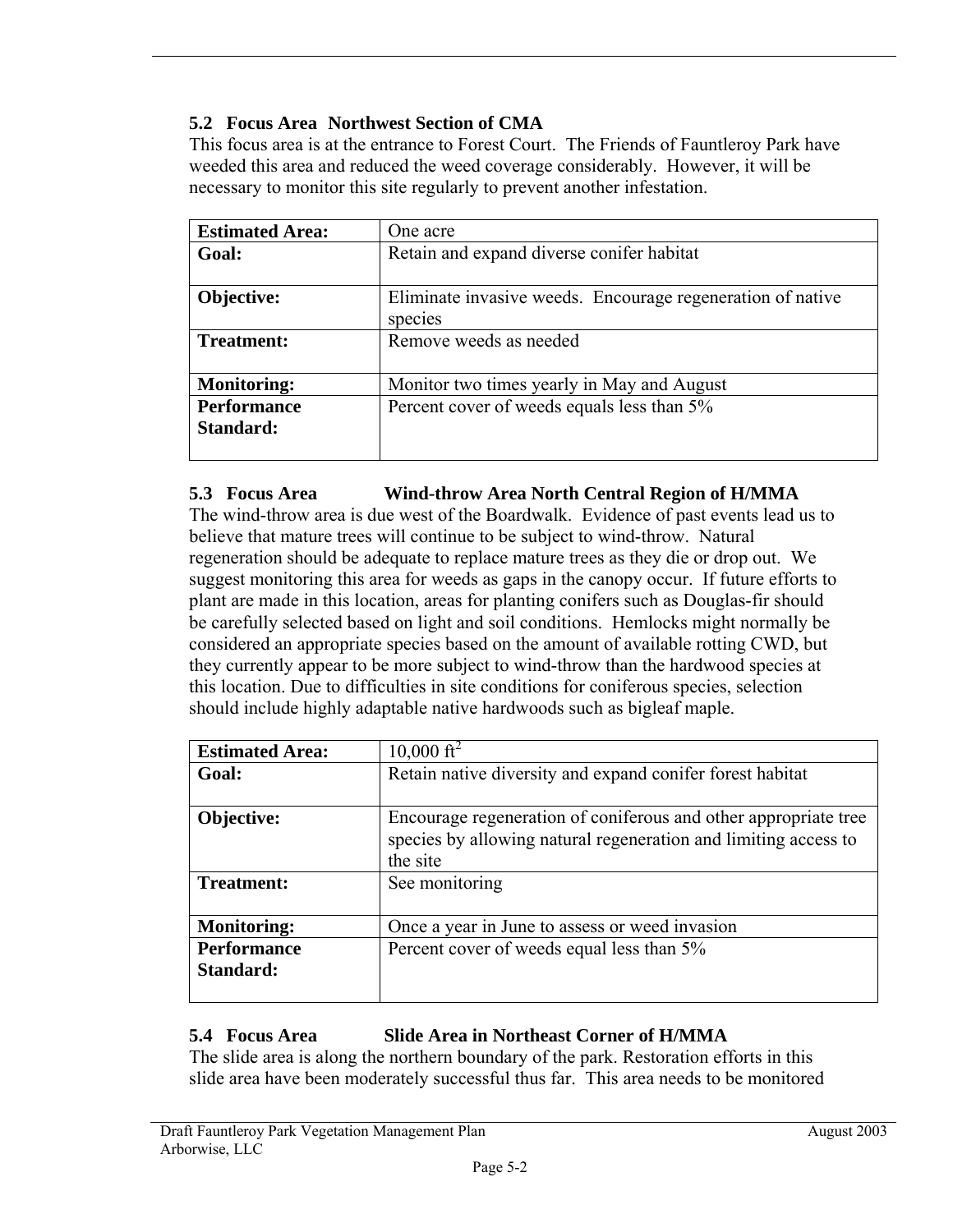for success of planting as well as to prevent invasive species from colonizing the bare ground. Assessment of the hydrologic conditions at this location should occur and appropriate species selection should be based on the hydrology. Efforts to revegetate the slope should continue.

| <b>Estimated Area:</b> | 5,000 $\rm ft^2$                                               |
|------------------------|----------------------------------------------------------------|
| Goal:                  | Expand and increase forest and wildlife habitat                |
|                        |                                                                |
| Objective:             | Revegetate slope with multi-layered species (trees, shrubs,    |
|                        | groundcovers)                                                  |
| <b>Treatment:</b>      | Plant trees and shrubs (See species list 5.16)                 |
|                        | Groundcover densities or mulch to outcompete weeds (see        |
|                        | Appendix C)                                                    |
| <b>Monitoring:</b>     | Monitor two times per year in May and August                   |
| <b>Performance</b>     | Plant survival should be between 75-80% in year one and stable |
| Standard:              | at greater than $60\%$ in year 3                               |
|                        |                                                                |

#### **5.5 Focus Area Invasive Weeds in Southeast of the H/MMA**

Located along the southeast boundary of the park, ivy infestation is at severe levels. Until resources can be provided for large-scale removal and replanting, the ivy should be prevented from spreading beyond its current boundaries. Himalayan blackberry removal has been the focus along the trail and boundary of the park in this location during the last year. The area that has been weeded will require regular monitoring and cutting back of the new sprouts of blackberry over a period of several years. Without intervention, blackberry levels will increase to severe levels and continue to cover the shrub layer.

| <b>Estimated Area:</b>          | Two acres                                                                            |
|---------------------------------|--------------------------------------------------------------------------------------|
| Goal:                           | Eliminate invasive weeds                                                             |
| Objective:                      | Encourage regeneration of native species and growth of diverse<br>understory species |
| Treatment:                      | Manually remove blackberry<br>Contain ivy                                            |
| <b>Monitoring:</b>              | Monitor two times yearly in May and August                                           |
| <b>Performance</b><br>Standard: | Percent cover of weeds equals less than 5%                                           |

#### **5.6 Focus Area Lack of Structural and Species Diversity on North Edge of H/MMA**

South and east of the Barton Street entrance, light conditions are adequate to permit the establishment of hemlock and cedar. Douglas-fir may be an option in those areas that are closest to the park boundary on the north where light conditions may be bright enough.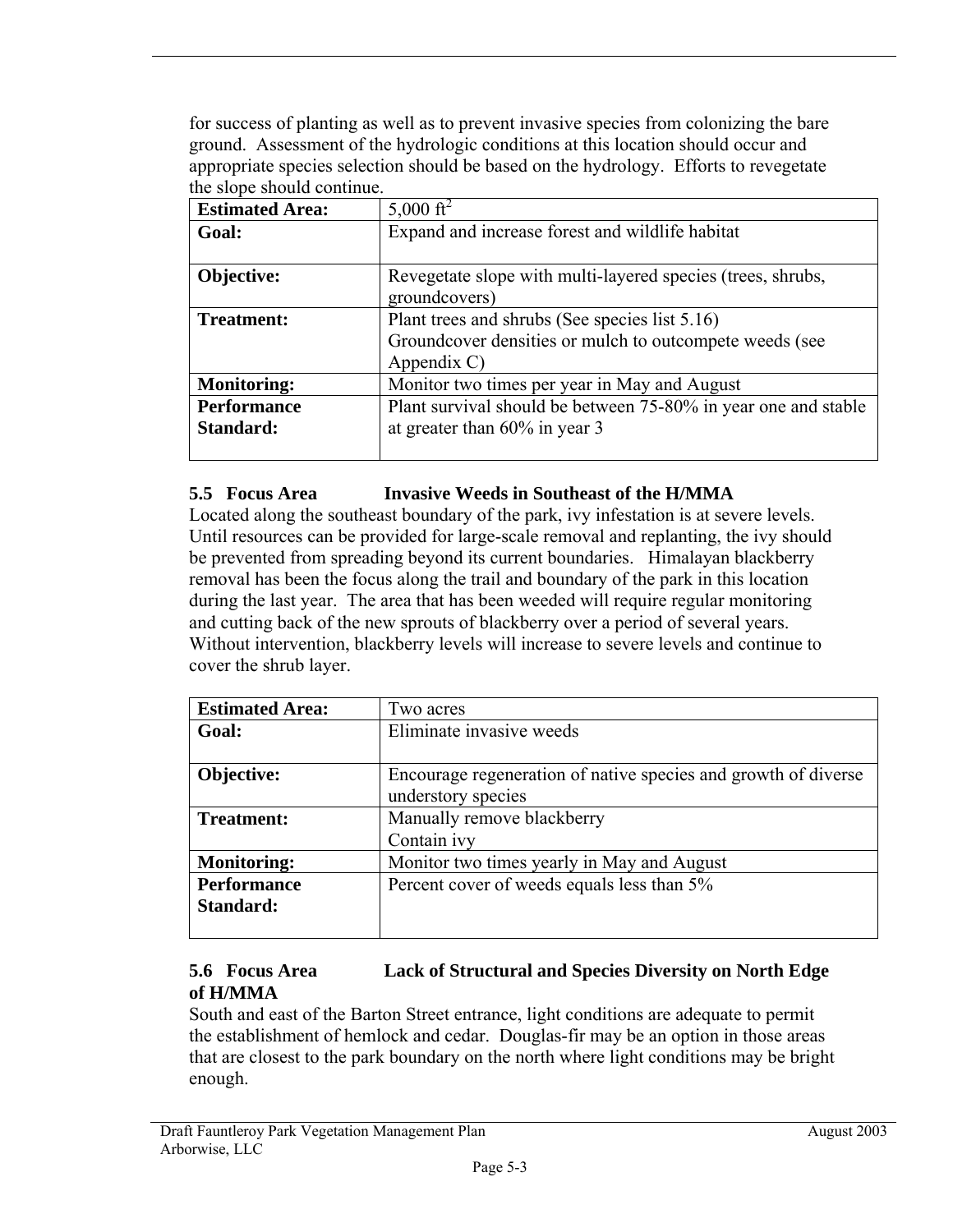| <b>Estimated Area:</b> | $0.5$ acre                                                     |
|------------------------|----------------------------------------------------------------|
| Goal:                  | Retain native diversity and expand forest and wildlife habitat |
|                        |                                                                |
| Objective:             | Revegetate with multi-layered species – trees, shrubs, and     |
|                        | groundcovers                                                   |
| <b>Treatment:</b>      | Plant trees and shrubs (See species list 5.16)                 |
|                        | Groundcover densities or mulch to outcompete weeds (see        |
|                        | Appendix C)                                                    |
| <b>Monitoring:</b>     | Monitor two times yearly in May and August                     |
| <b>Performance</b>     | Plant survival should be between 75-80% in year one and stable |
| Standard:              | at greater than $60\%$ in year 3                               |
|                        |                                                                |

#### **5.7 Focus Area Denuded Slope at Rope Swing Area in Northwest Corner of H/MMA**

The rope swing area is located south and east of the Barton Street entrance. Restoration efforts in this area should focus on improving the soil conditions by loosening and aerating the soil in addition to planting. Care should be taken to prevent slope instability by using a geotextile fabric for erosion protection.

| <b>Estimated Area</b> | $2,000 \text{ ft}^2$                                           |
|-----------------------|----------------------------------------------------------------|
| Goal:                 | Expand and increase forest and wildlife habitat                |
| Objective:            | Revegetate with multi-layered species – trees, shrubs, and     |
|                       | groundcovers                                                   |
| <b>Treatment:</b>     | Plant trees and shrubs (See species list 5.16)                 |
|                       | Groundcover densities or mulch to outcompete weeds (see        |
|                       | Appendix C)                                                    |
|                       | Improve soil aeration                                          |
| <b>Monitoring:</b>    | Monitor two times yearly in May and August                     |
| <b>Performance</b>    | Plant survival should be between 75-80% in year one and stable |
| Standard:             | at greater than $60\%$ in year 3                               |
|                       |                                                                |

#### **5.8 Focus Area Barton Street Entrance Lack of Structural and Species Diversity in Stream Buffer RMA**

Light soil and water conditions are appropriate for cedar and hemlock. Increasing diversity and density in the shrub layer will provide benefits to the stream corridor and wildlife habitat.

| <b>Estimated Area:</b> | $10,000 \text{ ft}^2$                                                      |
|------------------------|----------------------------------------------------------------------------|
| Goal:                  | Regain health of riparian system and eliminate stream                      |
|                        | sedimentation                                                              |
| <b>Objective:</b>      | Revegetate with multi-layered species – trees, shrubs, and<br>groundcovers |
|                        |                                                                            |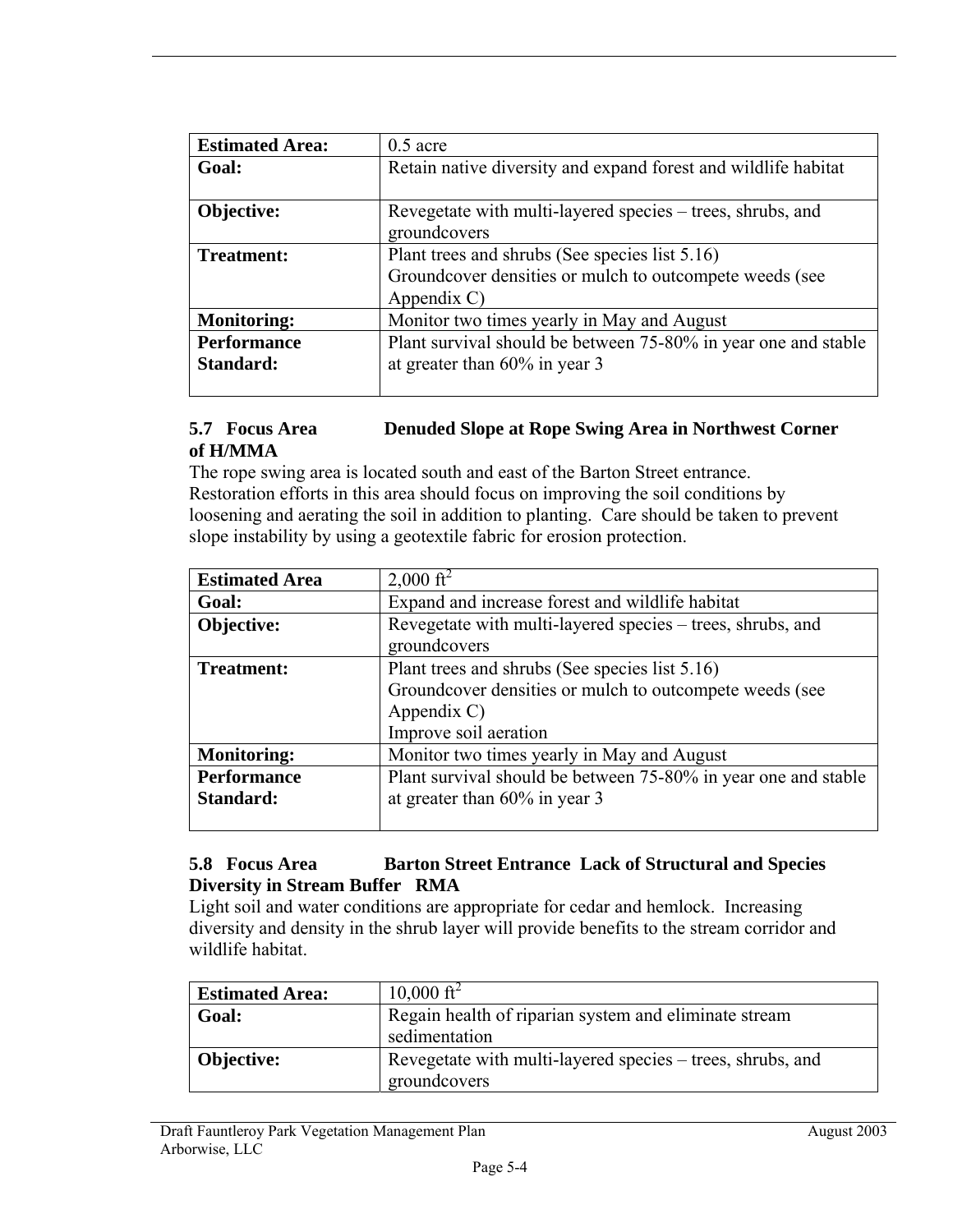| <b>Treatment:</b>               | Plant trees and shrub layer in stream corridor (See species list)<br>5.16)<br>Groundcover densities or mulch to outcompete weeds (see<br>Appendix C) |
|---------------------------------|------------------------------------------------------------------------------------------------------------------------------------------------------|
| <b>Monitoring:</b>              | Monitor two times yearly in May and August                                                                                                           |
| <b>Performance</b><br>Standard: | Plant survival should be between 75-80% in year one and stable<br>at greater than 60% in year 3                                                      |

## **5.9 Focus Area Cambridge Street Entrance Dumping RMA**

This focus area is located to the north and west of the Cambridge Street entrance. Yard debris dumping should be discontinued and removed from the park boundaries. Vegetation conditions in the park could improve by educating bordering neighbors about proper yard debris disposal.

| <b>Estimated Area:</b>          | 4,000 ft <sup>2</sup>                                                     |
|---------------------------------|---------------------------------------------------------------------------|
| Goal:                           | Eliminate dumping of yard debris and household garbage                    |
| Objective:                      | Recovery of current native species and maintain slope stability           |
| Treatment:                      | Remove or disperse yard debris, remove garbage, and educate<br>homeowners |
| <b>Monitoring:</b>              | Monitor yearly in July (mid-summer)                                       |
| <b>Performance</b><br>Standard: | No dumping evident.                                                       |

## **5.10 Focus Area Fletcher Street Right-of-Way Weeds in Upland Wetland Buffer RMA**

Due to the weed diversity, degree of coverage, and the overall topography, removal of invasive plants at this location is a large-scale project that will require a variety of methods of plant removal. Containing the existing weed problem rather than attempting to eradicate weeds at this location will allow resources to be directed to other areas in the park that have better odds for native vegetation recovery. When resources become available for a high level of weed removal and planting, this area is a good candidate for restoration efforts.

The exception to the containment strategy is the Japanese knotweed infestation outside of the park boundaries in the Fletcher Street right-of-way. Due to the likelihood of movement of this pest into the park via water transport and vegetative reproduction, this weed should receive the highest priority for removal and eradication. Coordination will be required with Seattle Department of Transportation, and adjacent private property owners.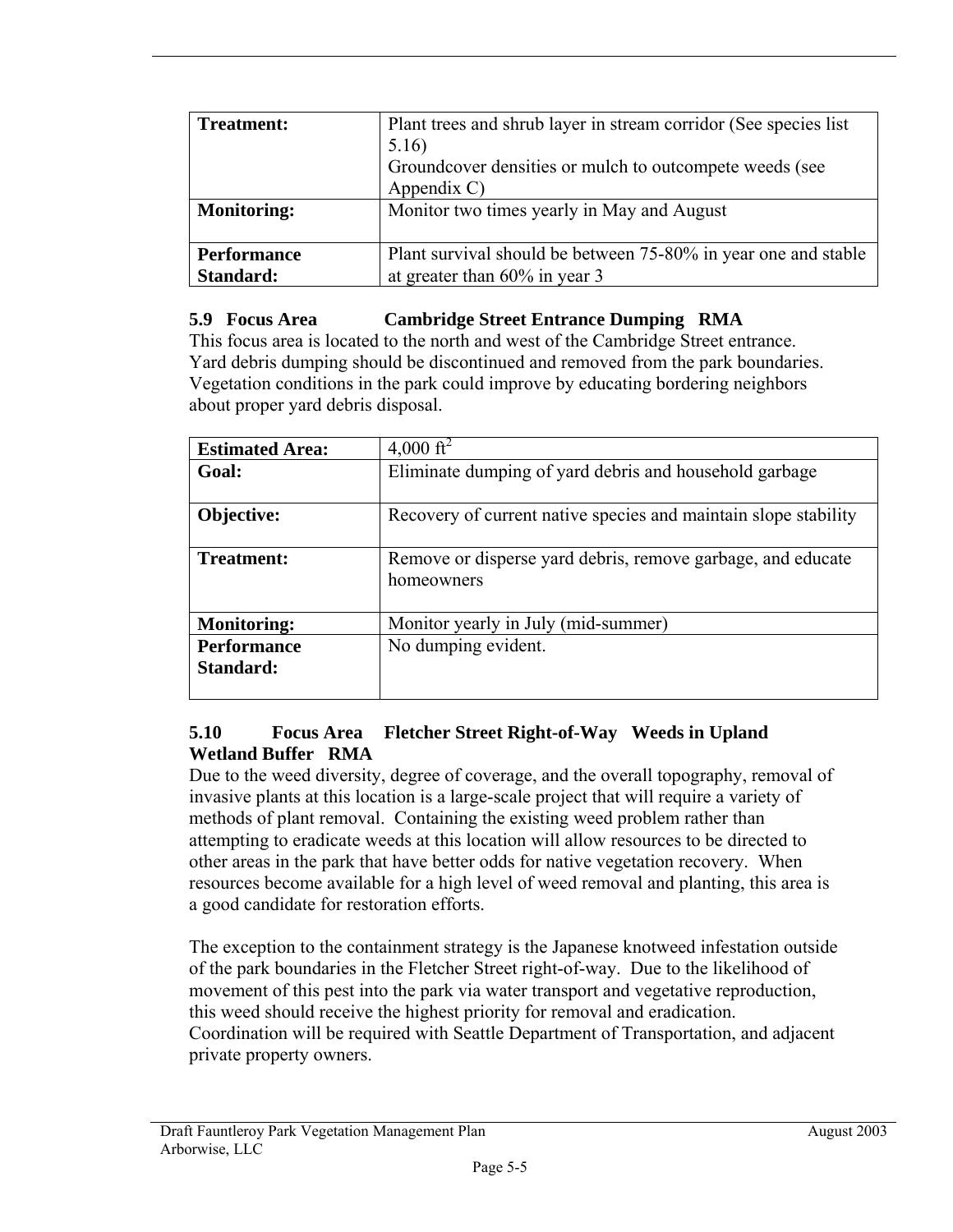| <b>Estimated Area:</b>          | One acre                                                                                                                                              |
|---------------------------------|-------------------------------------------------------------------------------------------------------------------------------------------------------|
| Goal:                           | Regain and maintain the health of the riparian system                                                                                                 |
| Objective:                      | Contain the spread of ivy, blackberry, holly, and cherry laurel<br>until resources become available for large-scale removal and<br>restoration.       |
| <b>Treatment:</b>               | Manually remove weeds as they invade beyond the current<br>boundaries. Immediate removal of Japanese knotweed as it<br>appears with in park boundary. |
| <b>Monitoring:</b>              | Monitor two times yearly in May and August                                                                                                            |
| <b>Performance</b><br>Standard: | Weed boundaries stabilized until project priority re-evaluated.                                                                                       |

#### **5.11 Focus Area Wetland / Stream / Trail Junctions RFMA**

The stream and wetlands in this area would benefit from barrier plantings that prevent off-trail activities and limit access to the stream. As one of the main areas in the park where the wetlands are visible, carefully designed plantings will provide an opportunity to educate park users about the appearance of healthy wetlands. Access to the salmon release location should be considered when planting barrier vegetation.

| <b>Estimated Area:</b> | $2,000 \text{ ft}^2$                                            |
|------------------------|-----------------------------------------------------------------|
| Goal:                  | Increase quality of wetland and eliminate stream sedimentation  |
|                        |                                                                 |
| Objective:             | Increase diversity and barrier vegetation at wetland trail      |
|                        | interfaces and reduce access to stream at wetlands and bridges. |
| <b>Treatment:</b>      | Install shrubs and herbaceous plants that are appropriate to    |
|                        | habitat and prevent physical entry                              |
| <b>Monitoring:</b>     | Monitor two times yearly in May and August                      |
| <b>Performance</b>     | Wetland and stream are not easily accessible from trails        |
| Standard:              |                                                                 |
|                        |                                                                 |

#### **5.12 Focus Area Cambridge Street Erosion RFMA**

Revegetation at this location should focus on limiting off-trail use to reduce soil movement and siltation of the stream and wetland and recovery of the areas damaged by the runoff problem. Vegetation installation must follow completion of SPU work and trail reconstruction by SDPR.

| <b>Estimated Area:</b> | $2,000 \text{ ft}^2$                                                         |
|------------------------|------------------------------------------------------------------------------|
| Goal:                  | Eliminate water runoff and stream and wetland sedimentation                  |
| Objective:             | Repair surface water runoff problem, revegetate slope, and<br>redesign trail |
| <b>Treatment:</b>      | Plant trees and shrub layer in stream corridor (See species list<br>5.16)    |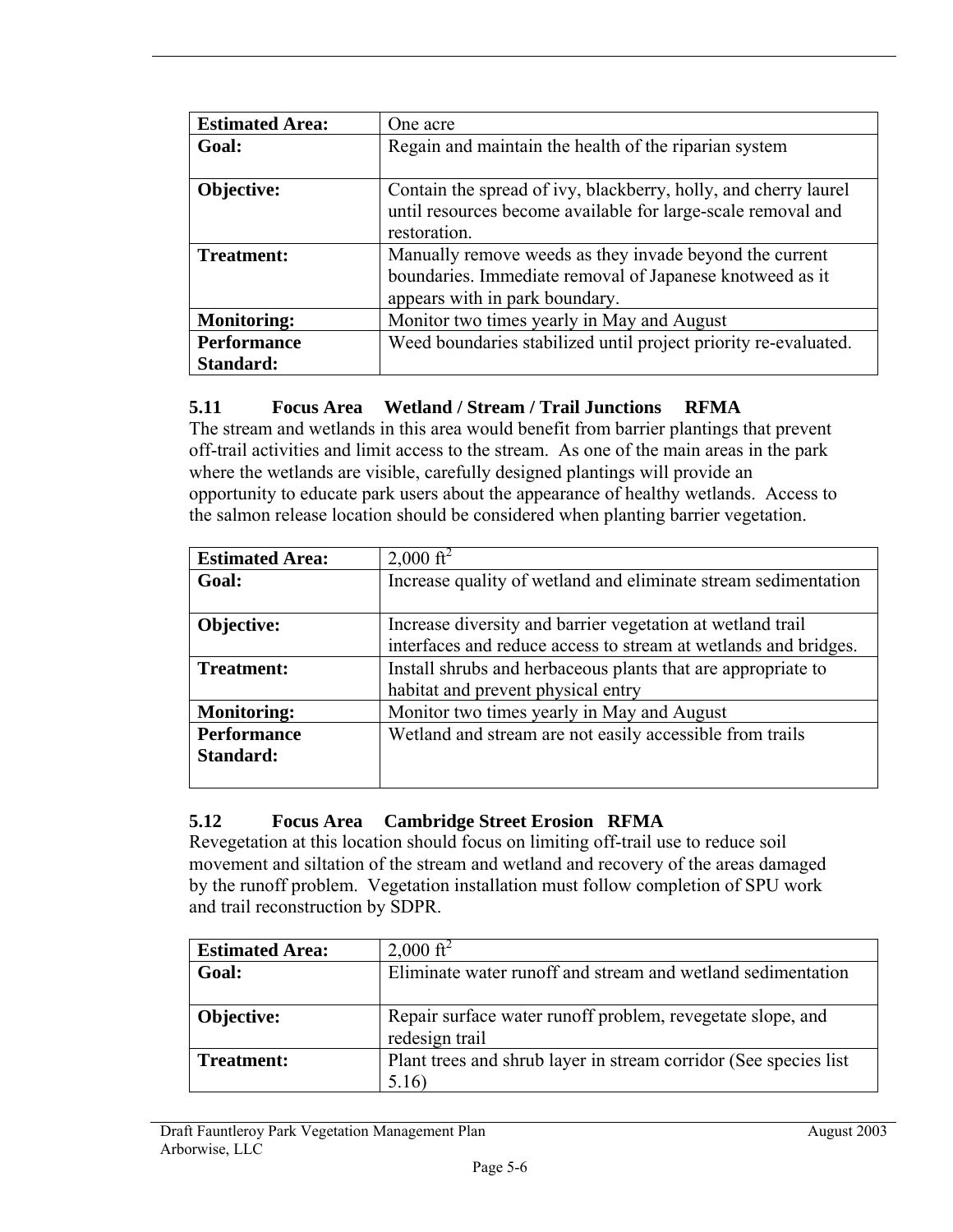|                                 | Groundcover densities or mulch to outcompete weeds (see<br>Appendix C)<br>(To be completed by SPU) |
|---------------------------------|----------------------------------------------------------------------------------------------------|
| <b>Monitoring:</b>              | Monitor two times yearly in May and August                                                         |
| <b>Performance</b><br>Standard: | Plant survival should be between 75-80% in year one and stable<br>at greater than $60\%$ in year 3 |

#### **5.13 Focus Area: Boardwalk Area WMA**

The Boardwalk area is a small lobe located on the western end of the northern arm of Wetland D. The trail bisects the tip of this lobe via a wooden boardwalk that has recently been the focus of repair work. The vegetation around this area lacks structure and diversity.

According to SDPR staff, the boardwalk has been repaired to the extent possible without extensive rebuilding of the structure. Any work on the structure will probably alter the hydrology and will certainly negatively effect the vegetation. No vegetation work should occur until design and completion of a new trail or boardwalk is complete.

| <b>Estimated Area:</b> | 4,000 $\rm ft^2$                                                                                                        |
|------------------------|-------------------------------------------------------------------------------------------------------------------------|
| Goal:                  | Increase quality of wetland                                                                                             |
|                        |                                                                                                                         |
| Objective:             | Increase diversity of vegetation following replacement of                                                               |
|                        | boardwalk                                                                                                               |
| <b>Treatment:</b>      | Install wetland species (See Section 5.16)                                                                              |
| <b>Monitoring:</b>     | Monitor twice a year in May and August following replacement<br>of the boardwalk and installation of wetland vegetation |
| <b>Performance</b>     | 70-80% survival in the first year                                                                                       |
| Standard:              |                                                                                                                         |
|                        |                                                                                                                         |

#### **5.14 Focus Area: Hazard Trees**

Eight potentially hazardous trees have been located along the trails in the park. The trees have been destabilized by wind or insect damage, others, others have cavities that may represent decay in the main stem. Each of them represents a possible safety hazard to park trail users. Using standards established by the International Society of Arboriculture, these hazards should be evaluated and the trees removed if the risk to park users is determined to be high.

| <b>Estimated Area:</b> | 8 trees                                                          |
|------------------------|------------------------------------------------------------------|
| Goal:                  | Provide relatively safe walking trails from overhead tree danger |
| <b>Objective:</b>      | Remove or mitigate tree hazards                                  |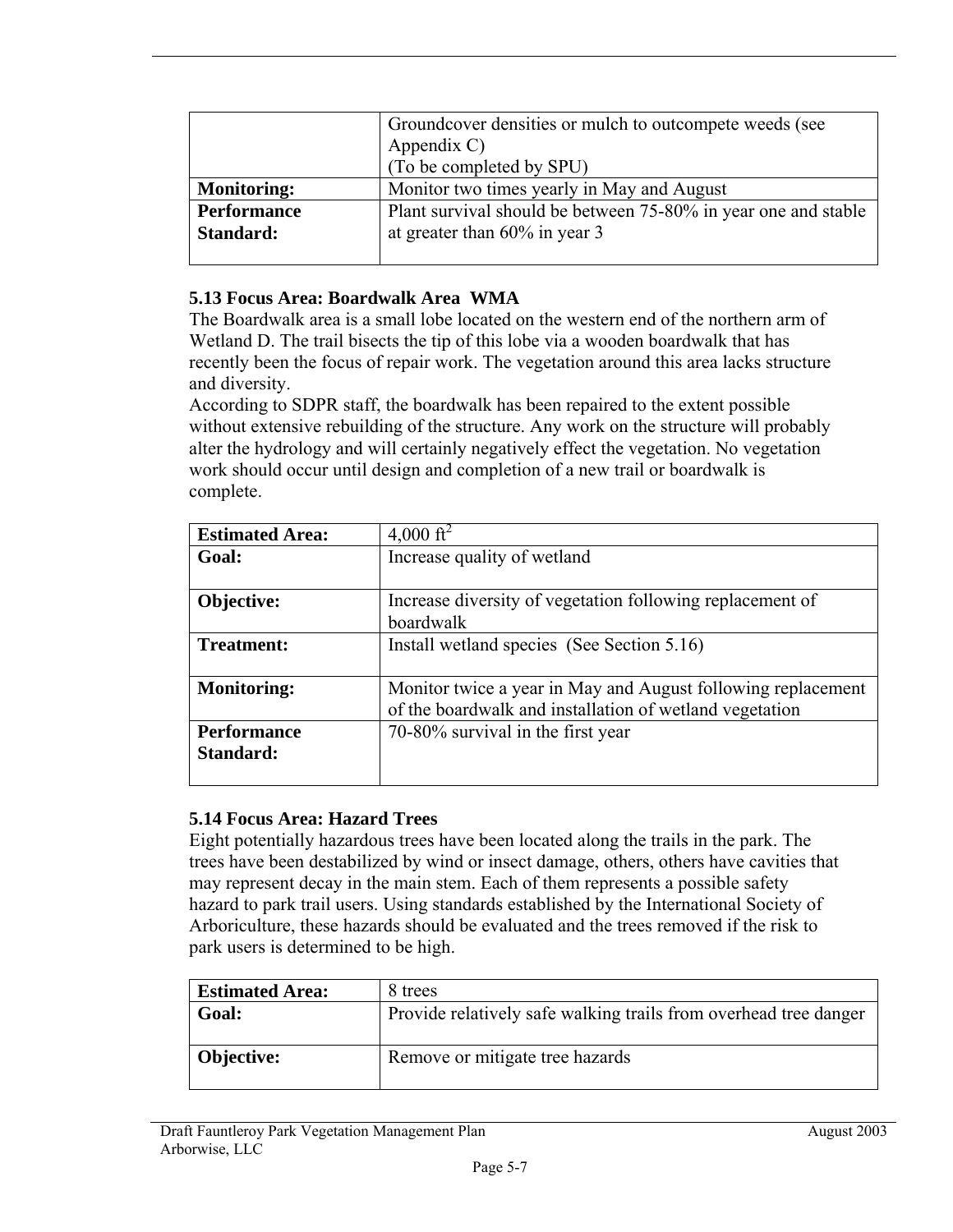| <b>Treatment:</b>               | Assessment of trees by a qualified ISA certified arborist,<br>remove or mitigate hazards, any tree or branch removal should<br>stay on site to be used for restoration activities or decomposing<br>CWD. |
|---------------------------------|----------------------------------------------------------------------------------------------------------------------------------------------------------------------------------------------------------|
| <b>Monitoring:</b>              | Monitor one time per year for potentially hazardous trees along<br>the trail                                                                                                                             |
| <b>Performance</b><br>Standard: | Evaluation report and removal of hazards                                                                                                                                                                 |

#### **5.15 Focus Area: Excessively Steep or Eroding Trails**

Trails in two locations are excessively steep. One is a north/south trending trail that forks to the south from the main trail roughly 200 feet from the Barton Street entrance. The other excessively steep trail is located in the southern portion of the park and is predominately in the large central portion of the CMA. It is an east/west trending trail that forks to the East from the main trail roughly 200 feet inside of the SW  $97<sup>th</sup>$  street entrance. A third location with excessively steep and eroding trails is in the northwest portion of the western lobe of the park. SDPR staff intend to rework the trail in this location as a continuation of work that has occurred in the past year. Additional trail work is unlikely without a specific trails plan. Once a trail plan is devised with community and SDPR staff input, the entrance of steep trails should be closed using natural appearing barriers of plants, brush piles or downed wood. Compaction of the soil will need to be reduced before planting can occur. These areas will be good candidates for vertical mulching. Trails will need to be planted with native species appropriate to the forest type in which the trails lie to prevent invasion of weeds adapted to disturbed sites.

| <b>Estimated Area:</b>          | 500 feet of trails                                                                                                  |
|---------------------------------|---------------------------------------------------------------------------------------------------------------------|
| Goal:                           | Safe trails throughout park                                                                                         |
| Objective:                      | Walkable trails that do not suggest alternate routes and do not<br>cause stream and wetland sedimentation           |
| <b>Treatment:</b>               | Have trails evaluated by SDPR trails crew with community<br>input. Close appropriate trails.                        |
| <b>Monitoring:</b>              | One time yearly to note trail use and abuse                                                                         |
| <b>Performance</b><br>Standard: | Excessively steep trails closed and unused. Park users stay on<br>designated trails and do not create social trails |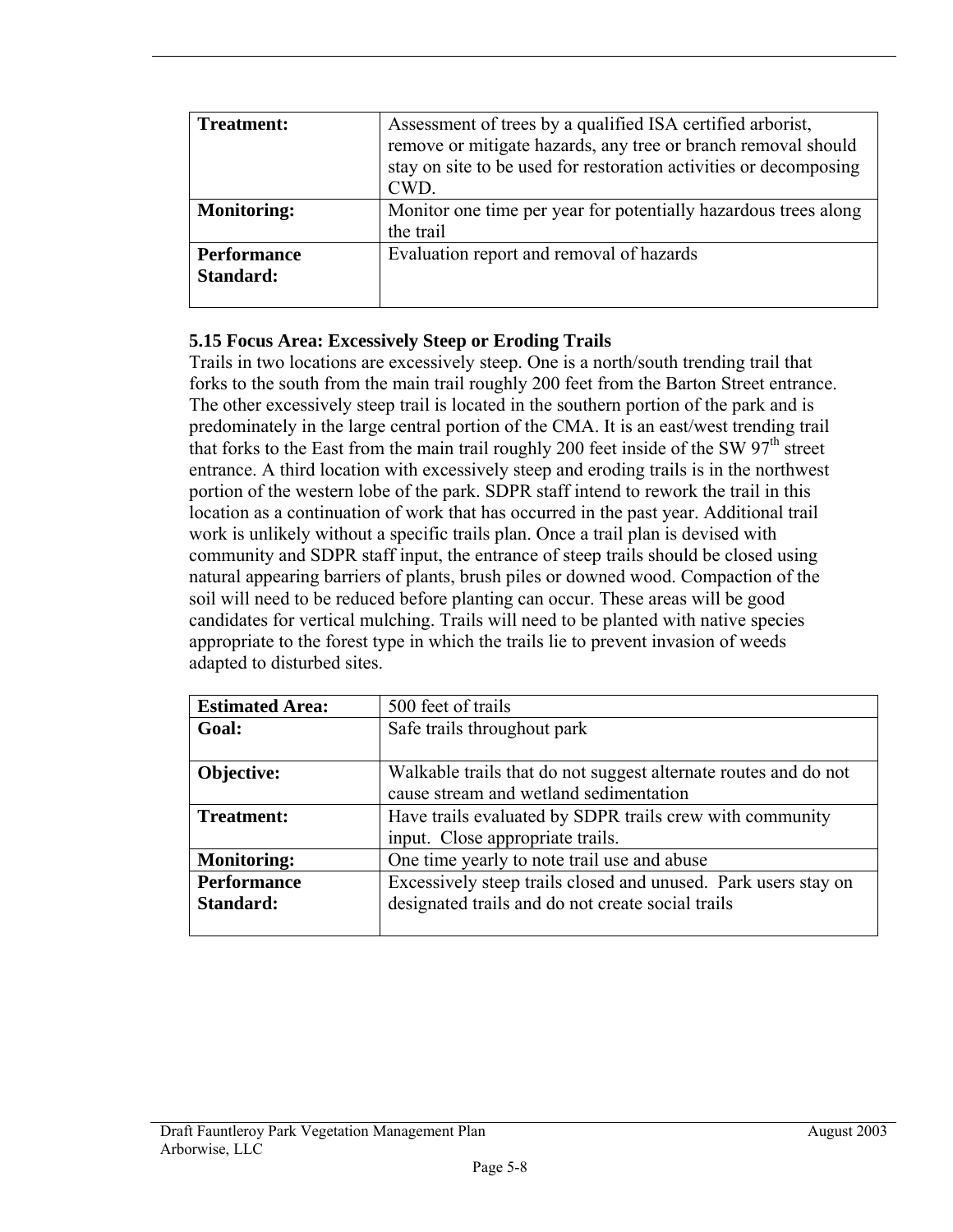# **5.16 Species Planting Priority Tables**

| <b>Common name</b> | Latin name                             | Hardwood,<br>and mixed<br>hardwood/<br>conifer | <b>Conifer</b>                     | Riparian                           |
|--------------------|----------------------------------------|------------------------------------------------|------------------------------------|------------------------------------|
|                    |                                        | <b>Planting</b><br><b>Priority</b>             | <b>Planting</b><br><b>Priority</b> | <b>Planting</b><br><b>Priority</b> |
| bigleaf maple      | Acer macrophyllum                      | Low                                            | Low                                | Med                                |
| Pacific madrone*   | Arbutus menziesii                      | Low                                            | Low                                |                                    |
| Pacific dogwood    | Cornus nuttallii                       | Med                                            | Med                                |                                    |
| black cottonwood*  | Populus balsamifera ssp<br>trichocarpa | Low                                            | Low                                | High                               |
| bitter cherry      | Prunus emarginata                      | Med                                            |                                    | Med                                |
| Douglas-fir*       | Pseudotsuga menziesii                  | Med                                            | Low                                | High                               |
| western red cedar  | Thuja plicata                          | Low                                            | Low                                | Med                                |
| western hemlock    | Tsuga heterophylla                     | Low                                            | Low                                | Med                                |

Table 5. Suggested Tree Species for Management Areas.

Table 6. Shrubs and Small Trees Suggested for Management Areas.

| <b>Common name</b>       | Latin name            | Hardwood,<br>and mixed<br>hardwood/<br>conifer | <b>Conifer</b>         | Riparian               |
|--------------------------|-----------------------|------------------------------------------------|------------------------|------------------------|
|                          |                       | <b>Planting</b>                                | <b>Planting</b>        | <b>Planting</b>        |
| vine maple               | Acer circinatum       | <b>Priority</b><br>Med                         | <b>Priority</b><br>Med | <b>Priority</b><br>Low |
| hazelnut                 | Corylus cornuta       | Low                                            | Low                    | Low                    |
| salal                    | Gaultheria shallon    | Low                                            | Low                    | Low                    |
| ocean spray              | Holodiscus discolor   | Low                                            | Low                    | Low                    |
| dull Oregon grape        | Mahonia nervosa       | Low                                            | Low                    | Low                    |
| Indian plum              | Oemlaria cerasiformis | Low                                            | Low                    | Low                    |
| Devil's club             | Oplopanax horridus    |                                                |                        | Med                    |
| swamp gooseberry         | Ribes lucustre        |                                                |                        | Med                    |
| thimbleberry             | Rubus parviflorus     | Low                                            |                        | Med                    |
| salmonberry              | Rubus spectabilis     |                                                |                        | Low                    |
| Pacific willow*          | Salix lasiandra       |                                                |                        | Med                    |
| Scouler's willow*        | Salix scouleriana     |                                                |                        | Med                    |
| red elderberry           | Sambucus racemosa     | Low                                            | Low                    | Low                    |
| snowberry                | Symphoricarpus albus  | Low                                            |                        |                        |
| Pacific yew              | Taxus brevifolia      | Med                                            | Med                    |                        |
| evergreen<br>huckleberry | Vaccinium ovatum      | Low                                            | Low                    |                        |
| huckleberry              | Vaccinium parvifolium | Low                                            | Low                    | Low                    |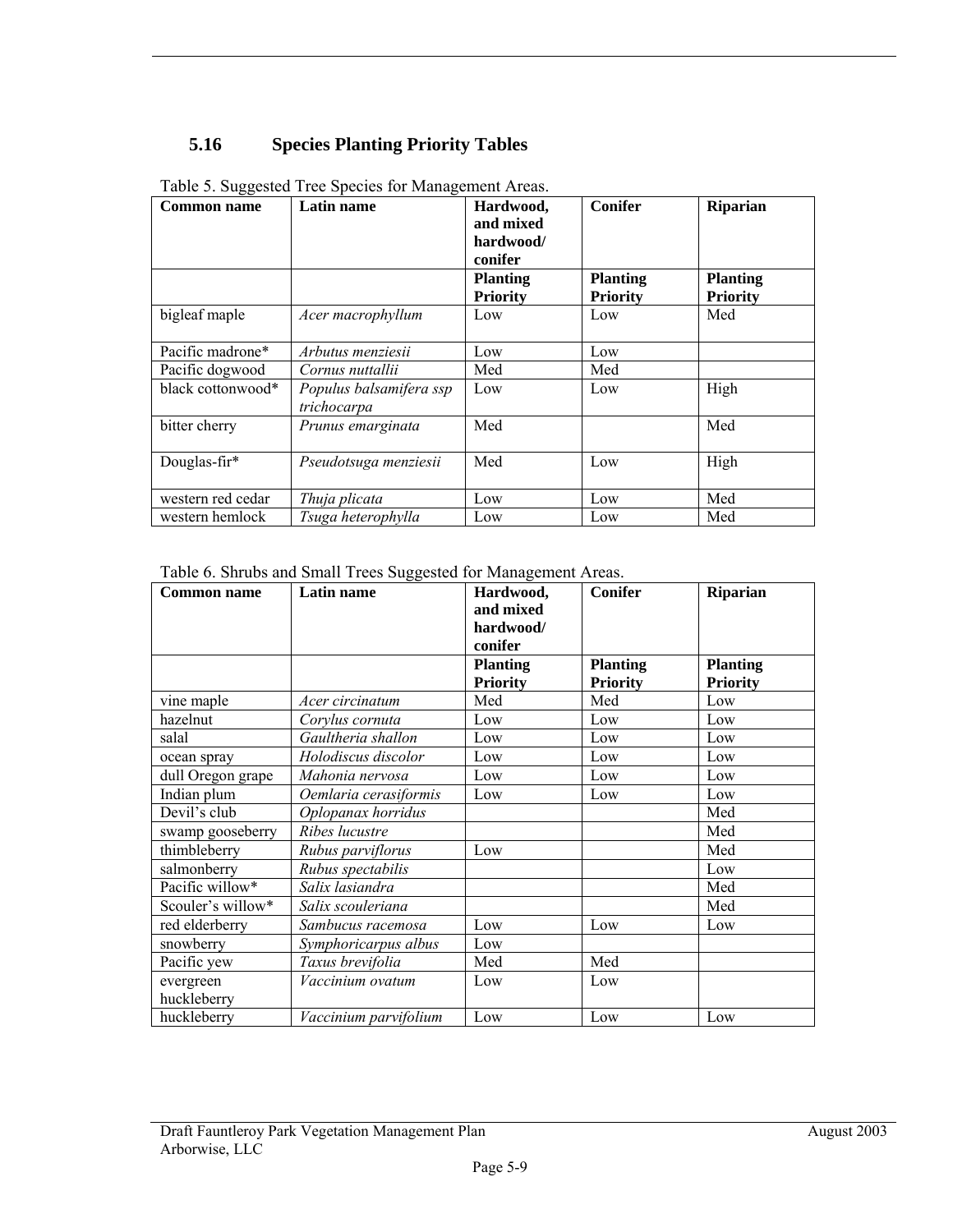| <b>Common name</b> | Latin name            |                 | <b>Conifer</b>  | <b>Riparian</b> |
|--------------------|-----------------------|-----------------|-----------------|-----------------|
|                    |                       | and mixed       |                 |                 |
|                    |                       | hardwood        |                 |                 |
|                    |                       | <b>Planting</b> | <b>Planting</b> | <b>Planting</b> |
|                    |                       | <b>Priority</b> | <b>Priority</b> | <b>Priority</b> |
| lady fern          | Athyrium filix-femina | Low             | Low             | Med             |
| deer fern          | Blechnum spicant      | Low             | Low             | Med             |
| wood sorrel        | Oxalis oregana        | Med             | Med             | Med             |
| Sword fern         | Polystichum munitum   | Low             | Low             | Low             |
| fringe cup         | Tellima grandiflora   | Low             |                 | Med             |
| foam flower        | Tiarella trifoliata   | Med             |                 | Med             |
| piggy-back-plant   | Tolmeia menziesii     | Med             |                 | Med             |
| starflower         | Trientalis latifolia  | Med             | Med             |                 |
| western trillium   | Trillium ovatum       | Med             | Med             | Med             |

Table 7. Herbs and Groundcovers Suggested for Management Areas.

| Table 8. Suggested Species for Wetland Planting. |  |
|--------------------------------------------------|--|
|--------------------------------------------------|--|

| <b>Common name</b>  | <b>Latin name</b>              | <b>Planting</b> | <b>Notes</b>                    |
|---------------------|--------------------------------|-----------------|---------------------------------|
|                     |                                | <b>Priority</b> |                                 |
| black cottonwood*   | Populus balsamifera ssp        | High            | Needs full sun, sprouter        |
|                     | trichocarpa                    |                 |                                 |
| western red cedar   | Thuja plicata                  | High            | Basic to PNW and wetlands       |
| red osier dogwood   | Cornus sericea (aka            | Low             | Common in restoration projects  |
|                     | stolonifera)                   |                 |                                 |
| black twinberry     | Lonicera involucrata           | Med             |                                 |
| Devil's club        | Oplopanax horridus             | High            | Needs good drainage             |
| Cascara             | Rhamnus purshiana              | Med             | found in most wetlands          |
| stink currant       | $\overline{R}$ ibes bracteosum | Med             | Transition                      |
| black swamp         | Ribes lucustre                 | Med             | Can take drought                |
| gooseberry          |                                |                 |                                 |
| clustered wild rose | Rosa pisocarpa                 | Med             | Will hybridize with Nootka rose |
| Pacific willow*     | Salix lasiandra                | Med             | Needs sun, common, prefers      |
|                     |                                |                 | riparian                        |
| Scouler's willow*   | Salix scouleriana              | Med             | $\overline{\text{N}}$ eeds sun  |
| Sitka willow*       | Salix sitchensis               | Med             | Needs sun, common               |
| lady fern           | Atherium filix-femina          | Med             | Common, shade tolerant          |
| deer fern           | <b>Blechnum</b> spicant        | Med             | Needs shade and moisture,       |
|                     |                                |                 | evergreen                       |
| slough sedge        | Carex obnupta                  | Med             | Full shade, common              |
| spiny wood fern     | Dryopteris expansa             | Med             | Does well in muddy soil         |
| Large-leaved avens  | Geum macrophyllum              | Med             | Common                          |
| northern            | Glyceria borealis              | Med             | Tolerates up to 3' of water     |
| mannagrass          | occidentalis                   |                 |                                 |
| tall mannagrass     | Glyceria elata                 | Med             | Prefers streamside              |
| water leaf          | Hydrophyllum tenuipes          | Med             | Wet forest, no indicator status |
| skunk cabbage       | Lysichiton americanum          | Med             | Common                          |
| water parsley       | Oenanthe sarmentosa            | Low             | Common, hardy good amphibian    |
|                     |                                |                 | habitat                         |
| small fruited       | Scirpus microcarpus            | Med             | Needs full sun, common          |
| bulrush*            |                                |                 |                                 |
| Cooley's hedge-     | Stachys cooelyae               | Med             | Common                          |
| nettle              |                                |                 |                                 |

\* species that require sun conditions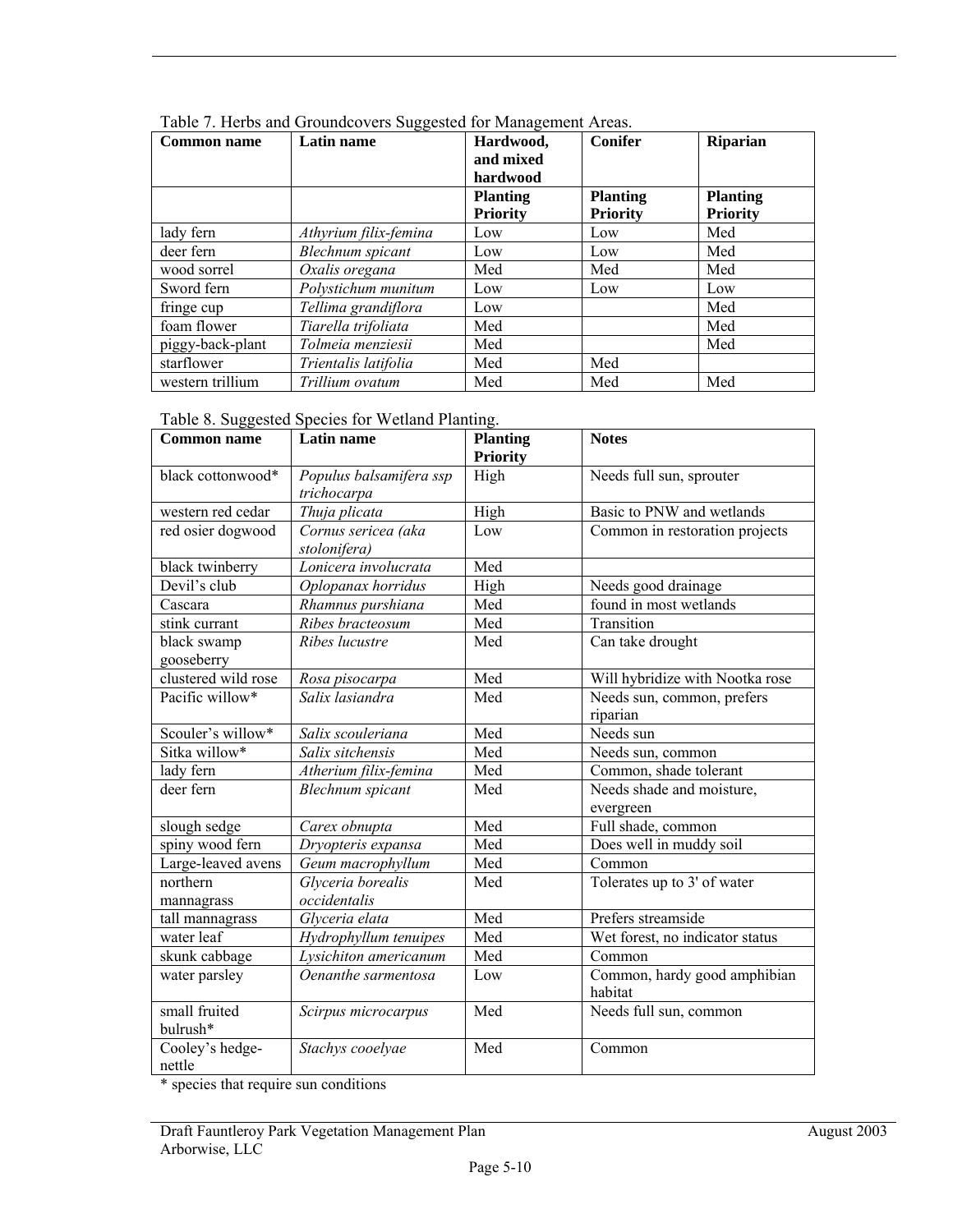Priority Definitions:

Low: Appropriate species for the forest type, but it is present in adequate numbers and not necessary to plant.

Med: Appropriate species for the forest type, but present populations should be augmented OR species is not present in the forest type, but is typical and would be expected in low numbers.

High: Is present in few numbers and should be planted in large numbers whenever possible OR Not present but is typical and expected in the forest type, and should be represented in large numbers in most planting project within the given forest type

No priority rating: Not appropriate species for forest type OR no specific priority to plant species.

Refer to full species list in Appendix D for species site and light conditions, placement and spacing requirements.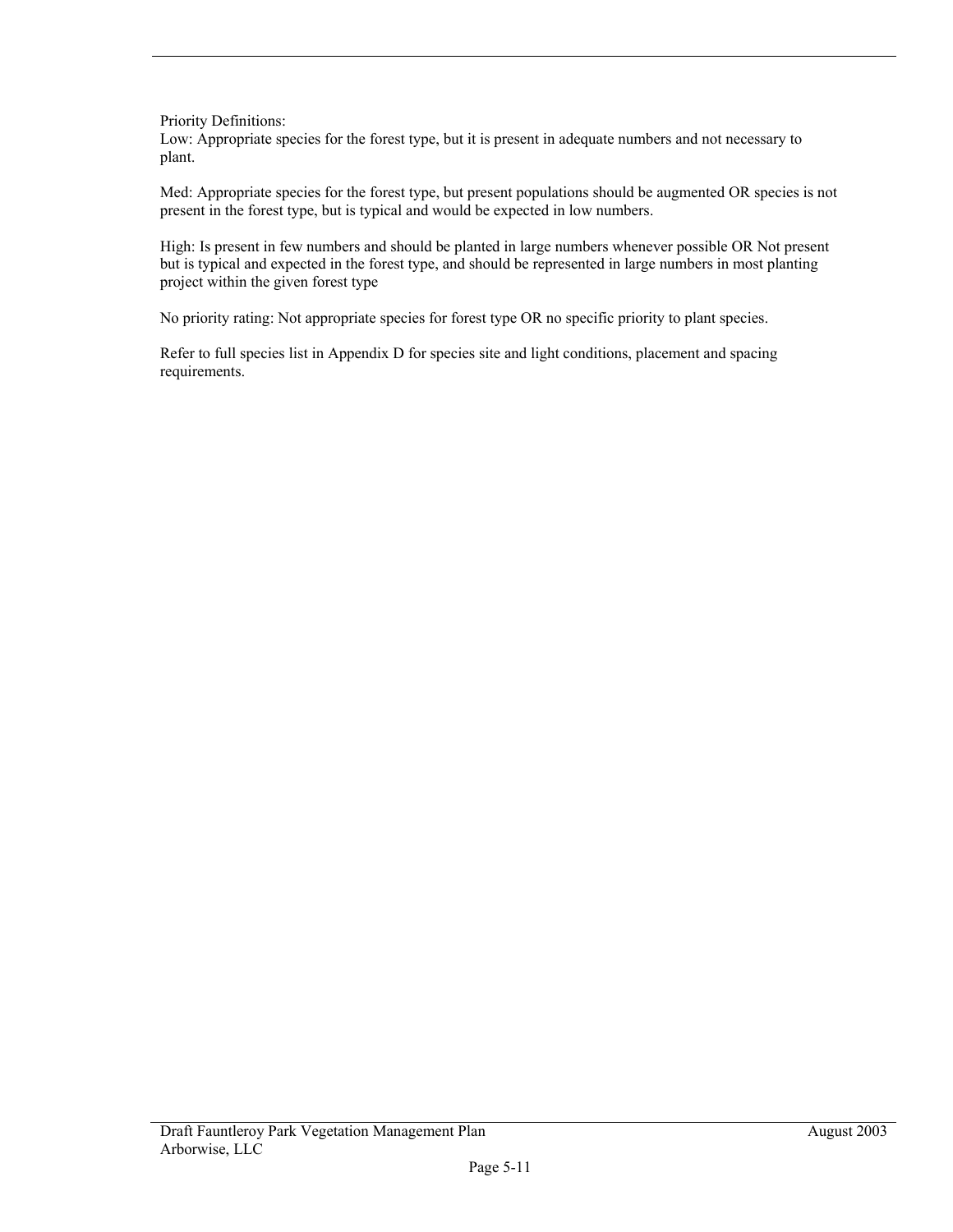## **6.0 MONITORING**

Monitoring of the work performed as directed in this VMP provides an important feedback loop by assessing whether the management of the park is meeting the Goals and Objectives outlined in Section 2.1 of this Plan. Monitoring for specific projects requires 1) evaluating the project design, 2) evaluating the success of the project implementation, and 3) follow up to determine if the project has achieved the desired goals. Monitoring for invasive weeds requires 1) regular surveillance of the park, and 2) scheduled follow-up work in weeded areas. A monitoring plan will outline details specific to the activity providing the quality assurance necessary for successful projects.

# **6.1 Project Monitoring**

Monitoring is an important part of any project because it allows evaluation of the success of planning and implementation, and therefore, the success of the project. Problems identified early in the project allow for the appropriate corrective action to meet the stated goals and objectives. When monitoring plans are developed, followed, and documented, project success is possible over time, staff changes, and unexpected events. Ultimately, subsequent projects benefit from the collection of data and documentation of projects as they are designed, implemented, and monitored.

#### 6.1.1 Restoration projects

Monitoring for a minimum of three years is recommended for any project in Fauntleroy Park. Development of a monitoring plan should occur when projects are being planned. Each monitoring plan is site specific with goals and objectives that may differ based on site conditions. Any number of site parameters can be measured and used to evaluate a project, but most projects in the park will be restoration of degraded sites and invasive weed removal. The information most relevant to evaluating success will be measuring the survivability and growth of installed plants and absence of removed species.

Below is a list of parameters to measure as part of a monitoring program typical of projects for Fauntleroy Park.

## **Monitoring Plan Components**

*Clearly stated goals of the project:* a general statement of the expected results (e.g., 0.5 acres of wetland plant community).

*Clearly stated objectives of the project:* a more specific description of the goal (e.g., Increase cover of obligate wetland species to 50%; or Create buffer zone around wetland areas).

*Measurable and quantifiable performance standards relative to the stated goals and objectives:* What are the factors that determine achievement of the goals? For example:

• Plant species diversity (minimum number of species).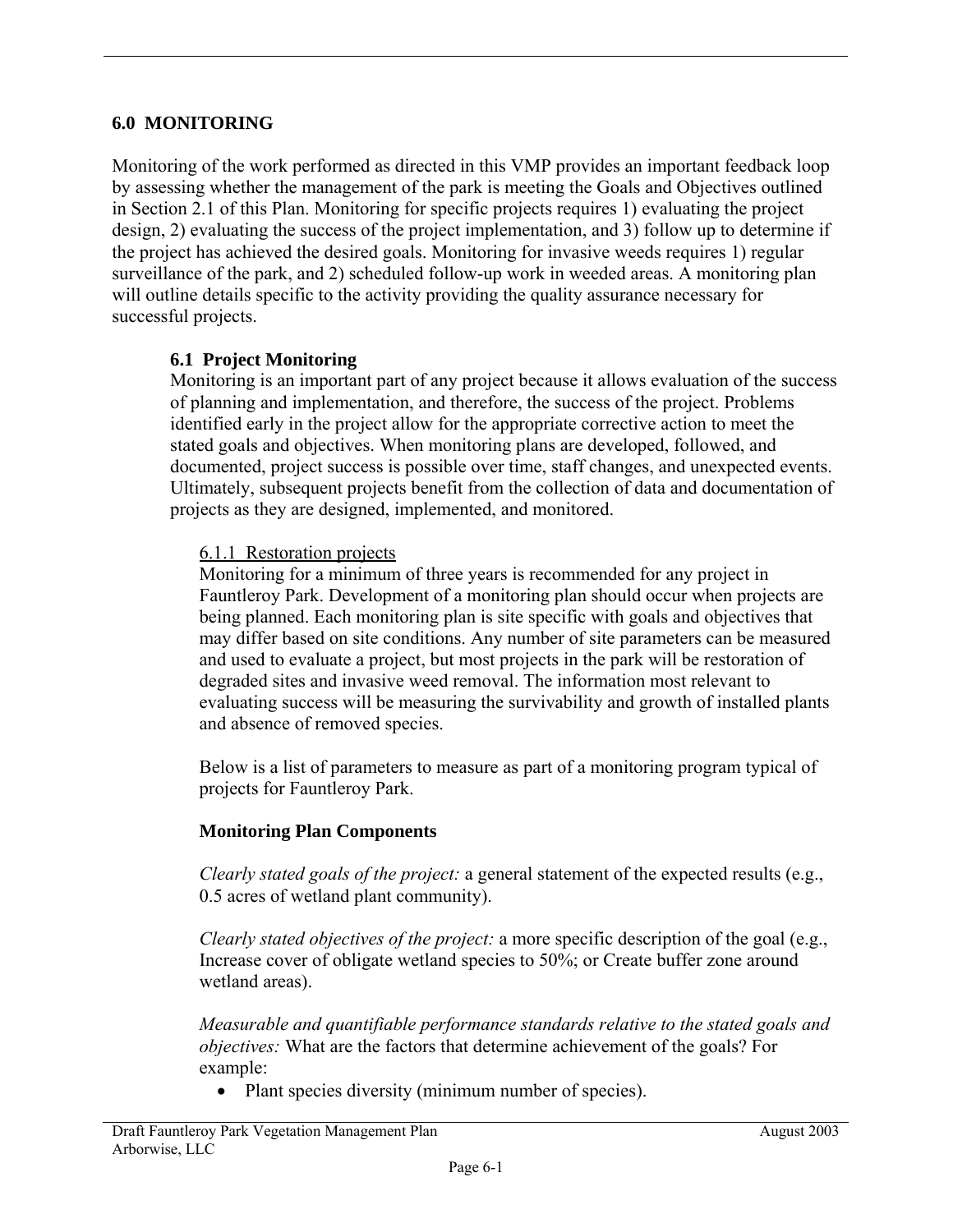- Plant survival (minimum acceptable at Year 1 and Year 3), depends on the harshness of site conditions and level of follow-up care, usually in the range of 60-85%.
- Aerial coverage by desirable species (planted and new recruits), depends on site conditions and planting density – starts low but the standard increases to the third year – measured by vegetation class.
- Aerial coverage by invasive plants: maximum thresholds depends on species and degree of pre-installation coverage.
- Growth of installed plants: stem diameter of trees measured using calipers
- Soil standards: percent organic content in top 12 inches of soil measure by burn test.

*Monitoring methods:* How often, what data to collect and how, report format, and deliverable recipients and dates.

Monitoring should be done once a year during the month of June for three to five years and twice a year, May and August, for sites that are anticipated to have more problems or need more care. All reports should include: a brief project background with the goals, objectives, and performance standards included; summary of the result; assessment of the project with regard to performance standards; and a description of recommended actions. Baseline monitoring should be performed by SDPR staff or trained volunteers, with volunteer stewardship opportunities available to continue monitoring in subsequent months or years. Reports should be submitted to SDPR Urban Forestry staff with copies sent to the Fauntleroy Watershed Council.

# **6.2 Generic Monitoring Form and Protocols**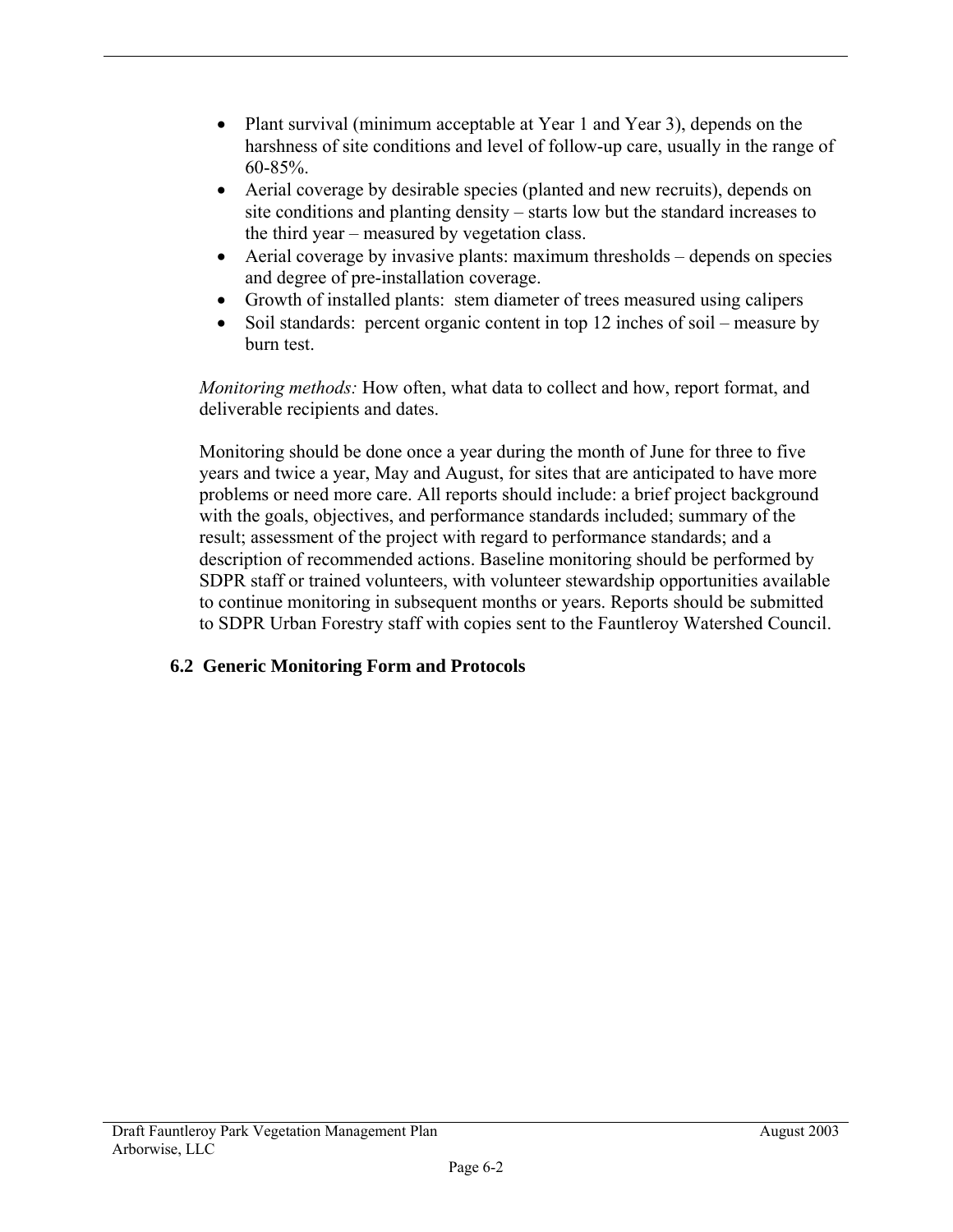| Date:                                                | Date of observation                                     | Observer's Name:                         |                                                                                          |                                  |
|------------------------------------------------------|---------------------------------------------------------|------------------------------------------|------------------------------------------------------------------------------------------|----------------------------------|
|                                                      |                                                         | <b>Volunteer Contact</b><br>Information: | Enter phone number or email                                                              |                                  |
| Focus Area / Project<br>Title:                       | standard project name used                              |                                          | Enter Focus Area per VMP or if restoration project has been completed, enter the         |                                  |
| Project Goal (per<br>VMP):                           | Review VMP for goal and objectives                      |                                          |                                                                                          |                                  |
| Project Objective (per<br>VMP):                      | Review VMP for goal and objectives                      |                                          |                                                                                          |                                  |
| Treatment:<br>(as applied)                           | Record project work that has occurred most recently     |                                          |                                                                                          |                                  |
| Treatment Date:                                      |                                                         |                                          |                                                                                          | Achieved                         |
| Measurable<br>Performance<br>Standards:<br>(per VMP) | than 3, use the back of this sheet                      |                                          | 1. Enter Performance Standards as defined in the VMP. If more                            | $YES$ $\square$<br>NO.<br>$\Box$ |
|                                                      | 2.                                                      |                                          |                                                                                          | $YES =$                          |
|                                                      | 3.                                                      |                                          |                                                                                          | NO<br>$\Box$<br>$YES\_$          |
|                                                      |                                                         |                                          |                                                                                          | NO.<br>$\Box$                    |
| Comments and<br>Observations:                        | or human), and suggestions for correction if necessary. |                                          | Record observations including failed performance standards, activity in the area (animal |                                  |

#### Fauntleroy Park Maintenance Monitoring Form

Attach annotated project map or annotated aerial photo An as-built project map or aerial photo should be provided by SDPR to record weed boundaries, etc.

Send Copy to the Fauntleroy Watershed Council at: Send Original to:

Seattle Dept. of Parks and Recreation Attn: Mark Mead 1600 South Dakota Seattle, WA 98108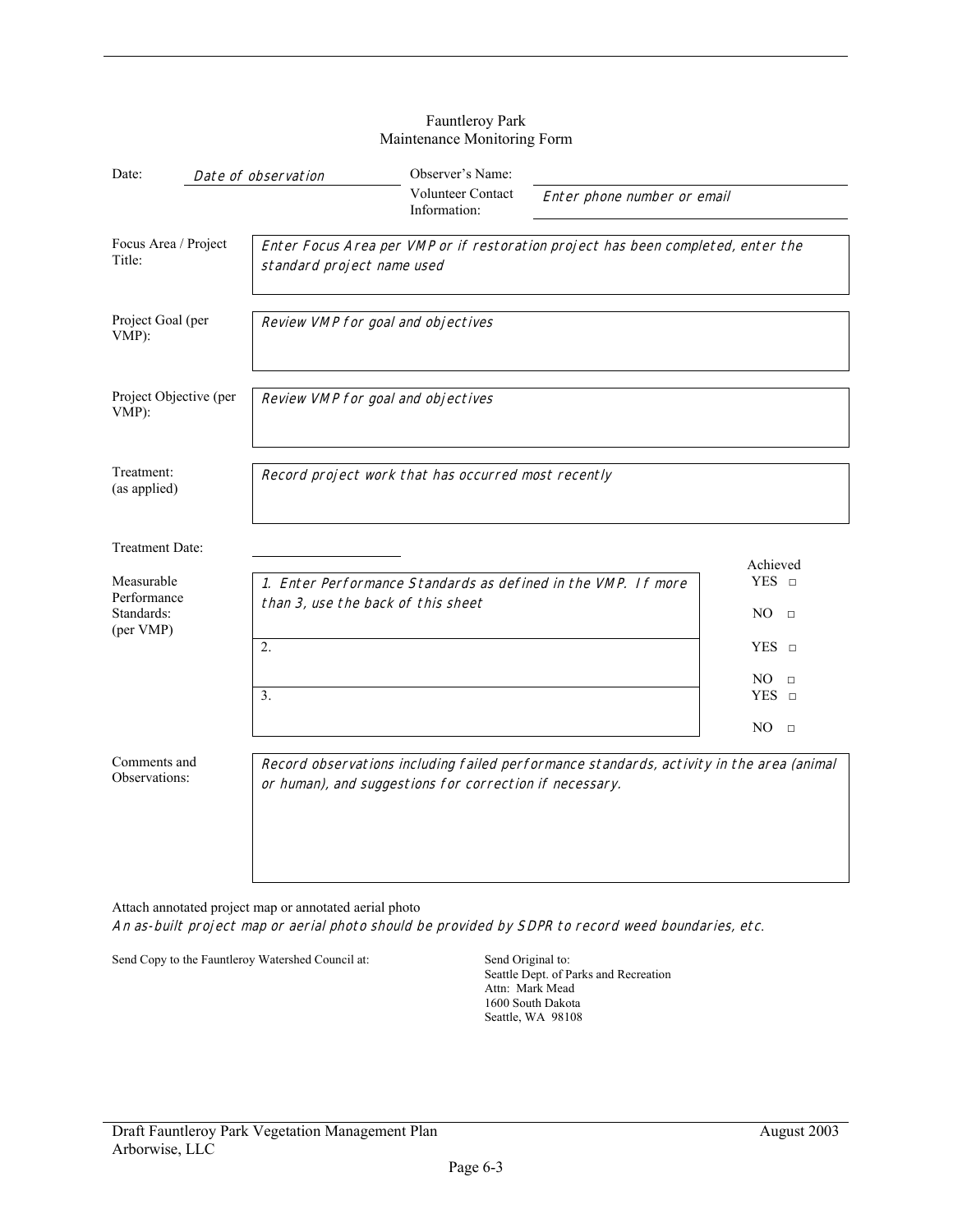## **6.3 Monitoring for Invasive Weeds**

Monitoring for invasive weeds throughout the park and including the focus areas requires a less formal method, but more diligent surveys to stay ahead of weed establishment. Documentation is the most important step in monitoring for weeds. Weed populations should be outlined annually on a consistent map, such as the aerial maps provided in this VMP. These "snapshots" are the best way to note the locations and expansions of weed populations. Fauntleroy Park has its share of heavily weed-infested areas; however, many areas show healthy native community structure. Documentation will show weed activity over time and is a tool for determining necessary funding, work requests, and management activities in the park. Weed surveys can be performed by knowledgeable volunteer stewards and at a minimum, should be performed annually and reported to the SDPR.

This VMP should serve as a baseline for major weed-established sites only. The Friends of Fauntleroy Park have more knowledgeable information on specific weed locations and the progress toward their eradication.

#### 6.2.1 Weed Identification

Weed identification skills are an important part of monitoring for weeds. New introductions to western Washington can happen quickly. Recent weeds found include kudzu and water hyacinth; both capable of devastating ecological damage. Annual review of the state and county noxious weed list is advised; however, beware that many weeds may not be listed because they have not yet been classified as a threat to livestock, agriculture, people, or the environment.

If a new plant is encountered and it appears to have weed features (rapid growth and rapid reproduction by seed or runner), have it identified immediately to learn the best eradication techniques. Plants can be identified by the WSU King County Extension through the Master Gardener program. The Hyde Herbarium at the Center for Urban Horticulture also provides plant identification as a service to the public.

## 6.2.2 Weed Pathways and Establishment

Weed introduction pathways that are possible within Fauntleroy Park include wind, water, wildlife, and people. While these are natural processes and difficult to control, management of the park buffer area and an understanding of weed behavior will aid in the reduction of new weed infestations. These pathways also suggest where monitoring should occur.

Weed monitoring should focus on off-trail disturbance, canopy openings, creek entrances, known weed infestations, recent weeding and restoration sites, and the buffer between private properties and park boundaries. Weeds are opportunistic. Many weeds have seeds that are long-lived. It is best to assume that the park has a seed bank in the soil and any disturbance will allow those seeds to grow.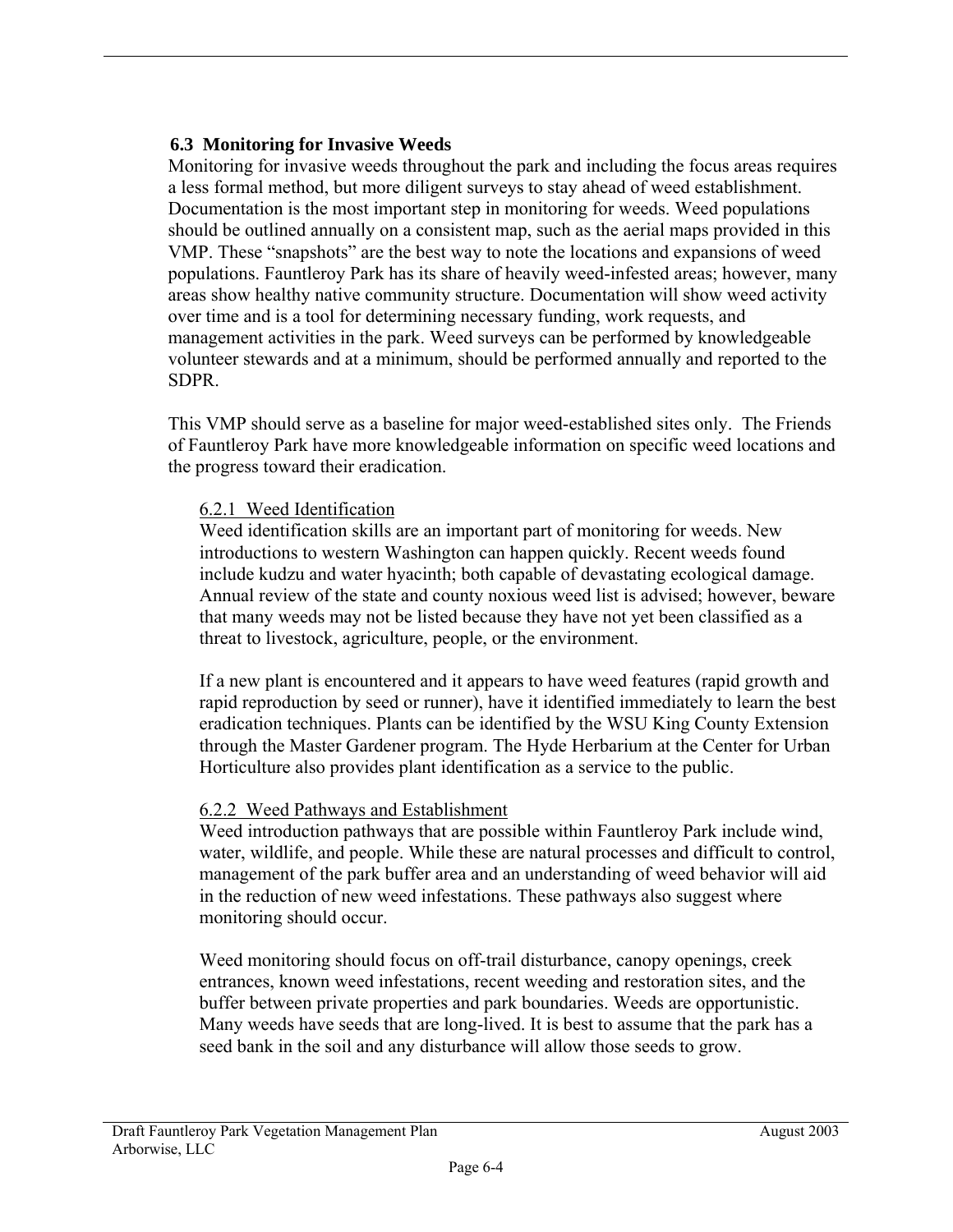## **7.0 PLAN IMPLEMENTATION**

This section is meant to provide guidance on setting priorities of the management activities described in previous sections of this VMP. The nature of Fauntleroy Park as an undeveloped, limited-use park eliminates the need for regularly scheduled maintenance activities such as mowing and pruning. All activities in this VMP are treated as special projects in which future monitoring will determine additional necessary activities. Projects consist mostly of weed removal and restoration activities.

Implementation of projects at Fauntleroy Park should always be managed by the staff of SDPR or by the staff of Seattle Public Utilities in instances that the creek and wetlands are the focus of the project. Volunteer stewards can and should be a significant contribution to projects in the park.

## **7.1 Implementation Priorities**

Projects for high priority should focus on containment of rapidly spreading invasive weeds, removal of those that are the least established but potentially threatening, and removal/reduction of weeds that can be removed most easily for the greatest habitat benefit. Restoration/enhancement projects that receive designation as high priority should benefit the most intact habitats to support the greatest variety of wildlife. Restoration projects should be implemented when degraded habitats are contributing to the siltation of Fauntleroy Creek.

Projects have been divided by high and low priority based on threats to people and habitat, and cost and benefit. Specific projects listed in Focus Areas that should be given high priority are shown in Table 9. Low priority projects are listed in Table 10.

## 7.1.1 High Priority Projects

One project, hazard tree removal, has safety implications and therefore should receive the highest priority for implementation. Education of adjacent property owners has the potential to have an immediate effect on Fauntleroy Park by reducing yard debris dumping and drainage into the park, and possibly recruiting members to the Friends of Fauntleroy Park organization. Planting barrier vegetation is the first step to protect wetland habitat. Removing opportunities for disturbance of wetlands by people and their pets will slow the incursion of weeds and provide for recovery of the habitat.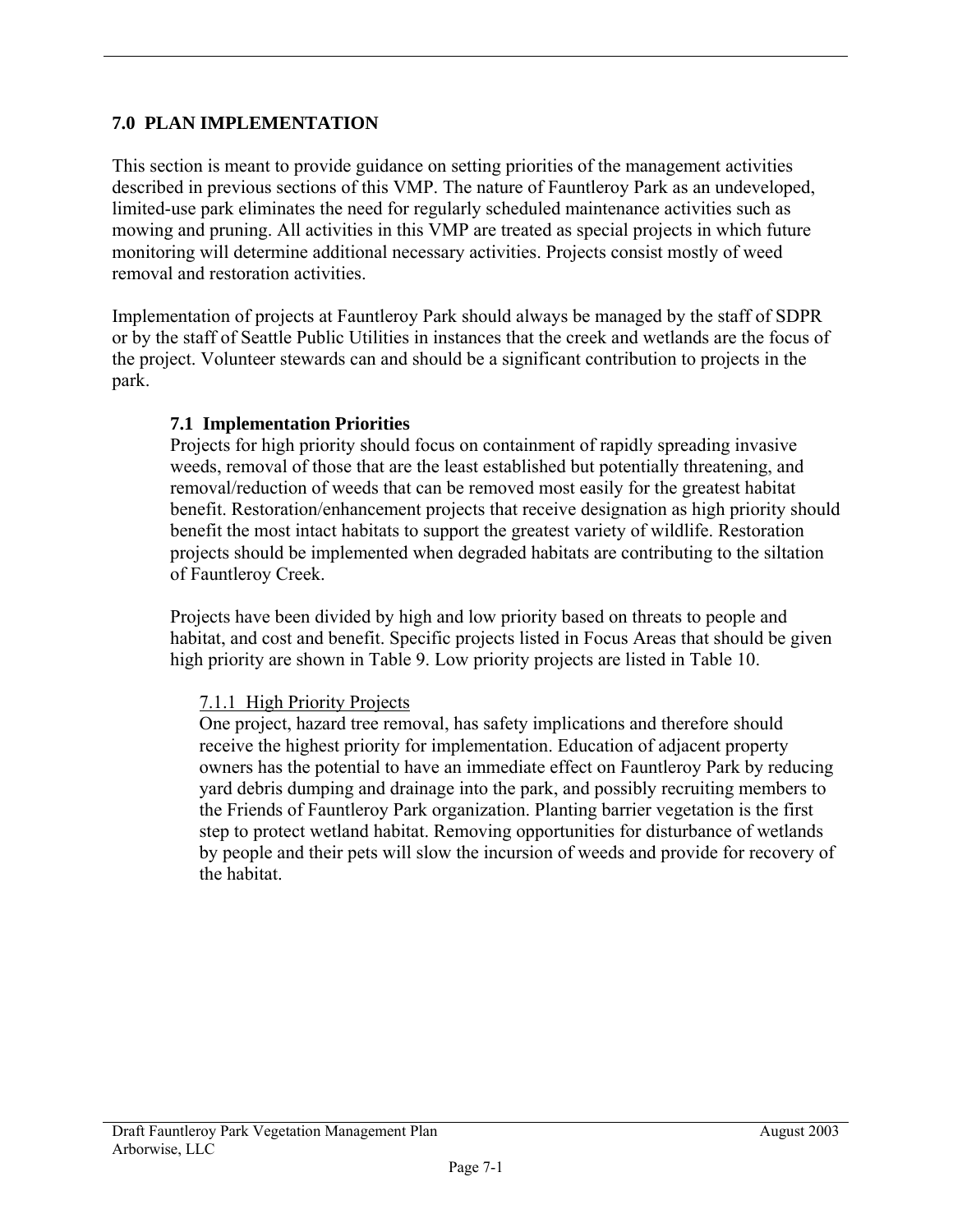| <b>Management</b><br>Area           | <b>Focus Area</b>                         | <b>Projects</b>                                                                                                                                                                       | Est.<br>Area           | <b>Performed By</b>                                                              | Est. Cost                         |
|-------------------------------------|-------------------------------------------|---------------------------------------------------------------------------------------------------------------------------------------------------------------------------------------|------------------------|----------------------------------------------------------------------------------|-----------------------------------|
| <b>All Park</b><br><b>Entrances</b> |                                           | Post educational signs<br>$\bullet$<br>to explain the<br>consequences to the<br>habitat when dogs are<br>allowed to roam free<br>inside the park                                      | $<$ 50 ft <sup>2</sup> | <b>SDPR</b>                                                                      | $$5,000 -$<br>\$8,000             |
| All                                 | Neighbors                                 | Develop and<br>$\bullet$<br>disseminate<br>educational<br>information for<br>bordering property<br>owners regarding<br>drainage, dumping,<br>pets, and invasive<br>species management | N/A                    | SDPR develop,<br>Volunteer<br>group (school<br>children, etc.)<br>to disseminate | \$6,000                           |
| <b>Conifer</b>                      | Eastern Strip                             | Contain the spread of<br>$\bullet$<br>ivy and blackberry                                                                                                                              | 1 Acre                 | Volunteers                                                                       | \$3,500<br>(tools,<br>herbicides) |
| <b>Hardwood</b><br>/Mixed           | Slide Area along<br>northern<br>boundary  | Continue restoration<br>$\bullet$<br>with appropriate<br>species to prevent<br>siltation and prohibit<br>weeds                                                                        | 5000 ft <sup>2</sup>   | SDPR,<br>Contractors                                                             | \$12,000                          |
|                                     | Invasives in SE                           | Contain ivy<br>$\bullet$<br>Remove blackberry<br>$\bullet$                                                                                                                            | 2 Acres                | Volunteers                                                                       | \$4,000<br>(tools,<br>herbicides) |
| Riparian                            | Fletcher St Right-<br>of-Way              | Contain weeds<br>$\bullet$                                                                                                                                                            | 1 Acre                 | SDPR, SDOT,<br>Contractors,<br>Volunteers                                        | \$20,000                          |
|                                     | Cambridge Street<br>Entrance<br>Dumping   | Remove yard debris<br>$\bullet$<br>and garbage                                                                                                                                        | $4,000 \text{ft}^2$    | Volunteers                                                                       | \$8,000<br>disposal fees          |
| Wetland                             | Wetland/Stream/<br><b>Trail Junctions</b> | Plant barrier<br>$\bullet$<br>vegetation to prevent<br>park visitors from<br>going off-trail                                                                                          | $2000 \text{ ft}^2$    | SPU,<br>Contractors, SD<br>PR and<br>Volunteers                                  | \$6,000                           |
|                                     | Cambridge Street<br>Erosion               | *Revegetate after<br>$\bullet$<br>stormwater repair and<br>trail completion to<br>limit travel off trail<br>and soil erosion                                                          | $2000$ ft <sup>2</sup> | <b>SPU</b>                                                                       | \$4,000                           |

**Table 9.** High Priority Projects.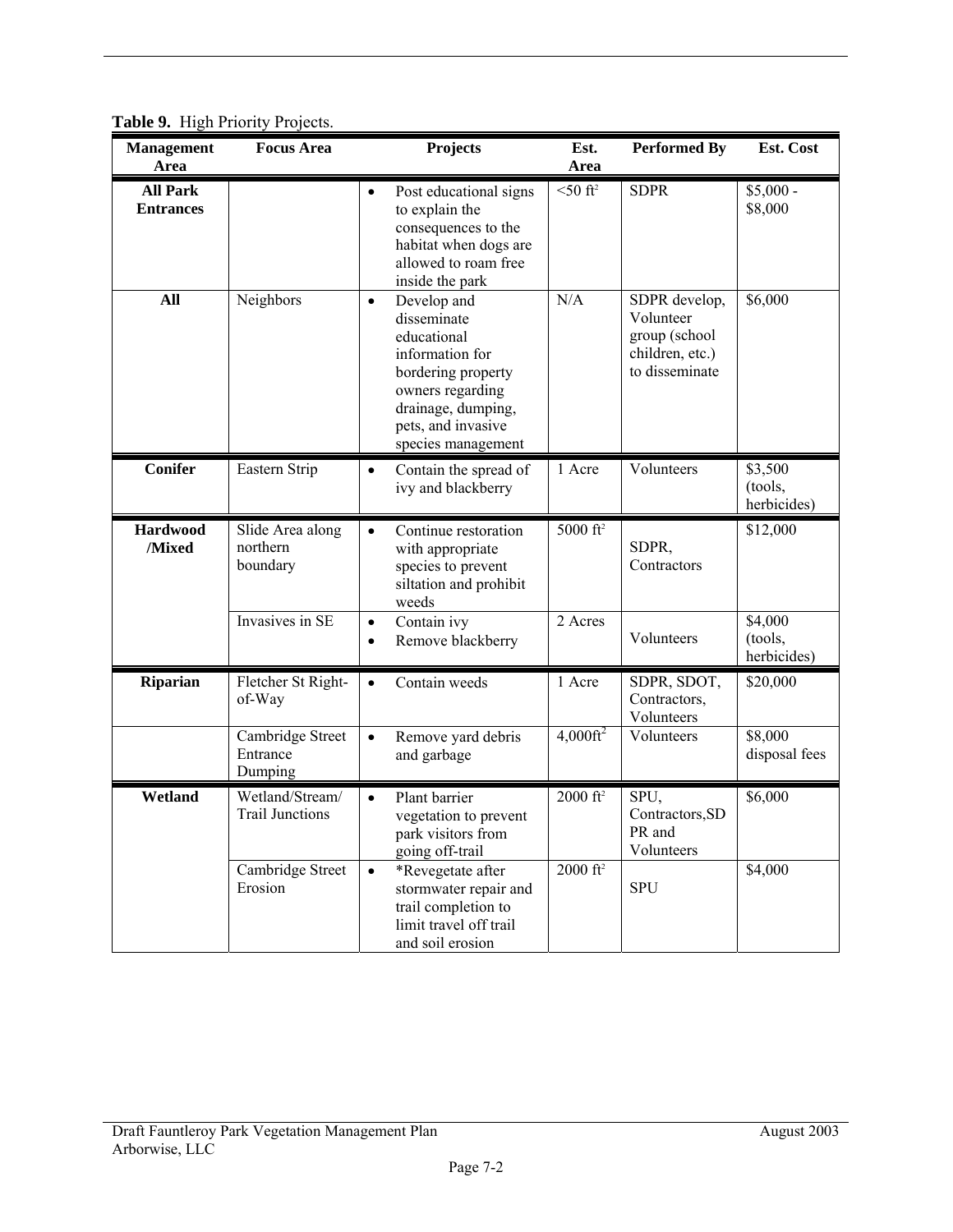| <b>Trail</b> | Hazard Trees<br>Adjacent to Trail  | Trees assessed by ISA<br>Certified Arborist<br>Remove hazard trees                                          | 8 trees               | <b>SDPR</b>                | \$5,000 |
|--------------|------------------------------------|-------------------------------------------------------------------------------------------------------------|-----------------------|----------------------------|---------|
|              | <b>Excessively Steep</b><br>Trails | Work with SDPR trail<br>$\bullet$<br>maintenance crew to<br>eliminate steep and<br>discourage social trails | 500<br>linear<br>feet | EarthCorps,<br><b>SDPR</b> | \$3,000 |

\*Project should occur with trail repair and/or SPU work to maximize resources and lower costs. This timing is critical for high priority listing.

7.1.2 Low Priority Projects

Lower priority projects include mostly plant installation for increase in diversity. These projects are considered low priority due to the cost of materials and labor. The donations of both plants and labor would turn these into high priority projects.

**Table 10.** Low Priority Projects

| <b>Management Area</b>                           | <b>Focus Area</b>                                                                                        | <b>Projects</b>                                                                                                                                            | Est. Area                                                          | <b>Performed</b><br>by                                                                                   | Est. Cost                    |
|--------------------------------------------------|----------------------------------------------------------------------------------------------------------|------------------------------------------------------------------------------------------------------------------------------------------------------------|--------------------------------------------------------------------|----------------------------------------------------------------------------------------------------------|------------------------------|
| <b>Conifer</b>                                   | NW Section                                                                                               | Remove ivy and<br>$\bullet$<br>blackberry                                                                                                                  | 1 Acre                                                             | Volunteers.<br><b>SDPR</b>                                                                               | \$3,500                      |
| Wetland                                          | Boardwalk<br>Area                                                                                        | *Increase wetland plant<br>$\bullet$<br>diversity                                                                                                          | $4,000$ ft <sup>2</sup>                                            | <b>SDPR</b>                                                                                              | \$5,000                      |
| <b>Hardwood/Mixed</b><br><b>Hardwood Conifer</b> | Lack of<br>Diversity on<br>North Edge<br>Denuded<br>Slope at<br>Rope Swing<br>Area<br>Wind-throw<br>Area | Plant hemlock, cedar,<br>$\bullet$<br>and Sitka spruce<br>Improve soil conditions<br>$\bullet$<br>and revegetate the slope<br>Monitor for weed<br>invasion | $\frac{1}{2}$ Acre<br>$2,000 \text{ ft}^2$<br>$10,000 \text{ft}^2$ | <b>SDPR</b> with<br>Volunteer<br>assistance<br><b>SDPR</b> with<br>Volunteer<br>assistance<br>Volunteers | \$4,000<br>\$4,000<br>41,200 |
| <b>Riparian</b>                                  | Lack of<br>Diversity<br>Near Barton<br><b>Street</b><br>Entrance                                         | Plant Sitka spruce,<br>$\bullet$<br>hemlock, and cedar<br>Add shrub layer in<br>$\bullet$<br>stream corridor                                               | $10,000 \text{ ft}^2$                                              | <b>SDPR</b> with<br>Volunteer<br>assistance                                                              | \$8,000                      |

\* Project should occur with trail repair and/or SPU work to maximize resources and lower costs.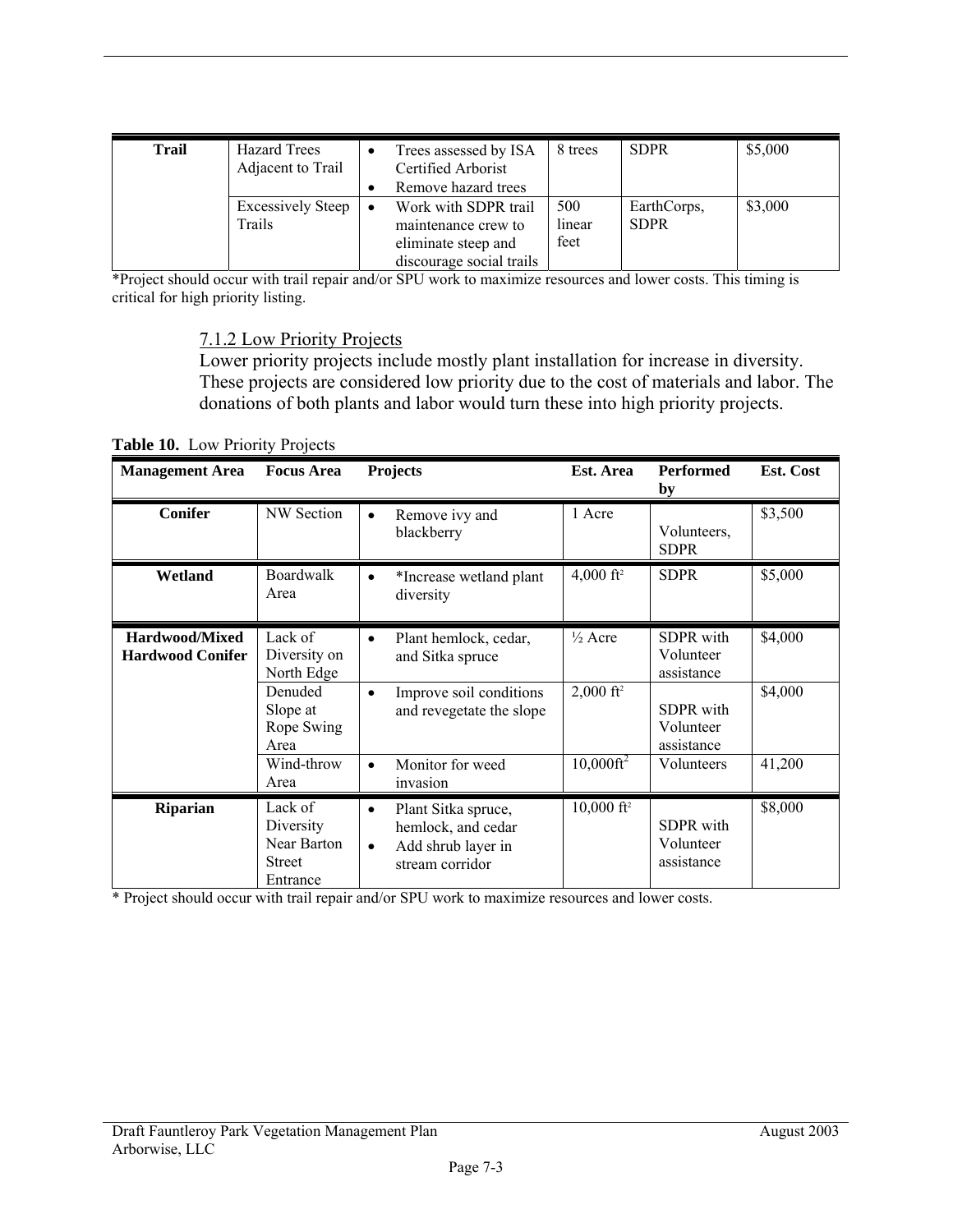#### **8.0 REFERENCES**

Agee, J.K. 1995. in Urban Forest Landscape; integrating multidisciplinary perspectives edited by Gordon A. Bradley. University of Washington Press, Seattle, Washington

DeBell, D.S. and C.A. Harrington. 2002. Density and rectangularity of planting influence 20 year growth and development of red alder. Canadian Journal of Forest Resources. 32: 1244- 1253.

Franklin, J.F. and C.T. Dyrness. 1988. Natural Vegetation of Oregon and Washington. Oregon State University Press. Corvallis, Oregon.

Franklin, J.F. 1997, March. Personal Conversation.

Gerstel, et.al. 1997. Puget Sound Bluffs: The Where, Why, and When of Landslides Following the Holiday 1996-97 Storms. Washington Geology, vol 25, no. 1 March.

Harris, R.W. 1992. Arboriculture. Integrated Management of Landscape Trees and Shrubs, 2<sup>nd</sup> ed. Prentice Hall, Inc. Englewood Cliffs, New Jersey.

Kruckeberg, A.R. 1991. Natural History of Puget Sound Country. University of Washington, Seattle, Washington.

Lillylbridge, T.R., Kovalchik, B.L., Williams, C..K., Smith, B.G. 1995. Field Guide for Forested Plant Associations of the Wenatchee National Forest. Gen. Tech. Rep. PNW-GTR-359. Portland, OR: U.S. Dept. of Agriculture, Forest Service, Pacific Northwest Research Station. 335p. In cooperation with Pacific Northwest Region, Wenatchee National Forest.

Menashe, Elliot. 1993. Vegetation Management: A Guide for Puget Sound Bluff Property Owners. Washington State Department of Ecology Publication 93-31, May.

Miller, Robert W. 1997. Urban Forestry Planning and Managing Urban Green Spaces, 2<sup>nd</sup> ed. Prentic Hall, Inc. Upper Saddle River, New Jersey.

Myers, Rian D. Michele Lorilla, and Jane N. Myers. 1995 Surface Water and Groundwater on Coastal Bluffs: A Guide for Puget Sound Property Owners. Shorelands and Water Resources Program, Washington Department of Ecology. Publication 95-1073.

Orr, E.L. and W. N. Orr. 1996. Geology of the Pacific Northwest.McGraw-Hill Companies, Inc. New York, NY.

Perry, D.A. 1994. Forest Ecosystems. The Johns Hopkins Universtiy Press. Baltimore, Maryland.

Pojar, J and A. Mackinnon. 1994. Plants of the Pacific Northwest Coast. Lone Pine Publishing. Redmond, Washington.